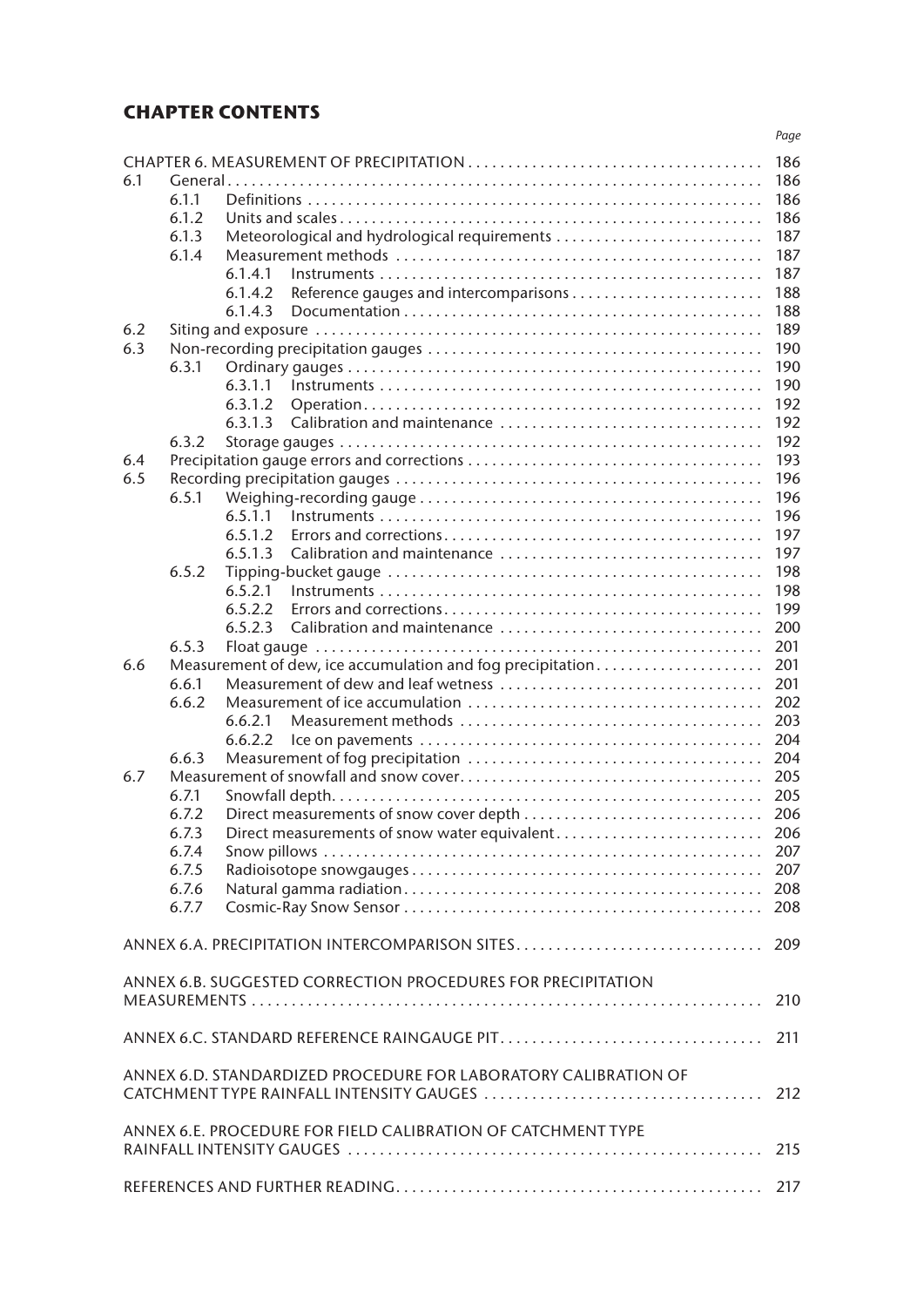# **CHAPTER 6. MEASUREMENT OF PRECIPITATION**

# 6.1 **GENERAL**

This chapter describes the well-known methods of precipitation measurements at ground stations.

It also addresses precipitation intensity measurements (in particular the rate of rainfall or rainfall intensity) due to the rapidly increasing need for such measurements for the interpretation of rainfall patterns, rainfall event modelling and forecasts.

This chapter does not discuss measurements which attempt to define the structure and character of precipitation, or which require specialized instrumentation, which are not standard meteorological observations (such as drop size distribution). Marine and radar measurements are discussed in Part II, Chapters 4 and 7 respectively, while space-based observations are discussed in Part III.

Information on precipitation measurements which includes, in particular, more detail on snow cover measurements can also be found in WMO (1992*a*, 1998).

The general problem of representativeness is particularly acute in the measurement of precipitation. Precipitation measurements are particularly sensitive to exposure, wind and topography, and metadata describing the circumstances of the measurements are particularly important for users of the data.

The analysis of precipitation data is much easier and more reliable if the same gauges and siting criteria are used throughout the networks. This should be a major consideration in designing networks.

## 6.1.1 **Definitions**

Precipitation is defined as the liquid or solid products of the condensation of water vapour falling from clouds or deposited from air onto the ground. It includes rain, hail, snow, dew, rime, hoar frost and fog precipitation. The total amount of precipitation which reaches the ground in a stated period is expressed in terms of the vertical depth of water (or water equivalent in the case of solid forms) to which it would cover a horizontal projection of the Earth's surface. Snowfall is also expressed by the depth of fresh, newly fallen snow covering an even horizontal surface (see section 6.7).

Precipitation intensity is defined as the amount of precipitation collected per unit time interval. According to this definition, precipitation intensity data can be derived from the measurement of precipitation amount using an ordinary precipitation gauge. In that sense, precipitation intensity is a secondary parameter, derived from the primary parameter precipitation amount. However, precipitation intensity can also be measured directly (see section 6.1.4.1).

## 6.1.2 **Units and scales**

The unit of precipitation is linear depth, usually in millimetres (volume/area), or kg  $m<sup>-2</sup>$  (mass/ area) for liquid precipitation. Daily amounts of precipitation should be read to the nearest 0.2 mm and, if feasible, to the nearest 0.1 mm; weekly or monthly amounts should be read to the nearest 1 mm (at least). Daily measurements of precipitation should be taken at fixed times common to the entire network or networks of interest. Less than 0.1 mm (0.2 mm in the United States) is generally referred to as a trace.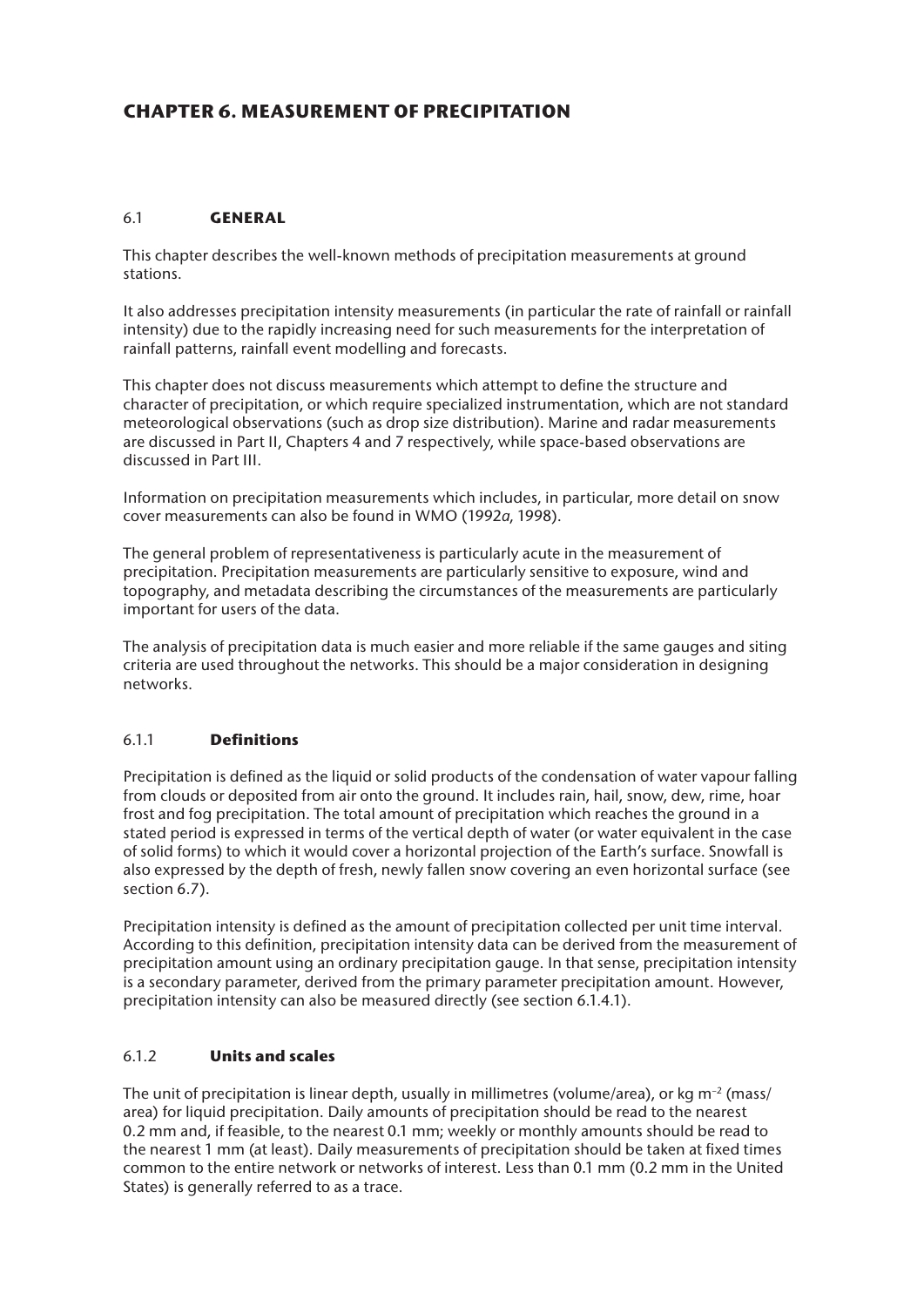Snowfall measurements are taken in units of centimetres and tenths, to the nearest 0.2 cm. Less than 0.2 cm is generally called a trace. The depth of snow on the ground is usually measured daily in whole centimetres.

The measurement unit of rainfall intensity is linear depth per hour, usually in millimetres per hour  $(nm h<sup>-1</sup>)$ . Rainfall intensity is normally measured or derived over one-minute time intervals due to the high variability of intensity from minute to minute.

# 6.1.3 **Meteorological and hydrological requirements**

Part I, Chapter 1, Annex 1.E gives a broad statement of the requirements for accuracy, range and resolution for precipitation measurements. It gives the larger of 5% or 0.1 mm as the achievable measurement uncertainty of daily amounts, 1 cm as the achievable uncertainty of depth of snow, and 5 mm h<sup>-1</sup> for rates of up to 100 mm h<sup>-1</sup> and 5% for rates above 100 mm h<sup>-1</sup> as the achievable uncertainties of precipitation intensity in the field (all uncertainties at the 95% confidence level). In addition, for precipitation intensity, Part I, Chapter 1, Annex 1.E gives the achievable uncertainties under constant flow conditions in the laboratory (5% above 2 mm  $h^{-1}$  or 2% above  $10$  mm  $h^{-1}$ ).

The common observation times are hourly, three-hourly and daily, for synoptic, climatological and hydrological purposes. For some purposes, such as the design and management of urban drainage systems, forecasting and mitigation of flash floods, transport safety measures, and in general most of the applications where rainfall data are sought in real time, a much greater time resolution is required to measure very high rainfall rates over very short periods (typically 1 min for rainfall intensity). For some other applications, storage gauges are used with observation intervals of weeks or months or even a year in mountains and deserts.

# 6.1.4 **Measurement methods**

# 6.1.4.1 *Instruments*

Precipitation gauges (or raingauges if only liquid precipitation can be measured) are the most common instruments used to measure precipitation. Generally, an open receptacle with vertical sides is used, usually in the form of a right cylinder, with a funnel if its main purpose is to measure rain. Since various sizes and shapes of orifice and gauge heights are used in different countries, the measurements are not strictly comparable (WMO, 1989*a*). The volume or weight of the catch is measured, the latter in particular for solid precipitation. The gauge orifice may be at one of many specified heights above the ground or at the same level as the surrounding ground. The orifice must be placed above the maximum expected depth of snow cover, and above the height of significant potential in-splashing from the ground. For solid precipitation measurement, the orifice is above the ground and an artificial shield should be placed around it. The most commonly used elevation height in more than 100 countries varies between 0.5 and 1.5 m (WMO, 1989*a*).

The measurement of precipitation is very sensitive to exposure, and in particular to wind. Section 6.2 discusses exposure, while section 6.4 discusses at some length the errors to which precipitation gauges are prone, and the corrections that may be applied.

Rainfall intensity can be either derived from the measurement of precipitation amount using a recording raingauge (see section 6.5) or measured directly. The latter can be done, for example, by using a gauge and measuring the flow of the captured water, measuring the accretion of collected water as a function of time, or using some optical principles of measurement. A number of techniques for determining precipitation amount are based on these direct intensity measurements by integrating the measured intensity over a certain time interval.

This chapter also describes some other special techniques for measuring other types of precipitation (dew, ice, and the like) and snow cover. Some new techniques which are appearing in operational use are not described here, for example, the optical raingauge, which makes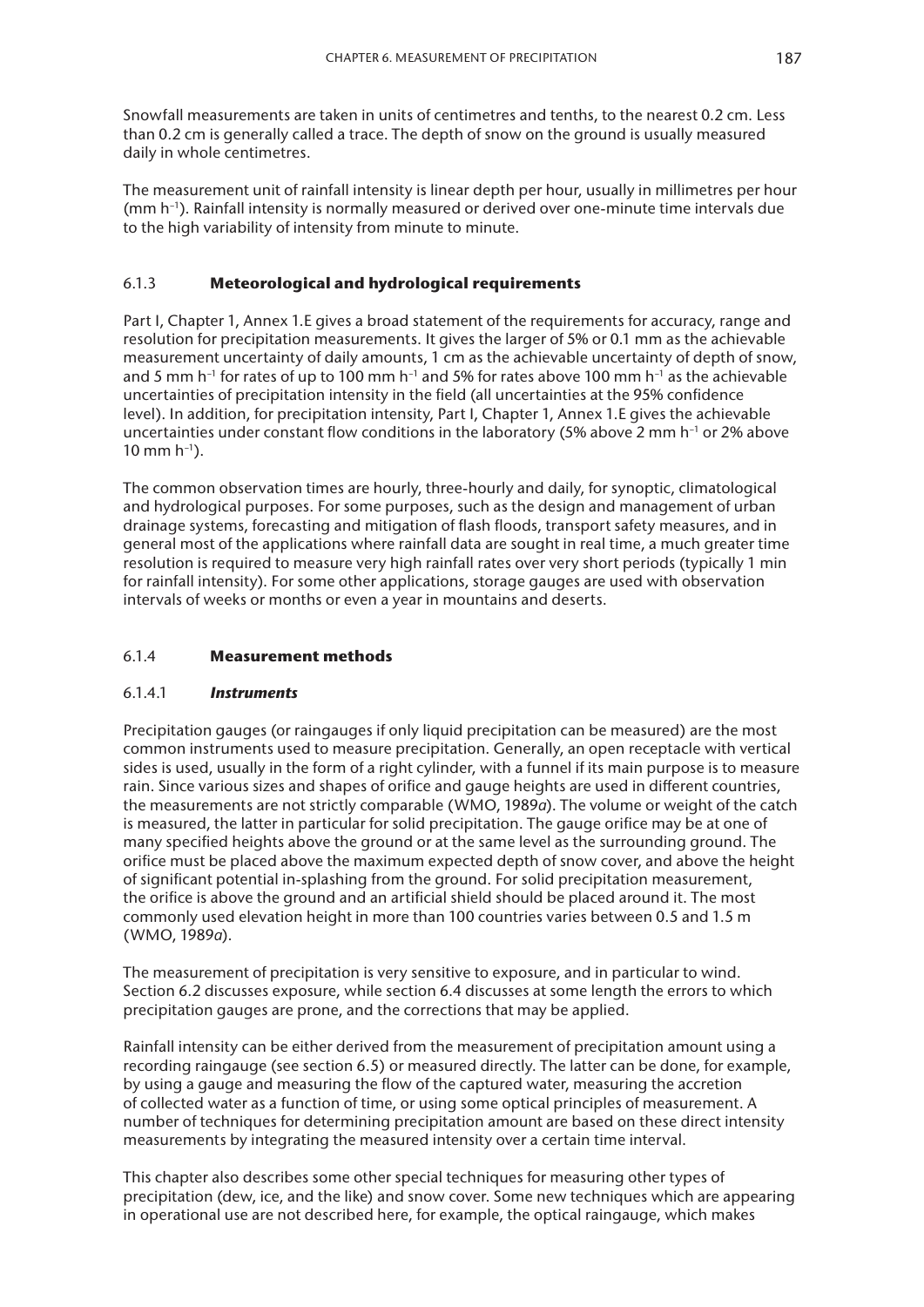use of optical scattering. Useful sources of information on new methods under development are the reports of recurrent conferences, such as the international workshops on precipitation measurement (Slovak Hydrometeorological Institute and Swiss Federal Institute of Technology, 1993; WMO, 1989*b*) and the Technical Conference on Meteorological and Environmental Instruments and Methods of Observation (TECO), and the instrument intercomparisons organized by the Commission for Instruments and Methods of Observation (WMO, 1998).

Point measurements of precipitation serve as the primary source of data for areal analysis. However, even the best measurement of precipitation at one point is only representative of a limited area, the size of which is a function of the length of the accumulation period, the physiographic homogeneity of the region, local topography and the precipitation-producing process. Radar and, more recently, satellites are used to define and quantify the spatial distribution of precipitation. In principle, a suitable integration of all three sources of areal precipitation data into national precipitation networks (automatic gauges, radar, and satellite) can be expected to provide sufficiently accurate areal precipitation estimates on an operational basis for a wide range of precipitation data users.

Instruments that detect and identify precipitation, as distinct from measuring it, may be used as present weather detectors, and are referred to in Part I, Chapter 14.

# 6.1.4.2 *Reference gauges and intercomparisons*

Several types of gauges have been used as reference gauges. The main feature of their design is that of reducing or controlling the effect of wind on the catch, which is the main reason for the different behaviours of gauges. They are chosen also to reduce the other errors discussed in section 6.4.

Ground-level gauges are used as reference gauges for liquid precipitation measurement. Because of the absence of wind-induced error, they generally show more precipitation than any elevated gauge (WMO, 1984, 2009). The gauge is placed in a pit with the gauge rim at ground level, sufficiently distant from the nearest edge of the pit to avoid in-splashing. A strong plastic or metal anti-splash grid with a central opening for the gauge should span the pit. Provision should be made for draining the pit. A description and drawings of a standard pit gauge are given in Annex 6.C and more details are provided in WMO (2009) and the EN 13798:2010 standard (CEN, 2010).

The reference gauge for solid precipitation is the gauge known as the Double Fence Intercomparison Reference. It has octagonal vertical double fences surrounding a Tretyakov gauge, which itself has a particular form of wind-deflecting shield. Drawings and a description are given by Goodison et al. (1989) and in WMO (1985, 1998).

Recommendations for comparisons of precipitation gauges against the reference gauges are given in Annex 6.A.

## 6.1.4.3 *Documentation*

The measurement of precipitation is particularly sensitive to gauge exposure, so metadata about the measurements must be recorded meticulously to compile a comprehensive station history, in order to be available for climate and other studies and quality assurance.

Section 6.2 discusses the site information that must be kept, namely detailed site descriptions, including vertical angles to significant obstacles around the gauge, gauge configuration, height of the gauge orifice above ground and height of the wind speed measuring instrument above ground.

Changes in observational techniques for precipitation, mainly the use of a different type of precipitation gauge and a change of gauge site or installation height, can cause temporal inhomogeneities in precipitation time series (see Part IV, Chapter 2). The use of differing types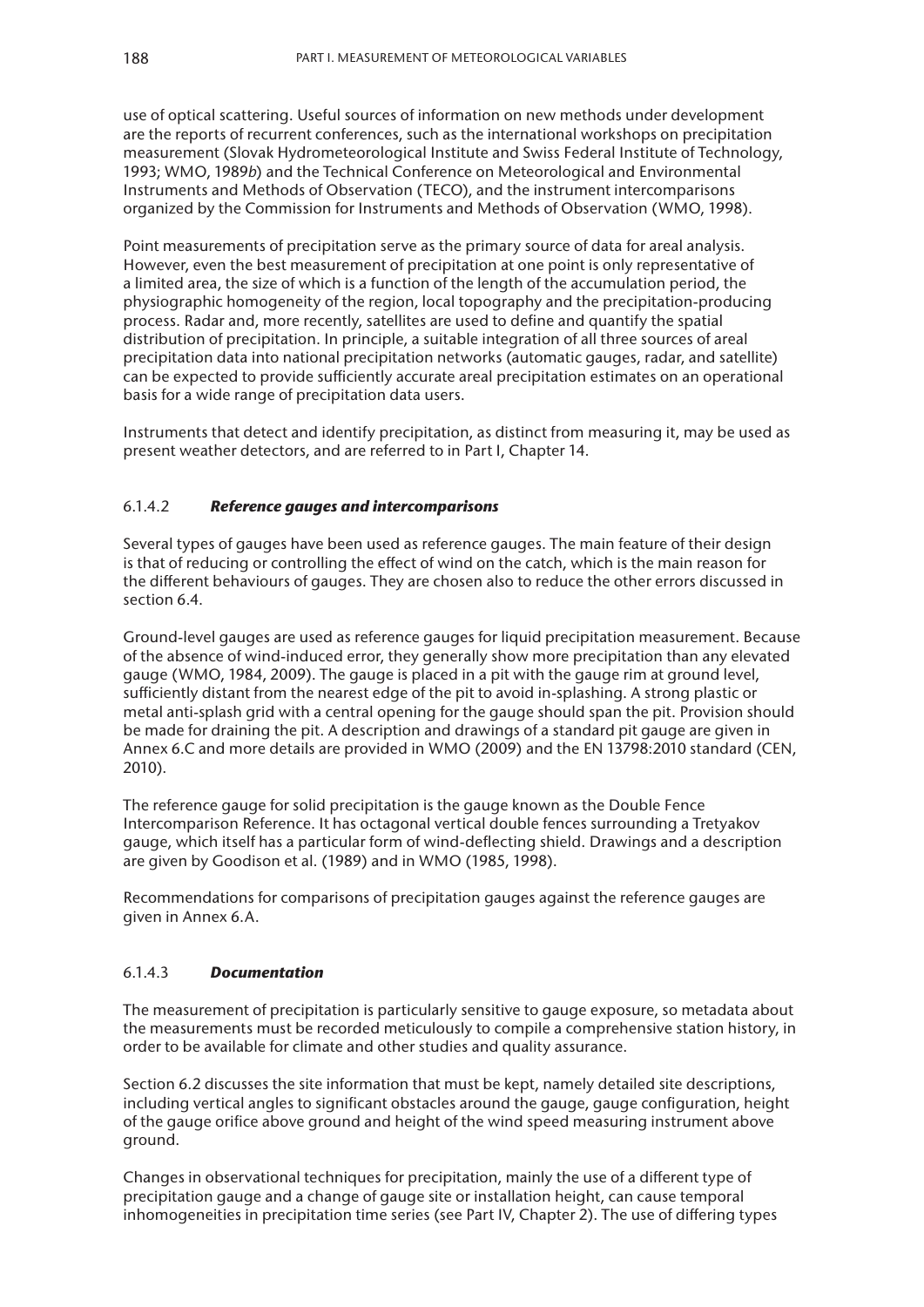of gauges and site exposures causes spatial inhomogeneities. This is due to the systematic errors of precipitation measurement, mainly the wind-induced error. Since adjustment techniques based on statistics can remove the inhomogeneities relative to the measurements of surrounding gauges, the correction of precipitation measurements for the wind-induced error can reduce the bias of measured values.

The following sections (especially section 6.4) on the various instrument types discuss the corrections that may be applied to precipitation measurements. Such corrections have uncertainties, and the original records and the correction formulae should be kept.

Any changes in the observation methods should also be documented.

## 6.2 **SITING AND EXPOSURE**

All methods for measuring precipitation should aim to obtain a sample that is representative of the true amount falling over the area which the measurement is intended to represent, whether on the synoptic scale, mesoscale or microscale. The choice of site, as well as the systematic measurement error, is, therefore, important. For a discussion of the effects of the site, see Sevruk and Zahlavova (1994).

The location of precipitation stations within the area of interest is important, because the number and locations of the gauge sites determine how well the measurements represent the actual amount of precipitation falling in the area. Areal representativeness is discussed at length in WMO (1992*a*), for rain and snow. WMO (2008) gives an introduction to the literature on the calculation of areal precipitation and corrections for topography.

The effects on the wind field of the immediate surroundings of the site can give rise to local excesses and deficiencies in precipitation. In general, objects should not be closer to the gauge than a distance of twice their height above the gauge orifice. For each site, the average vertical angle of obstacles should be estimated, and a site plan should be made. Sites on a slope or the roof of a building should be avoided. Sites selected for measuring snowfall and/or snow cover should be in areas sheltered as much as possible from the wind. The best sites are often found in clearings within forests or orchards, among trees, in scrub or shrub forests, or where other objects act as an effective wind-break for winds from all directions.

Preferably, however, the effects of the wind, and of the site on the wind, can be reduced by using a ground-level gauge for liquid precipitation or by making the airflow horizontal above the gauge orifice using the following techniques (listed in order of decreasing effectiveness):

- (a) In areas with homogeneous dense vegetation; the height of such vegetation should be kept at the same level as the gauge orifice by regular clipping;
- (b) In other areas, by simulating the effect in (a) through the use of appropriate fence structures;
- (c) By using windshields around the gauge.

The surface surrounding the precipitation gauge can be covered with short grass, gravel or shingle, but hard, flat surfaces, such as concrete, should be avoided to prevent excessive insplashing.

A classification of measurement sites has been developed in order to quantify and document the influence of the surrounding environment (see Part I, Chapter 1, Annex 1.B of this Guide). This classification uses a relatively simple description of the (land-based) sites.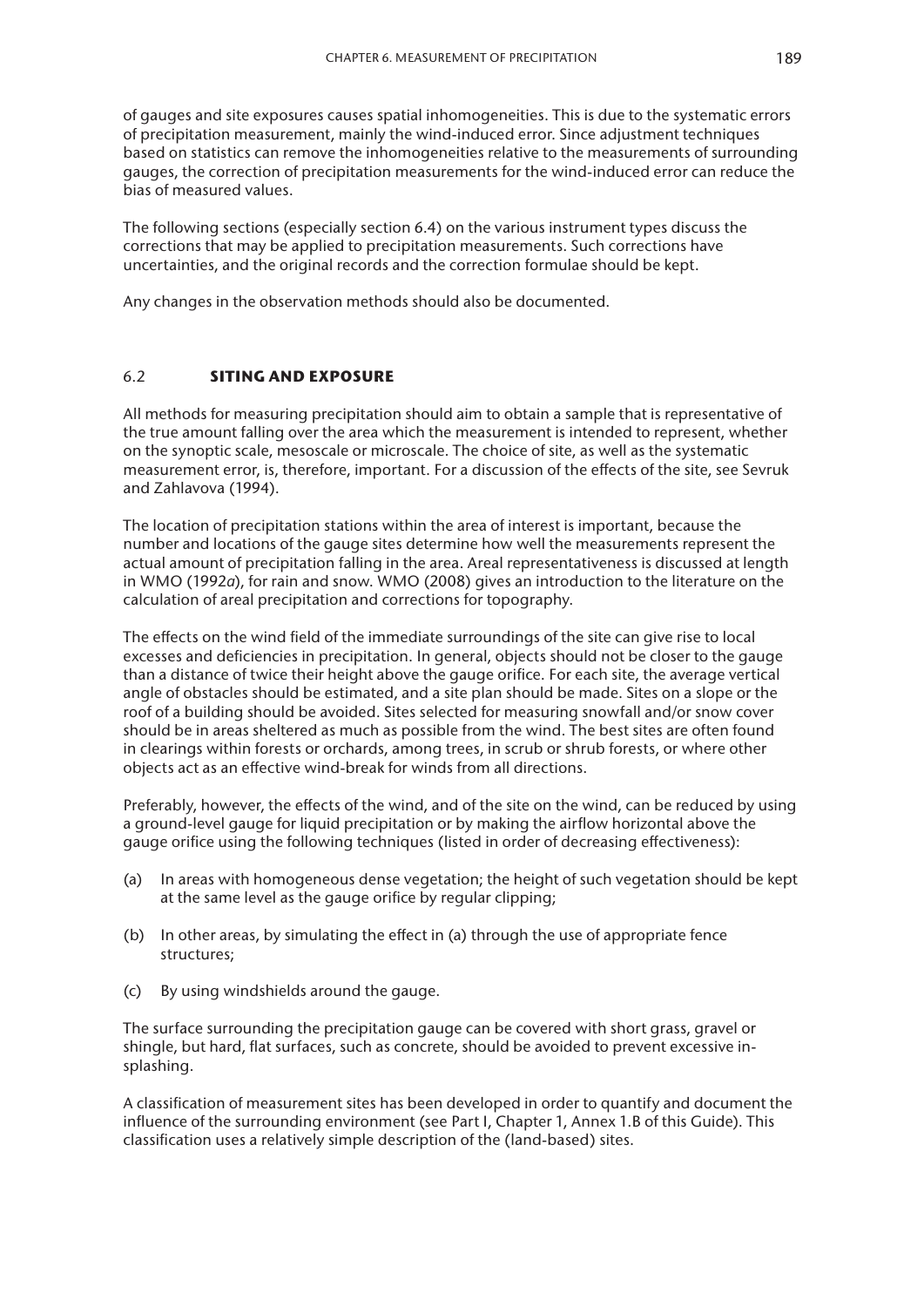#### 6.3 **NON-RECORDING PRECIPITATION GAUGES**

## 6.3.1 **Ordinary gauges**

#### 6.3.1.1 *Instruments*

The commonly used precipitation gauge consists of a collector placed above a funnel leading into a container where the accumulated water and melted snow are stored between observation times. Different gauge shapes are in use worldwide as shown in Figure 6.1. Where solid precipitation is common and substantial, a number of special modifications are used to improve the accuracy of measurements. Such modifications include the removal of the raingauge funnel at the beginning of the snow season or the provision of a special snow fence (see WMO, 1998) to protect the catch from blowing out. Windshields around the gauge reduce the error caused by deformation of the wind field above the gauge and by snow drifting into the gauge. They are advisable for rain and essential for snow. A wide variety of gauges are in use (see WMO, 1989*a*).

The stored water is either collected in a measure or poured from the container into a measure, or its level in the container is measured directly with a graduated stick. The size of the collector orifice is not critical for liquid precipitation, but an area of at least 200 cm<sup>2</sup> is required if solid forms of precipitation are expected in significant quantity. An area of 200 to 500 cm $^2$  will probably be found most convenient. The most important requirements of a gauge are as follows:

(a) The rim of the collector should have a sharp edge and should fall away vertically on the inside, and be steeply bevelled on the outside; the design of gauges used for measuring snow should be such that any narrowing of the orifice caused by accumulated wet snow about the rim is small;



**Figure 6.1. Different shapes of standard precipitation gauges. The solid lines show streamlines and the dashed lines show the trajectories of precipitation particles. The first gauge shows the largest wind field deformation above the gauge orifice, and the last gauge the smallest. Consequently, the wind-induced error for the first gauge is larger than for the last gauge.**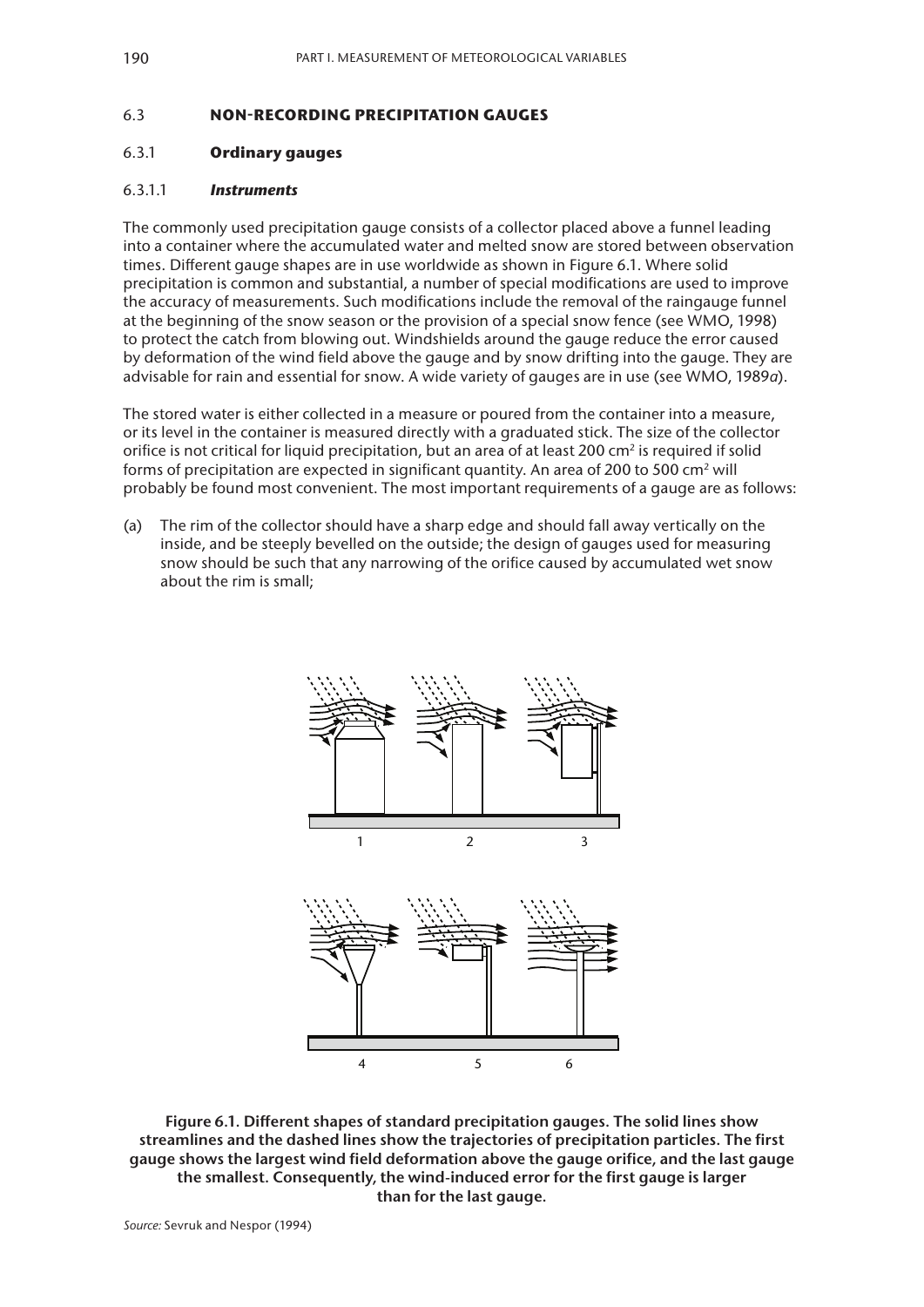- (b) The area of the orifice should be known to the nearest 0.5%, and the construction should be such that this area remains constant while the gauge is in normal use;
- (c) The collector should be designed to prevent rain from splashing in and out. This can be achieved if the vertical wall is sufficiently deep and the slope of the funnel is sufficiently steep (at least 45%). Suitable arrangements are shown in Figure 6.2;
- (d) The construction should be such as to minimize wetting errors. This can be done by choosing the proper material and minimizing the total inner surface of the collector;
- (e) The container should have a narrow entrance and be sufficiently protected from radiation to minimize the loss of water by evaporation. Precipitation gauges used in locations where only weekly or monthly readings are practicable should be similar in design to the type used for daily measurements, but with a container of larger capacity and stronger construction.

The measuring cylinder should be made of clear glass or plastic which has a suitable coefficient of thermal expansion and should be clearly marked to show the size or type of gauge with which it is to be used. Its diameter should be less than 33% of that of the rim of the gauge; the smaller the relative diameter, the greater the precision of measurement. The graduations should be finely engraved; in general, there should be marks at 0.2 mm intervals and clearly figured lines at each whole millimetre. It is also desirable that the line corresponding to 0.1 mm be marked. The maximum error of the graduations should not exceed  $\pm 0.05$  mm at or above the 2 mm graduation mark and ±0.02 mm below this mark.

To measure small precipitation amounts with adequate precision, the inside diameter of the measuring cylinder should taper off at its base. In all measurements, the bottom of the water meniscus should define the water level, and the cylinder should be kept vertical when reading, to avoid parallax errors. Repetition of the main graduation lines on the back of the measure is also helpful for reducing such errors.

Dip-rods should be made of cedar wood, or another suitable material that does not absorb water appreciably and possesses only a small capillary effect. Wooden dip-rods are unsuitable if oil has been added to the collector to suppress evaporation. When this is the case, rods made of metal or other materials from which oil can be readily cleaned must be used. Non-metallic rods should be provided with a brass foot to avoid wear and be graduated according to the relative areas of cross-section of the gauge orifice and the collector; graduations should be marked at least every 10 mm and include an allowance for the displacement caused by the rod itself. The maximum error in the dip-rod graduation should not exceed ±0.5 mm at any point. A dip-rod measurement should be checked using a volumetric measure, wherever possible.



**Figure 6.2. Suitable collectors for raingauges**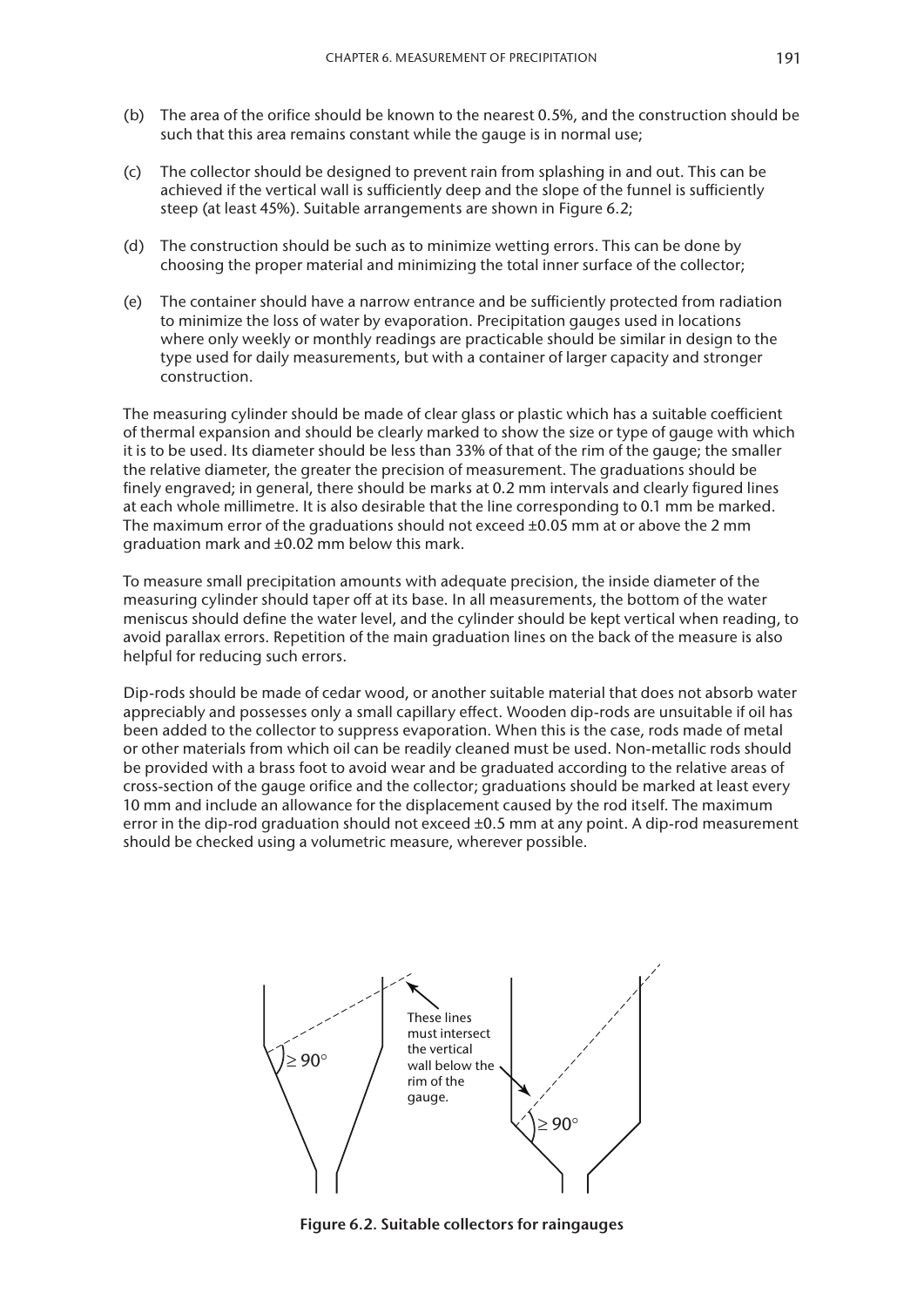# 6.3.1.2 *Operation*

The measuring cylinder must be kept vertical when it is being read, and the observer must be aware of parallax errors. Snow collected in non-recording precipitation gauges should be either weighed or melted immediately after each observation and then measured using a standard graduated measuring cylinder. It is also possible to measure precipitation catch by accurate weighing, a procedure which has several advantages. The total weight of the can and contents is measured and the known weight of the can is subtracted. There is little likelihood of spilling the water and any water adhering to the can is included in the weight. The commonly used methods are, however, simpler and cheaper.

# 6.3.1.3 *Calibration and maintenance*

The graduation of the measuring cylinder or stick must, of course, be consistent with the chosen size of the collector. The calibration of the gauge, therefore, includes checking the diameter of the gauge orifice and ensuring that it is within allowable tolerances. It also includes volumetric checks of the measuring cylinder or stick.

Routine maintenance should include, at all times, keeping the gauge level in order to prevent an out-of-level gauge (see Rinehart, 1983; Sevruk, 1984). As required, the outer container of the gauge and the graduate should be kept clean at all times both inside and outside by using a long-handled brush, soapy water and a clean water rinse. Worn, damaged or broken parts should be replaced, as required. The vegetation around the gauge should be kept trimmed to 5 cm (where applicable). The exposure should be checked and recorded.

# 6.3.2 **Storage gauges**

Storage gauges are used to measure total seasonal precipitation in remote and sparsely inhabited areas. Such gauges consist of a collector above a funnel, leading into a container that is large enough to store the seasonal catch (or the monthly catch in wet areas). A layer of no less than 5 mm of a suitable oil or other evaporation suppressant should be placed in the container to reduce evaporation (WMO, 1972). This layer should allow the free passage of precipitation into the solution below it.

An antifreeze solution may be placed in the container to convert any snow which falls into the gauge into a liquid state. It is important that the antifreeze solution remain dispersed. A mixture of 37.5% by weight of commercial calcium chloride (78% purity) and 62.5% water makes a satisfactory antifreeze solution. Alternatively, aqueous solutions of ethylene glycol or of an ethylene glycol and methanol mixture can be used. While more expensive, the latter solutions are less corrosive than calcium chloride and give antifreeze protection over a much wider range of dilution resulting from subsequent precipitation. The volume of the solution initially placed in the container should not exceed 33% of the total volume of the gauge.

In some countries, this antifreeze and oil solution is considered toxic waste and, therefore, harmful to the environment. Guidelines for the disposal of toxic substances should be obtained from local environmental protection authorities.

The seasonal precipitation catch is determined by weighing or measuring the volume of the contents of the container (as with ordinary gauges; see section 6.3.1). The amount of oil and antifreeze solution placed in the container at the beginning of the season and any contraction in the case of volumetric measurements must be carefully taken into account. Corrections may be applied as with ordinary gauges.

The operation and maintenance of storage gauges in remote areas pose several problems, such as the capping of the gauge by snow or difficulty in locating the gauge for recording the measurement, and so on, which require specific monitoring. Particular attention should be paid to assessing the quality of data from such gauges.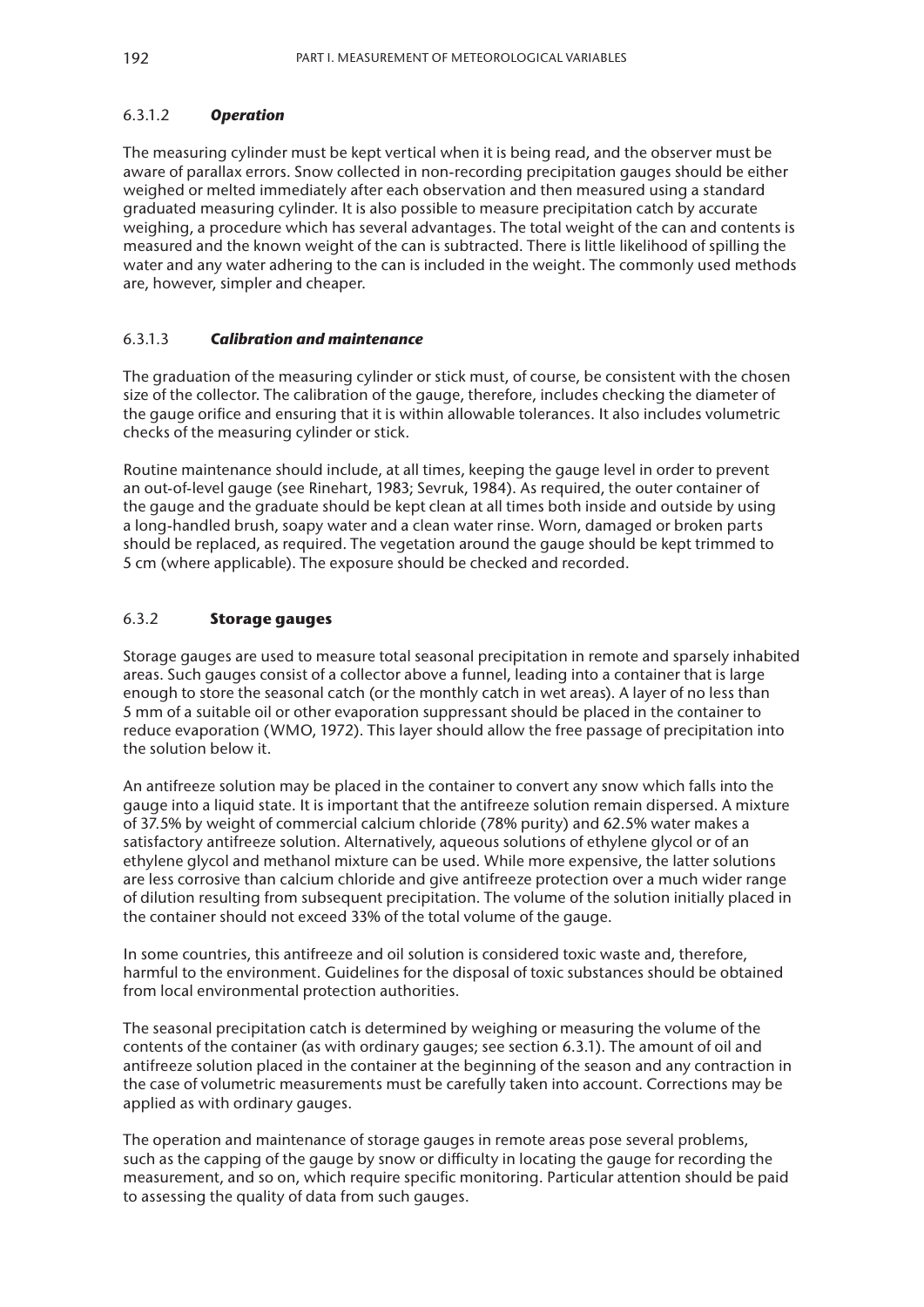## 6.4 **PRECIPITATION GAUGE ERRORS AND CORRECTIONS**

It is convenient to discuss at this point the errors and corrections that apply in some degree to most precipitation gauges, whether they are recording or non-recording gauges. The particular cases of recording gauges are discussed in section 6.5.

Comprehensive accounts of errors and corrections can be found in WMO (1982, 1984, 1986; specifically for snow, 1998; and specifically for rainfall intensity, 2006, 2009). Details of the models currently used for adjusting raw precipitation data in Canada, Denmark, Finland, the Russian Federation, Switzerland and the United States are given in WMO (1982). WMO (1989*a*) gives a description of how the errors occur. There are collected conference papers on the topic in WMO (1986, 1989*b*). Details on the improvement of the reliability of rainfall intensity measurements as obtained by traditional tipping-bucket gauges, weighing gauges and other types of gauges (optical, floating/siphoning, etc.) are given in WMO (2006, 2009).

The amount of precipitation measured by commonly used gauges may be less than the actual precipitation reaching the ground by up to 30% or more. Systematic losses will vary by type of precipitation (snow, mixed snow and rain, and rain). The systematic error of solid precipitation measurements is commonly large and may be of an order of magnitude greater than that normally associated with liquid precipitation measurements.

For many hydrological purposes it is necessary first to make adjustments to the data in order to allow for the error before making the calculations. The adjustments cannot, of course, be exact (and may even increase the error). Thus, the original data should always be kept as the basic archives both to maintain continuity and to serve as the best base for future improved adjustments if, and when, they become possible.

The traditional assessment of errors in precipitation gauges refers to so-called weather-related errors. It is well recognized that the measurement of liquid precipitation at the ground is affected by different sources of systematic and random errors, mainly due to wind-, wetting- and evaporation-induced losses (see WMO, 1982) which make the measurement of light to moderate rainfall scarcely reliable in the absence of an accurate calibration. Wind-induced errors still have an influence on rainfall intensities of the order of 20-50 mm h<sup>-1</sup> with an incidence of about 5% observed in some intercomparison stations in central Europe (WMO, 1984). Sampling errors due to the discrete nature of the rain measurement are also recognized to be dependent on the bucket size (for tipping-bucket gauges) and sampling interval or instrument response time, though not on precipitation intensity, and can be analytically evaluated (Colli et al., 2013*a*).

The true amount of precipitation may be estimated by correcting for some or all of the various error terms listed below:

- (a) Error due to systematic wind field deformation above the gauge orifice: typically 2% to 10% for rain and 10% to 50% for snow;
- (b) Error due to the wetting loss on the internal walls of the collector;
- (c) Error due to the wetting loss in the container when it is emptied: typically 2% to 15% in summer and 1% to 8% in winter, for (b) and (c) together;
- (d) Error due to evaporation from the container (most important in hot climates): 0% to 4%;
- (e) Error due to blowing and drifting snow;
- (f) Error due to the in- and out-splashing of water: 1% to 2%;
- (g) Systematic mechanical and sampling errors, and dynamic effects errors (i.e. systematic delay due to instrument response time): typically 5% to 15% for rainfall intensity, or even more in high-rate events (see WMO, 2009);
- (h) Random observational and instrumental errors, including incorrect gauge reading times.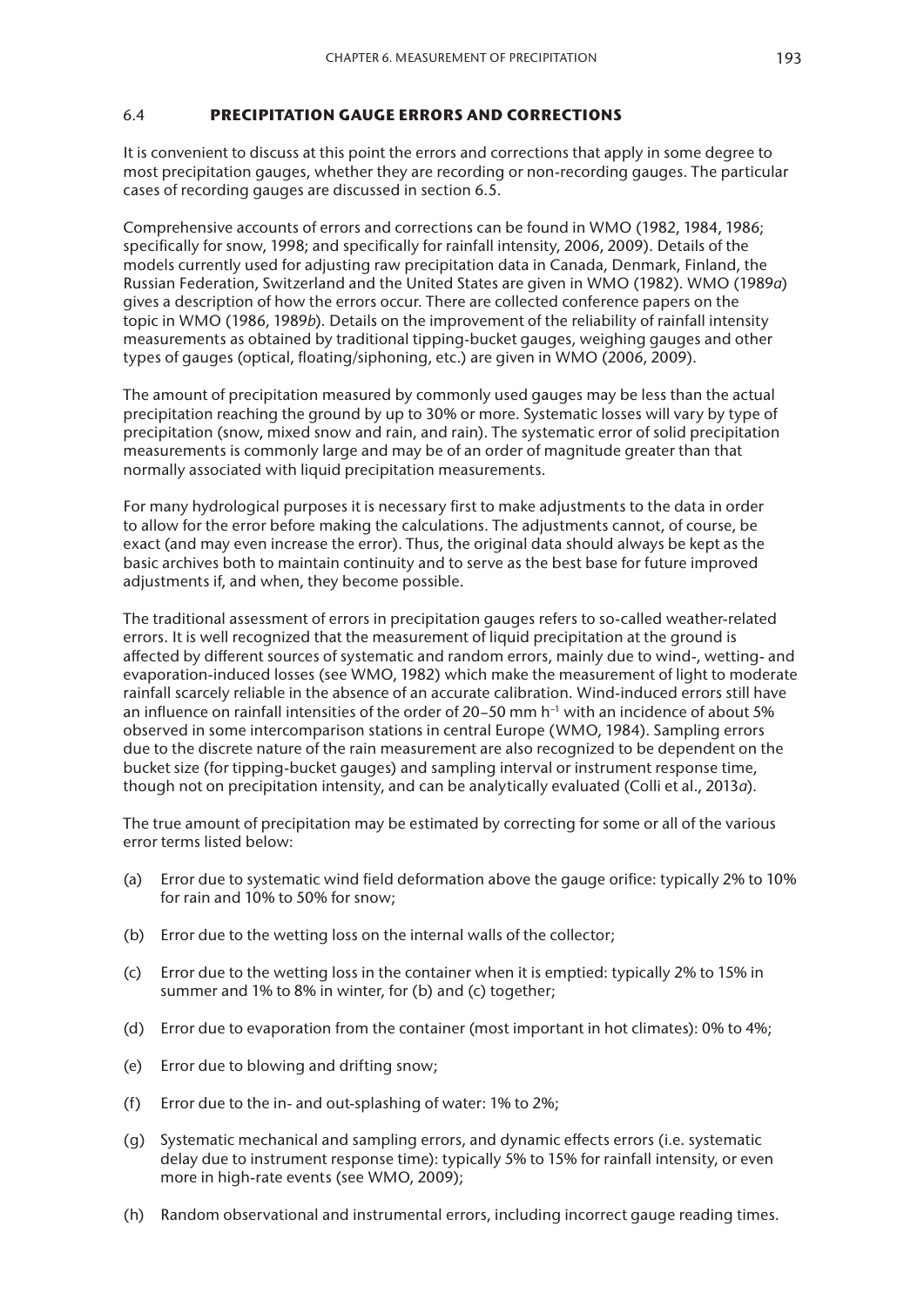The first seven error components are systematic and are listed in order of general importance. The net error due to blowing and drifting snow and to in- and out-splashing of water can be either negative or positive, while net systematic errors due to the wind field and other factors are negative. Since the errors listed as (e) and (f) above are generally difficult to quantify, the general model for adjusting data from most gauges, originally proposed by WMO (1982) and later modified by Legates and Willmott (1990), can be written as:

$$
P_k = k_r P_{cr} + k_s P_{cs} = k_r \left( P_{gr} + \Delta P_{1r} + \Delta P_{2r} + \Delta P_{3r} + \Delta P_{4r} \right) + k_s \left( P_{gs} + \Delta P_{1s} + \Delta P_{2s} + \Delta P_{3s} + \Delta P_{4s} \right) (6.1)
$$

where subscripts  $r$  and  $s$  refer to liquid (rain) and solid (snow) precipitation, respectively;  $P_k$  is the adjusted precipitation amount; *k* (see Figure 6.3) is the adjustment factor for the effects of wind field deformation;  $P_{c}$  is the amount of precipitation caught by the gauge collector;  $P_{\tiny g}$  is the measured amount of precipitation in the gauge;  $\varDelta P_{1}$  is the adjustment for the wetting loss on the internal walls of the collector;  $\varDelta P_{2}$  is the adjustment for wetting loss in the container after emptying;  $\Delta P_{_3}$  is the adjustment for evaporation from the container; and  $\Delta P_{_4}$  is the adjustment for systematic mechanical errors.

Errors due to the weather conditions at the collector, as well as those related to wetting, splashing and evaporation, are typically referred to as catching errors. They indicate the ability of the instrument to collect the exact amount of water according to the definition of precipitation at the ground, that is, the total water falling over the projection of the collector's area over the ground. Systematic mechanical and sampling errors, typically referred to as quantification errors, are related to the ability of the instrument to sense correctly the amount of water collected by the instrument. The WMO laboratory and field intercomparisons on rainfall intensity gauges (WMO 2006, 2009) both contributed to the assessment of quantification errors and documented



**Figure 6.3. Conversion factor** *k* **defined as the ratio of "correct" to measured precipitation for**  rain (top) and snow (bottom) for two unshielded gauges in dependency of wind speed  $u_{i\omega}$ **intensity** *i* **and type of weather situation according to Nespor and Sevruk (1999). On the left is the German Hellmann manual standard gauge, and on the right the recording, tippingbucket gauge by Lambrecht. Void symbols in the top diagrams refer to orographic rain, and black ones to showers. Note the different scales for rain and snow. For shielded gauges,** *k* **can be reduced to 50% and 70% for snow and mixed precipitation, respectively (WMO, 1998). The heat losses are not considered in the diagrams (in Switzerland they vary with altitude between 10% and 50% of the measured values of fresh snow).**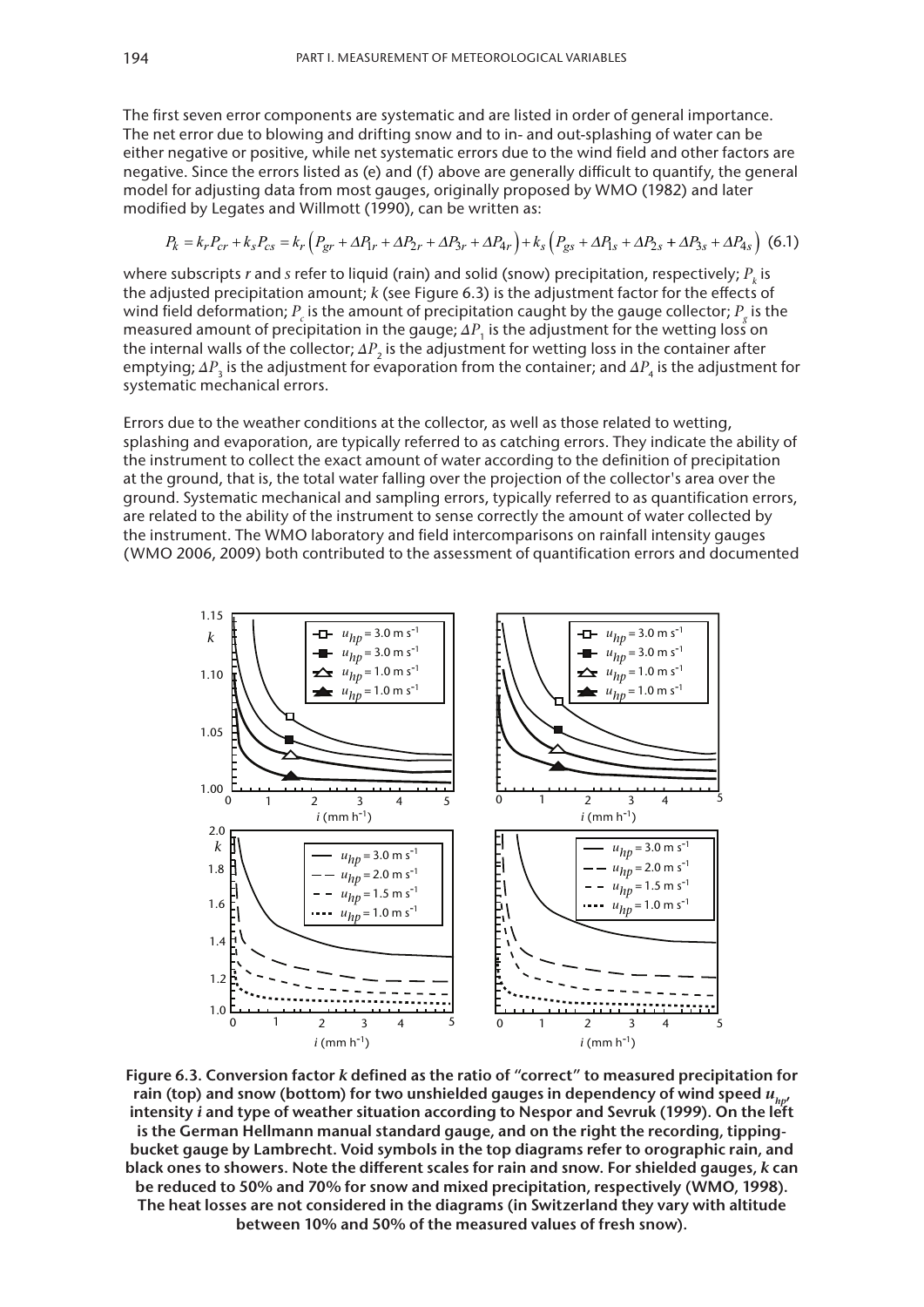laboratory and field calibration methods for identifying and/or correcting quantification errors in rainfall intensity measurements. Obviously, these errors may derive from very different aspects of the sensing phase since the instruments may differ in the measuring principle applied, construction details, operational solutions and so forth.

The corrections of precipitation measurement errors are applied to daily or monthly totals or, in some practices, to individual precipitation events.

When dealing with precipitation intensity measurements, systematic mechanical errors can be properly corrected through a standardized laboratory calibration referred to as a dynamic calibration in steady-state conditions of the reference flow rate (Niemczynowicz, 1986; WMO, 2009). For more details, see Annex 6.D.

In general, the supplementary data needed to make adjustments related to weather conditions include the wind speed at the gauge orifice during precipitation, drop size, precipitation intensity, air temperature and humidity, and the characteristics of the gauge site. Although temperature has some effect on gauge undercatch, the effect is significantly less than the effects of wind speed at gauge height (Yang et al., 1993; Yang et al., 1995). Wind speed and precipitation type or intensity may be sufficient variables to determine the corrections. Wind speed alone is sometimes used. At sites where such observations are not made, interpolation between the observations made at adjacent sites may be used for making such adjustments, but with caution, and for monthly rainfall data only.

For most precipitation gauges, wind speed is the most important environmental factor contributing to the under-measurement of solid precipitation. These data must be derived from standard meteorological observations at the site in order to provide daily adjustments. In particular, if wind speed is not measured at gauge orifice height, it can be derived by using a mean wind speed reduction procedure after having knowledge of the roughness of the surrounding surface and the angular height of surrounding obstacles. A suggested scheme is shown in Annex 6.B.<sup>1</sup> This scheme is very site-dependent, and estimation requires a good knowledge of the station and gauge location. Shielded gauges catch more precipitation than their unshielded counterparts, especially for solid precipitation. Therefore, gauges should be shielded either naturally (for example, forest clearing) or artificially (for example, Alter, Canadian Nipher type, Tretyakov windshield) to minimize the adverse effect of wind speed on measurements of solid precipitation (for some information on shield design, refer to WMO, 1998, 2008). The type of windshield configuration, as well as gauge type, will alter the relationship between wind speeds and catch efficiency and have implications on data homogeneity.

Wetting loss (Sevruk, 1974*a*) is another cumulative systematic loss from manual gauges which varies with precipitation and gauge type; its magnitude is also a function of the number of times the gauge is emptied. Average wetting loss can be up to 0.2 mm per observation. At synoptic stations where precipitation is measured every 6 h, this can become a very significant loss. In some countries, wetting loss has been calculated to be 15% to 20% of the measured winter precipitation. Correction for wetting loss at the time of observation is a feasible alternative. Wetting loss can be kept low in a well-designed gauge. The methodology to determine the wetting loss of manual gauges (WMO, 1998) would suffice. It is recommended that the wetting loss for manual gauges be re-examined periodically (for example, every 5 years) as it tends to change with the age of the collector. The internal surfaces should be of a material which can be kept smooth and clean; paint, for example, is unsuitable, but baked enamel is satisfactory. Seams in the construction should be kept to a minimum.

Evaporation losses (Sevruk, 1974*b*) vary by gauge type, climatic zone and time of year. Evaporation loss is a problem with gauges that do not have a funnel device in the bucket, especially in late spring at mid-latitudes. Losses of over 0.8 mm per day have been reported. Losses during winter are much less than during comparable summer months, ranging from 0.1 to 0.2 mm per day. These losses, however, are cumulative. In a well-designed gauge, only a small

A wind reduction scheme recommended by the Commission for Instruments and Methods of Observation at its eleventh session (1994).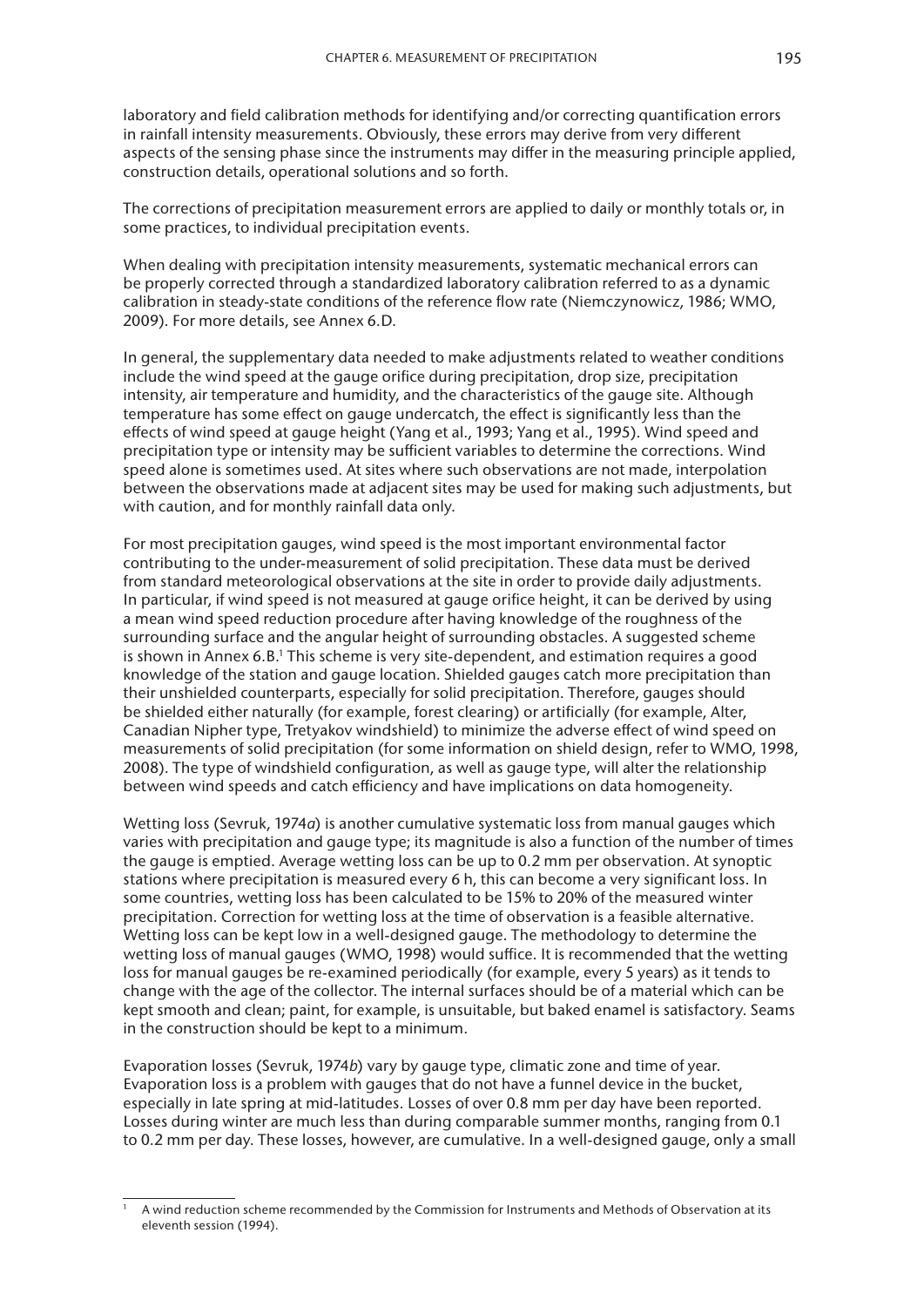water surface is exposed, its ventilation is minimized, and the water temperature is kept low by a reflective outer surface. In storage and accumulating recording gauges, errors associated with evaporation can be virtually eliminated through the use of oil in the collector.

It is clear that, in order to achieve data compatibility when using different gauge types and shielding during all weather conditions, corrections to the actual measurements are necessary. In all cases where precipitation measurements are adjusted in an attempt to reduce errors, it is strongly recommended that both the measured and adjusted values be published.

# 6.5 **RECORDING PRECIPITATION GAUGES**

Recording precipitation automatically has the advantage that it can provide better time resolution than manual measurements, and it is possible to reduce the evaporation and wetting losses. These readings are of course subject to the wind effects discussed in section 6.4.

Three types of automatic precipitation recorders are in general use, namely the weighingrecording type, the tilting or tipping-bucket type, and the float type. Only the weighing type is satisfactory for measuring all kinds of precipitation, the use of the other two types being for the most part limited to the measurement of rainfall. Some new automatic gauges that measure precipitation without using moving parts are available. These gauges use devices such as capacitance probes, pressure transducers, and optical or small radar devices to provide an electronic signal that is proportional to the precipitation equivalent. The clock device that times intervals and dates the time record is a very important component of the recorder.

Because of the high variability of precipitation intensity over a 1 min timescale, a single 1 min rainfall intensity value is not representative of a longer time period. Therefore, 1 min rainfall intensity should not be used in a temporal sampling scheme, such as one synoptic measurement every one or three hours. Very good time synchronization, better than 10 s, is required between the reference time and the different instruments of the observing station.

# 6.5.1 **Weighing-recording gauge**

# 6.5.1.1 *Instruments*

In these instruments, the weight of a container, together with the precipitation accumulated therein, is recorded continuously, either by means of a spring mechanism or with a system of balance weights. All precipitation, both liquid and solid, is recorded as it falls. This type of gauge normally has no provision for emptying itself; the capacity (namely, the maximum accumulation between recharge) ranges from 250 to 1 500 mm depending on the model. Low-capacity models should be avoided in areas where the maximum accumulation could occur over short periods of time. The gauges must be maintained to minimize evaporation losses, which can be accomplished by adding sufficient oil or other evaporation suppressants inside the container to form a film over the water surface. Any difficulties arising from oscillation of the balance in strong winds can be reduced by suitably programming a microprocessor to eliminate this effect on the readings. Such weighing gauges are particularly useful for recording snow, hail, and mixtures of snow and rain, since the solid precipitation does not need to be melted before it can be recorded. For winter operation, the catchment container is charged with an antifreeze solution (see section 6.3.2) to dissolve the solid contents. The amount of antifreeze depends on the expected amount of precipitation and the minimum temperature expected at the time of minimum dilution. These instruments do not use any moving mechanical parts in the weighing mechanism; only elastic deformation occurs. Therefore, mechanical degradation and the resulting need for maintenance are significantly reduced.

The digitized output signal is generally averaged and filtered. Precipitation intensity can also be calculated from the differences between two or more consecutive weight measurements. The accuracy of these types of gauges is related directly to their measuring and/or recording characteristics, which can vary with manufacturer.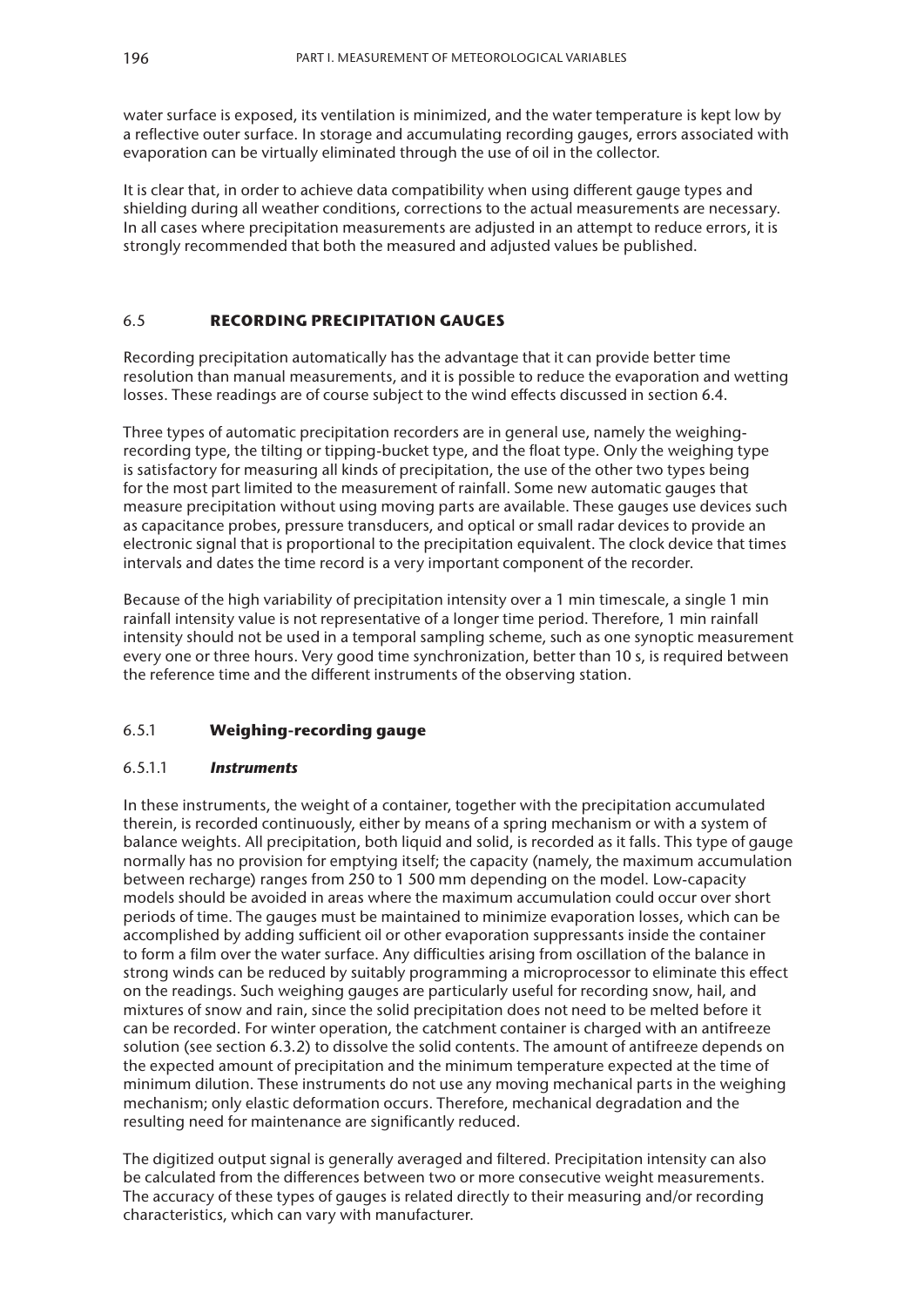Many instruments have data output that contain diagnostic parameters which are very useful for further evaluations of measured data and for data quality control.

## 6.5.1.2 *Errors and corrections*

Except for error due to the wetting loss in the container when it is emptied, weighing-recording gauges are susceptible to all of the other sources of error discussed in section 6.4. It should also be noted that automatic recording gauges alone cannot identify the type of precipitation. A significant problem with this type of gauge is that precipitation, particularly freezing rain or wet snow, can stick to the inside of the gauge orifice and not fall into the bucket until later. This severely limits the ability of weighing-recording gauges to provide accurate timing of precipitation events. Another common fault with weighing-type gauges is wind pumping. This usually occurs during high winds when turbulent air currents passing over and around the catchment container cause oscillations in the weighing mechanism. Errors associated with such anomalous recordings can be minimized by averaging readings over short time intervals usually ranging from 1 to 5 min. Timing errors in the instrument clock may assign the catch to the wrong period or date. Some weighing-recording gauges may also exhibit some temperature sensitivity in the weighing mechanism that adds a component to the output which is proportional to the diurnal temperature cycle.

Some potential errors in manual methods of precipitation measurement can be eliminated or at least minimized by using weighing-recording gauges. Random measurement errors associated with human observer error and certain systematic errors, particularly evaporation and wetting loss, are minimized. In some countries, trace observations are officially given a value of zero, thus resulting in a biased underestimate of the seasonal precipitation total. This problem is minimized with weighing-type gauges, since even very small amounts of precipitation will accumulate over time.

A fundamental characteristic of weighing-recording gauges when measuring precipitation intensity is the response time (filtering process included), which leads to measurement errors (systematic delay). The response times, available in operation manuals or evaluated during a previous WMO intercomparison (WMO, 2009), are of the order of six seconds to a few minutes depending on the gauge's design and model. The 1 min precipitation intensity resolution of weighing-recording gauges can be very different from gauge to gauge and depends on the transducer resolution. Such gauges may also exhibit a limit or discrimination threshold for precipitation intensity.

The correction of weighing gauge data on an hourly or daily basis may be more difficult than on longer time periods, such as monthly climatological summaries. Ancillary data from automatic weather stations, such as wind at gauge height, air temperature, present weather or snow depth, will be useful in interpreting and correcting accurately the precipitation measurements from automatic gauges.

# 6.5.1.3 *Calibration and maintenance*

Weighing-recording gauges usually have few moving parts and, therefore, should seldom require calibration. Calibration commonly involves the use of a series of weights which, when placed in the bucket or catchment container, provide a predetermined value equivalent to an amount of precipitation. Calibrations should normally be done in a laboratory setting and should follow the manufacturer's instructions.

An alternative procedure for calibrating weighing-recording gauges when dealing with precipitation intensity measurements is given in Annex 6.D. This calibration, referred to as a dynamic calibration in steady-state conditions of the reference flow rates, is performed to evaluate the measurement errors of the weighing gauge. This procedure can also be used to assess the dynamic response of the weighing gauge by performing the classic step-response test, that is, by providing the instrument with a reference flow rate showing a single abrupt change from zero to a given equivalent rainfall rate. Moreover, the repeating of the dynamic calibration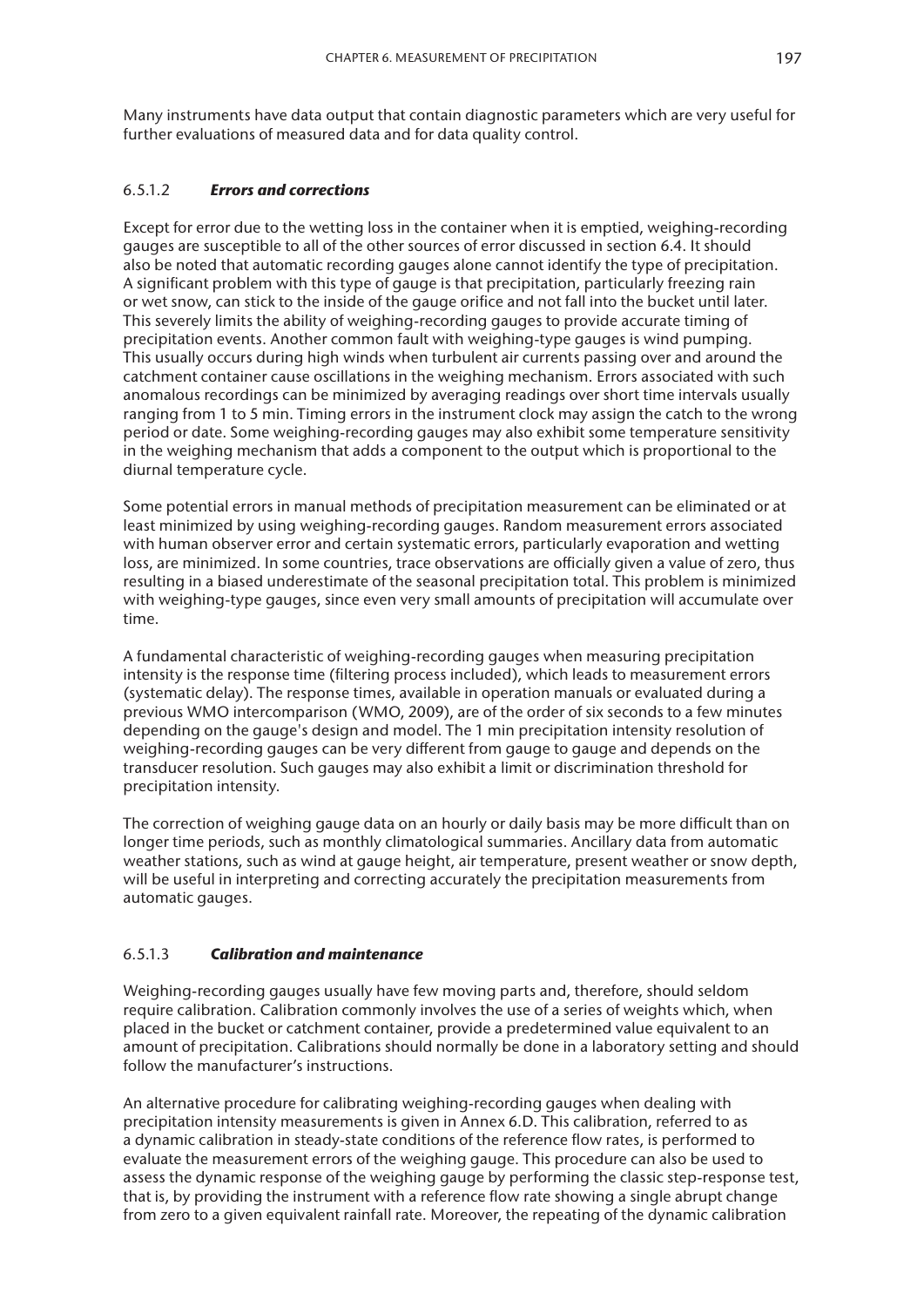in unsteady conditions (time-varying reference flow rates as a simulation of real-world events) permits a finer calibration of weighing gauges (especially for systematic delays due to the instrument's response time) and could lead to improved dynamic performance and accuracy in real-world events (Colli et al., 2013*b*).

Routine maintenance should be conducted every three to four months, depending on precipitation conditions at the site. Both the exterior and interior of the gauge should be inspected for loose or broken parts and to ensure that the gauge is level. Any manual read-out should be checked against the removable data record to ensure consistency before removing and annotating the record. The bucket or catchment container should be emptied, inspected, cleaned, if required, and recharged with oil for rainfall-only operation or with antifreeze and oil if solid precipitation is expected (see section 6.3.2). The recording device should be set to zero in order to make maximum use of the gauge range. The digital memory as well as the power supply should be checked and replaced, if required. Timing intervals and dates of record must be checked.

A proper field calibration, and field calibration check or field inspection should also be conducted on a regular basis as part of the routine maintenance and check, taking into account site and operational constraints. For rainfall intensity gauges, a recommended procedure by means of a portable device for reference flow rates is given in Annex 6.E.

# 6.5.2 **Tipping-bucket gauge**

The tipping-bucket raingauge is used for measuring accumulated totals and the rate of rainfall. Suitable intensity-dependent corrections (see section 6.5.2.2) should be applied to improve the accuracy of the intensity measurements and to overcome the underestimation of intensity for high rainfall rates and the overestimation of intensity for low rainfall rates, both of which are typical in non-corrected tipping-bucket gauges.

#### 6.5.2.1 *Instruments*

The principle behind the operation of this instrument is simple. A tipping-bucket raingauge uses a metallic or plastic twin bucket balance to measure the incoming water in portions of equal weight. When one bucket is full, its centre of mass is outside the pivot and the balance tips, dumping the collected water and bringing the other bucket into position to collect. The bucket compartments are shaped in such a way that the water is emptied from the lower one. The water mass content of the bucket is constant (*m* [g]). Therefore, by using the density of water  $(\rho = 1 \text{ g/cm}^3)$ , the corresponding volume (*V* [cm<sup>3</sup>]) is derived from the weight of the water and, consequently, the corresponding accumulation height (*h* [mm]) is retrieved by using the area of the collector  $(S[cm^2])$ . The equation is:

$$
V = m/\rho = h \cdot S \tag{6.2}
$$

Thus, by using the density of water, *h* is calculated, where 1 mm corresponds to 1 g of water over an area of 10 cm<sup>2</sup>. To have detailed records of precipitation, the amount of rain should not exceed 0.2 mm. For a gauge area of 1 000 cm<sup>2</sup>, this corresponds to a bucket content of 20 g of water.

The raw output is a contact closure (reed switch or relay contact), so each tip produces an electrical impulse as a signal output which must be recorded by a data logger or an analogueto-digital converter (data acquisition system equipped with reed switch reading ports). This mechanism provides a continuous measurement without manual interaction.

The rainfall intensity of non-corrected tipping-bucket gauges is calculated based on the number of tips in a periodic sampling rate (typically 6 or 10 s) and averaged over a chosen time interval (for example, 1 min). In this way, an intensity value is available every minute that represents the intensity of the past minute or minutes. This sampling scheme reduces the uncertainty of the average. In addition, the rainfall intensity resolution depends on the size of the bucket and the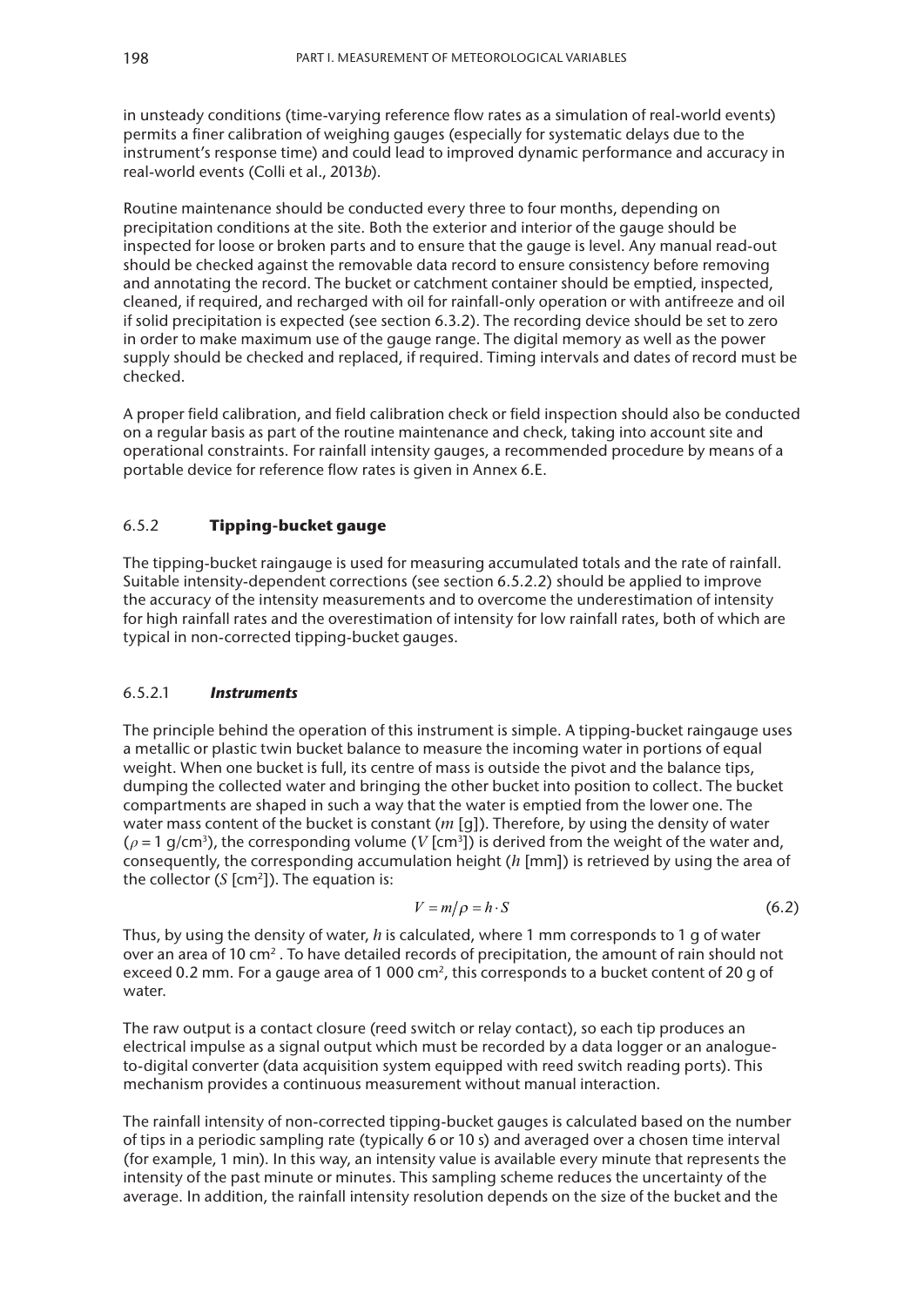chosen time interval. For example, a tip equivalent to 0.2 mm leads to a 1 min rainfall intensity resolution of 12 mm  $h^{-1}$  which is constant over the measurement range of the gauge if no intensity-dependent corrections are applied.

The bucket takes a small but finite time to tip and, during the first half of its motion, additional rain may enter the compartment that already contains the calculated amount of rainfall. The water losses during the tipping movement indicate a systematic mechanical error that is rather a function of the intensity itself and can be appreciable during heavy rainfall (> 100 mm  $h^{-1}$ ). However, this can be corrected by using a calibration procedure as given in Annex 6.D and applying a correction curve or algorithm (see section 6.4). An alternative simple method is to use a device like a siphon at the foot of the funnel to direct the water to the buckets at a controlled rate. This smoothes out the intensity peaks of very short-period rainfall. Alternatively, a device can be added to accelerate the tipping action; essentially, a small blade is impacted by the water falling from the collector and is used to apply an additional force to the bucket, varying with rainfall intensity.

The tipping-bucket gauge is particularly convenient for automatic weather stations because it lends itself to digital methods. The pulse generated by a contact closure can be monitored by a data logger, preferably including the time the tips occurred, to calculate a corrected rainfall intensity, which can then be used to retrieve the precipitation amount over selected periods. It may also be used with a chart recorder.

#### 6.5.2.2 *Errors and corrections*

Since the tipping-bucket raingauge has sources of error which differ somewhat from those of other gauges, special precautions and corrections are advisable. Some sources of error include the following:

- (a) The loss of water during the tipping action in heavy rain; this can be considerably reduced by conducting a dynamic calibration (see Annex 6.D) and applying an intensity-dependent correction;
- (b) With the usual bucket design, the exposed water surface is large in relation to its volume, meaning that appreciable evaporation losses can occur, especially in hot regions. This error may be significant in light rain;
- (c) The discontinuous nature of the record may not provide satisfactory data during light drizzle or very light rain. In particular, the time of onset and cessation of precipitation cannot be accurately determined;
- (d) Water may adhere to both the walls and the lip of the bucket, resulting in rain residue in the bucket and additional weight to be overcome by the tipping action. Tests on waxed buckets produced a 4% reduction in the volume required to tip the balance compared with nonwaxed buckets. Volumetric calibration can change, without adjustment of the calibration screws, by variation of bucket wettability through surface oxidation or contamination by impurities and variations in surface tension;
- (e) The stream of water falling from the funnel onto the exposed bucket may cause overreading, depending on the size, shape and position of the nozzle;
- (f) The instrument is particularly prone to bearing friction and to having an improperly balanced bucket because the gauge is not level;
- (g) The limited repeatability at various rainfall intensities of the inter-tip time interval due to low stability of the mechanics of the buckets (i.e. bucket movement) degrades the measurements; this systematic mechanical effect can be investigated by means of specific tests recording a series of inter-tip time intervals that make it possible to estimate the mechanical precision of the bucket (see Colli et al., 2013*b*); such errors may be reduced by improving the construction quality of the gauges;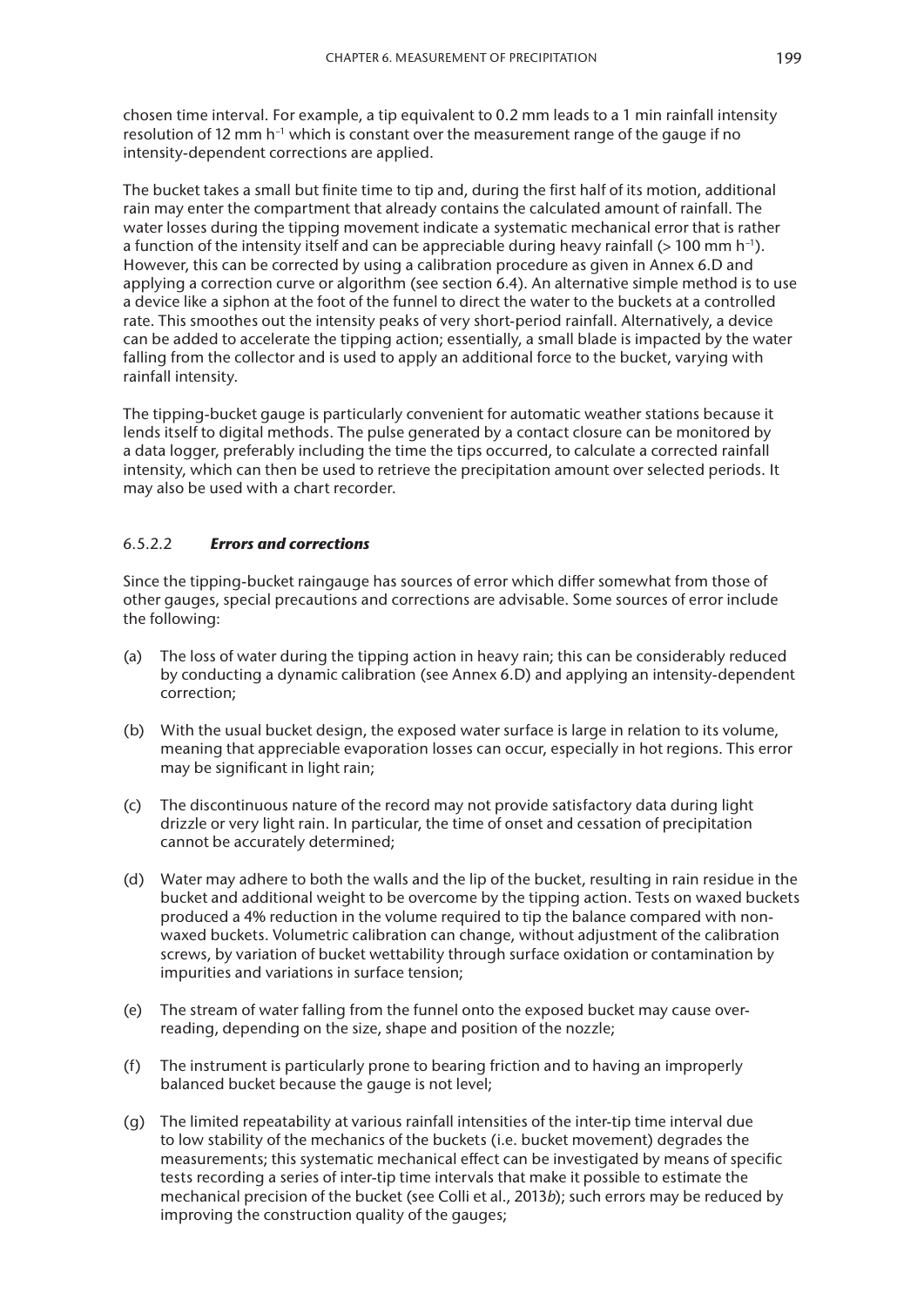(h) The sampling errors of tipping-bucket gauges (Habib et al., 2001) have an additional strong impact on field performance under light precipitation regimes; these errors consist in a delay of the tipping-bucket mechanism in assigning the collected amount of water to the corresponding time interval; different calculation techniques exist for reducing the impact of sampling errors and providing rainfall intensity measurements at a higher resolution than the tipping-bucket gauges' sensitivity would allow (see Colli et al., 2013*a*).

Careful calibration can provide corrections for the systematic parts of these errors. Effective corrections for improving the measurement of rainfall intensity (WMO, 2009), and consequently the corresponding accumulated amount, consist in performing a dynamic calibration and applying correction curves (see section 6.4), for example by applying a software correction or an algorithm in the data acquisition system. Alternatively, they can involve conducting a linearization procedure in the instrument's electronics circuit (generating an intensitydependent emission of extra pulses) or through a mechanism (for example, small deflectors that induce a dynamic pressure which increases with intensity, allowing the tip to occur before the bucket is full). In WMO (2009), it is shown that linearization by extra electronic pulses is well suited for measuring precipitation amount but less so for measuring intensity. On the other hand, mechanical linearization compensates for the loss of water during the movement of the balance and greatly minimizes the intensity underestimation during high-rate events. The software correction (correction curve or algorithm) resulted in being the most effective method for correcting systematic mechanical errors.

The measurements from tipping-bucket raingauges may be corrected for effects of exposure in the same way as other types of precipitation gauge.

Heating devices can be used to allow for measurements during the cold season, particularly of solid precipitation. However, the performance of heated tipping-bucket gauges has been found to be very poor as a result of large errors due to both wind and evaporation of melting snow. Therefore, these types of gauges are not recommended for use in winter precipitation measurement in regions where temperatures fall below 0 °C for prolonged periods.

#### 6.5.2.3 *Calibration and maintenance*

Calibration of the tipping bucket is usually accomplished by passing a known amount of water through the tipping mechanism at various rates and by adjusting the mechanism to the known volume. This procedure should be followed under laboratory conditions. The recommended calibration procedure for these gauges is available in Annex 6.D.

A proper field calibration, and field calibration check or field inspection should also be conducted on a regular basis as part of the routine maintenance and check, taking into account site and operational constraints. For catchment type rainfall intensity gauges, a recommended procedure by means of a portable device for reference flow rates is given in Annex 6.E.

Owing to the numerous error sources, the collection characteristics and calibration of tippingbucket raingauges are a complex interaction of many variables. Daily comparisons with the standard raingauge can provide useful correction factors, and is good practice. The correction factors may vary from station to station. Correction factors are generally greater than 1.0 (underreading) for low-intensity rain, and less than 1.0 (over-reading) for high-intensity rain. The relationship between the correction factor and intensity is not linear but forms a curve.

Routine maintenance should include cleaning the accumulated dirt and debris from funnel and buckets, as well as ensuring that the gauge is level. It is highly recommended that the tipping mechanism be replaced with a newly calibrated unit on an annual basis. Timing intervals and dates of records must be checked.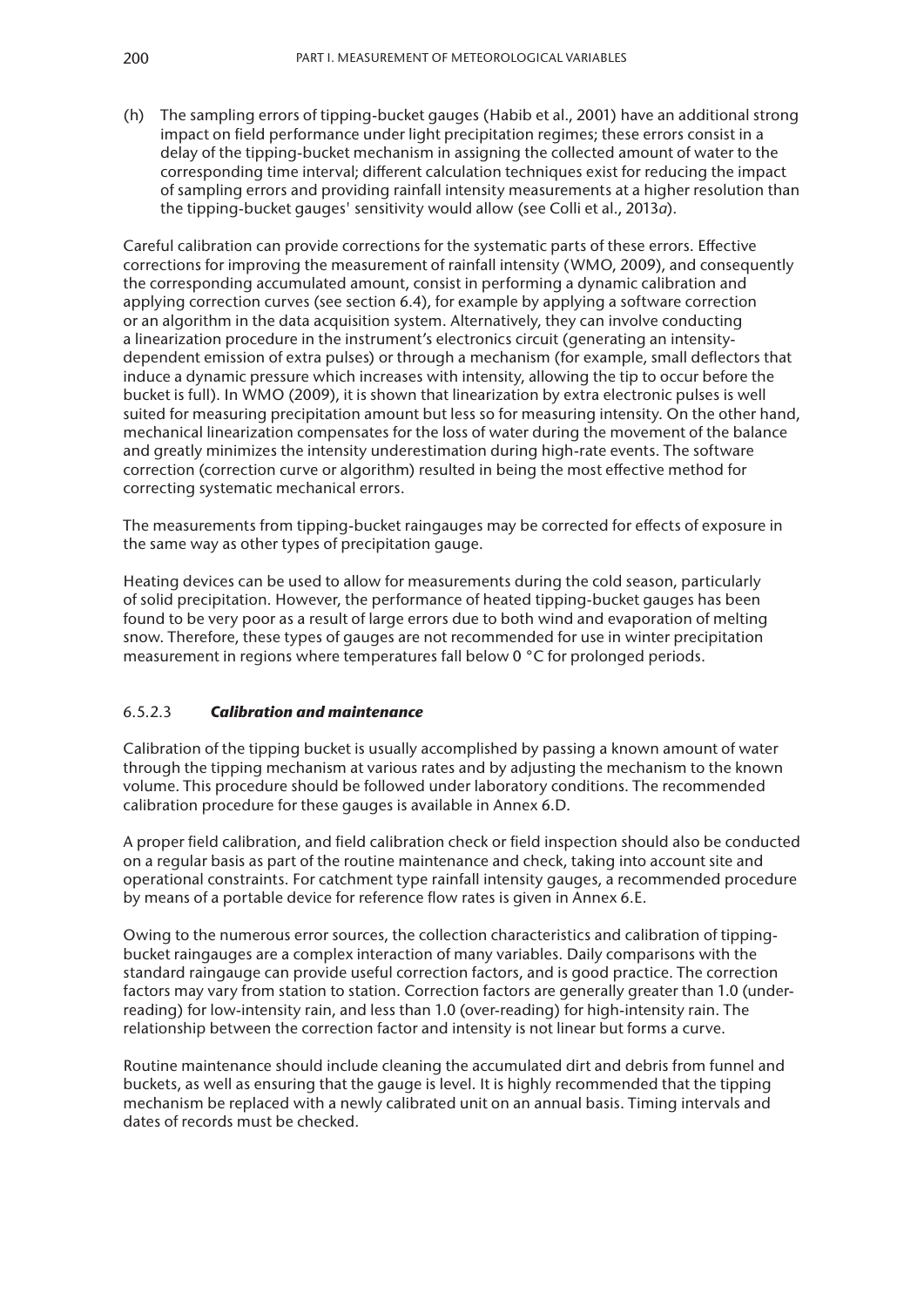# 6.5.3 **Float gauge**

In this type of instrument, the rain passes into a float chamber containing a light float. As the level of the water within the chamber rises, the vertical movement of the float is transmitted, by a suitable mechanism, to the movement of a pen on a chart or a digital transducer. By suitably adjusting the dimensions of the collector orifice, the float and the float chamber, any desired chart scale can be used.

In order to provide a record over a useful period (24 h are normally required) either the float chamber has to be very large (in which case a compressed scale on the chart or other recording medium is obtained), or a mechanism must be provided for emptying the float chamber automatically and quickly whenever it becomes full, so that the chart pen or other indicator returns to zero. Usually a siphoning arrangement is used. The actual siphoning process should begin precisely at the predetermined level with no tendency for the water to dribble over at either the beginning or the end of the siphoning period, which should not be longer than 15 s. In some instruments, the float chamber assembly is mounted on knife edges so that the full chamber overbalances; the surge of the water assists the siphoning process, and, when the chamber is empty, it returns to its original position. Other rain recorders have a forced siphon which operates in less than 5 s. One type of forced siphon has a small chamber that is separate from the main chamber and accommodates the rain that falls during siphoning. This chamber empties into the main chamber when siphoning ceases, thus ensuring a correct record of total rainfall.

A heating device (preferably controlled by a thermostat) should be installed inside the gauge if there is a possibility that water might freeze in the float chamber during the winter. This will prevent damage to the float and float chamber and will enable rain to be recorded during that period. A small heating element or electric lamp is suitable where a mains supply of electricity is available, otherwise other sources of power may be employed. One convenient method uses a short heating strip wound around the collecting chamber and connected to a large-capacity battery. The amount of heat supplied should be kept to the minimum necessary in order to prevent freezing, because the heat may reduce the accuracy of the observations by stimulating vertical air movements above the gauge and increasing evaporation losses.

A large undercatch by unshielded heated gauges, caused by the wind and the evaporation of melting snow, has been reported in some countries, as is the case for weighing gauges (see section 6.5.1.2).

Apart from the fact that calibration is performed using a known volume of water, the maintenance procedures for this gauge are similar to those of the weighing-recording gauge (see section 6.5.1.3).

## 6.6 **MEASUREMENT OF DEW, ICE ACCUMULATION AND FOG PRECIPITATION**

#### 6.6.1 **Measurement of dew and leaf wetness**

The deposition of dew is essentially a nocturnal phenomenon and, although relatively small in amount and locally variable, is of much interest in arid zones; in very arid regions, it may be of the same order of magnitude as the rainfall. The exposure of plant leaves to liquid moisture from dew, fog and precipitation also plays an important role in plant disease, insect activity, and the harvesting and curing of crops.

In order to assess the hydrological contribution of dew, it is necessary to distinguish between dew formed:

(a) As a result of the downward transport of atmospheric moisture condensed on cooled surfaces, known as dew-fall;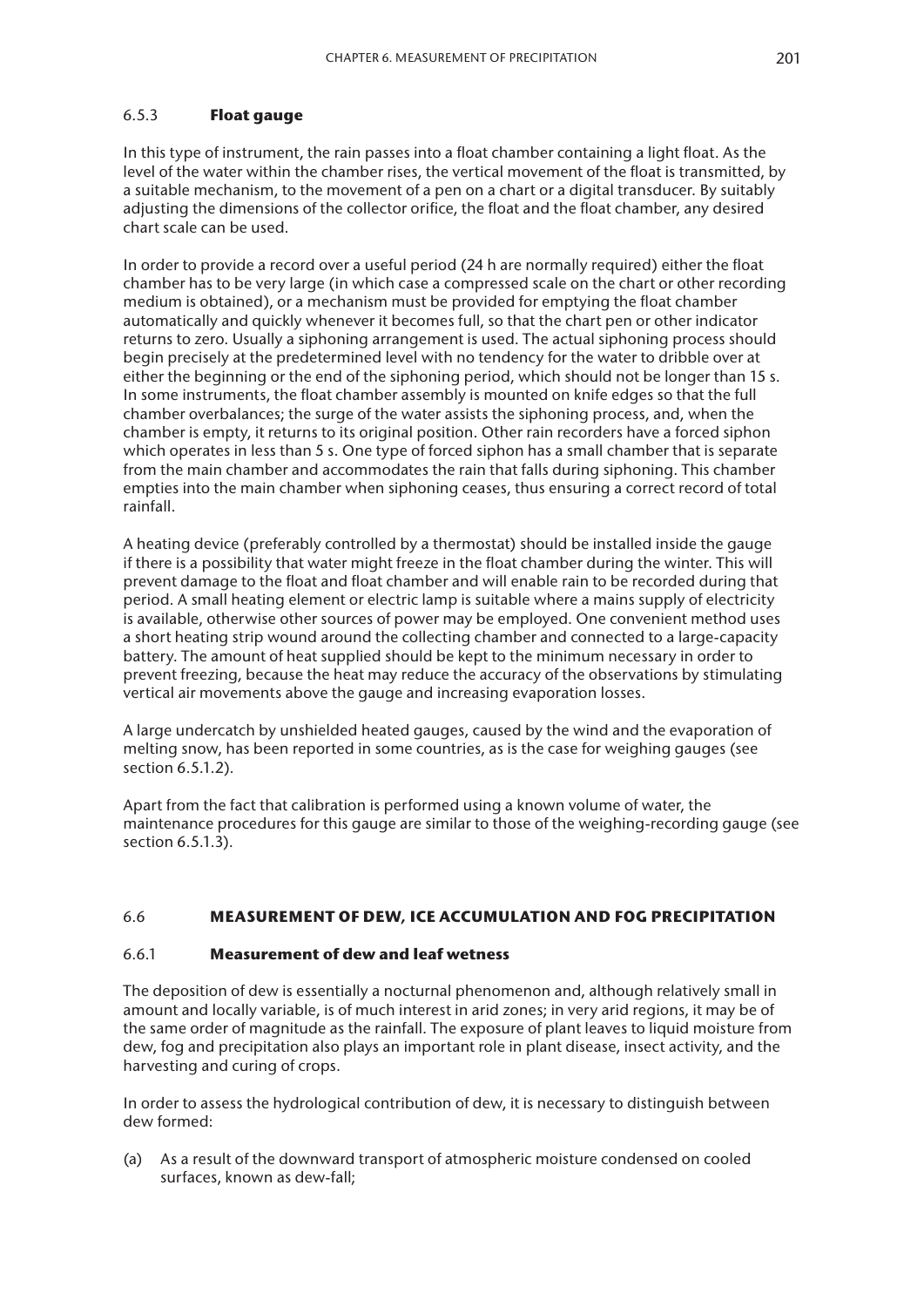- (b) By water vapour evaporated from the soil and plants and condensed on cooled surfaces, known as distillation dew;
- (c) As water exuded by leaves, known as guttation.

All three forms of dew may contribute simultaneously to the observed dew, although only the first provides additional water to the surface, and the latter usually results in a net loss. A further source of moisture results from fog or cloud droplets being collected by leaves and twigs and reaching the ground by dripping or by stem flow.

The amount of dew deposited on a given surface in a stated period is usually expressed in units of kg  $m<sup>-2</sup>$  or in millimetres depth of dew. Whenever possible, the amount should be measured to the nearest tenth of a millimetre.

Leaf wetness may be described as light, moderate or heavy, but its most important measures are the time of onset or duration.

A review of the instruments designed for measuring dew and the duration of leaf wetness, as well as a bibliography, is given in WMO (1992*b*).

The following methods for the measurement of leaf wetness are considered.

The amount of dew depends critically on the properties of the surface, such as its radiative properties, size and aspect (horizontal or vertical). It may be measured by exposing a plate or surface, which can be natural or artificial, with known or standardized properties, and assessing the amount of dew by weighing it, visually observing it, or making use of some other quantity such as electrical conductivity. The problem lies in the choice of the surface, because the results obtained instrumentally are not necessarily representative of the dew deposit on the surrounding objects. Empirical relationships between the instrumental measurements and the deposition of dew on a natural surface should, therefore, be established for each particular set of surface and exposure conditions; empirical relationships should also be established to distinguish between the processes of dew formation if that is important for the particular application.

A number of instruments are in use for the direct measurement of the occurrence, amount and duration of leaf wetness and dew. Dew-duration recorders use either elements which themselves change in such a manner as to indicate or record the wetness period, or electrical sensors in which the electrical conductivity of the surface of natural or artificial leaves changes in the presence of water resulting from rain, snow, wet fog or dew. In dew balances, the amount of moisture deposited in the form of precipitation or dew is weighed and recorded. In most instruments providing a continuous trace, it is possible to distinguish between moisture deposits caused by fog, dew or rain by considering the type of trace. The only certain method of measuring net dew-fall by itself is through the use of a very sensitive lysimeter (see Part I, Chapter 10).

In WMO (1992*b*) two particular electronic instruments for measuring leaf wetness are advocated for development as reference instruments, and various leaf-wetting simulation models are proposed. Some use an energy balance approach (the inverse of evaporation models), while others use correlations. Many of them require micrometeorological measurements. Unfortunately, there is no recognized standard method of measurement to verify them.

#### 6.6.2 **Measurement of ice accumulation**

Ice can accumulate on surfaces as a result of several phenomena. Ice accumulation from freezing precipitation, often referred to as glaze, is the most dangerous type of icing condition. It may cause extensive damage to trees, shrubs and telephone and power lines, and create hazardous conditions on roads and runways. Hoar frost (commonly called frost) forms when air with a dewpoint temperature below freezing is brought to saturation by cooling. Hoar frost is a deposit of interlocking ice crystals formed by direct sublimation on objects, usually of small diameter,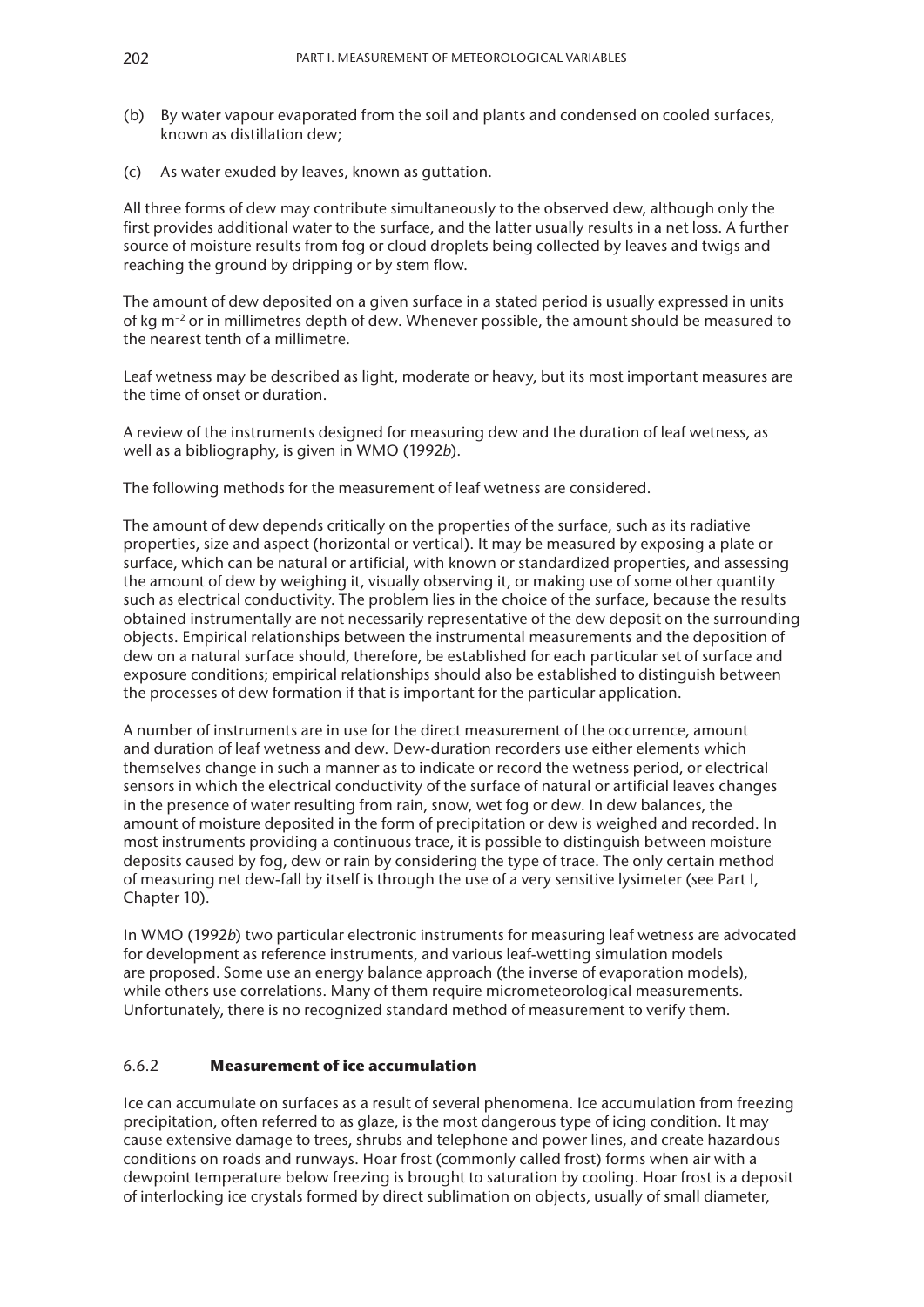such as tree branches, plant stems, leaf edges, wires, poles, and so forth. Rime is a white or milky and opaque granular deposit of ice formed by the rapid freezing of supercooled water drops as they come into contact with an exposed object.

#### 6.6.2.1 *Measurement methods*

At meteorological stations, the observation of ice accumulation is generally more qualitative than quantitative, primarily due to the lack of a suitable sensor. Ice accretion indicators, usually made of anodized aluminium, are used to observe and report the occurrence of freezing precipitation, frost or rime icing.

Observations of ice accumulation can include both the measurement of the dimensions and the weight of the ice deposit as well as a visual description of its appearance. These observations are particularly important in mountainous areas where such accumulation on the windward side of a mountain may exceed the normal precipitation. A system consisting of rods and stakes with two pairs of parallel wires (one pair oriented north-south and the other east-west) can be used to accumulate ice. The wires may be suspended at any level, and the upper wire of each pair should be removable. At the time of observation, both upper wires are removed, placed in a special container, and taken indoors for melting and weighing of the deposit. The cross-section of the deposit is measured on the permanently fixed lower wires.

Recording instruments are used in some countries for continuous registration of rime. A vertical or horizontal rod, ring or plate is used as the sensor, and the increase in the amount of rime with time is recorded on a chart. A simple device called an ice-scope is used to determine the appearance and presence of rime and hoar frost on a snow surface. The ice-scope consists of a round plywood disc, 30 cm in diameter, which can be moved up or down and set at any height on a vertical rod fixed in the ground. Normally, the disc is set flush with the snow surface to collect the rime and hoar frost. Rime is also collected on a 20 cm diameter ring fixed on the rod, 20 cm from its upper end. A wire or thread 0.2 to 0.3 mm in diameter, stretched between the ring and the top end of the rod, is used for the observation of rime deposits. If necessary, each sensor can be removed and weighed.

In the ISO 12494:2001 standard (ISO, 2001), which applies to ice accretion on all kinds of structures except electrical overhead line conductors, a standard ice-measuring device is described as follows:

- (a) A smooth cylinder with a diameter of 30 mm placed with the axis vertical and rotating around the axis. The cylinder length should be a minimum of 0.5 m, but, if heavy ice accretion is expected, the length should be 1 m;
- (b) The cylinder is placed 10 m above terrain;
- (c) Recordings of ice weight may be performed automatically.

In Fikke et al. (2007), several types of ice detectors are identified, some of which are used for the start and end of icing periods while others are also able to quantify the ice accretion rate (usually expressed in kg  $m^{-2}$  h<sup>-1</sup>). Many sensors are based on the measurement of the ice mass on a vertical tube used as a target for icing. An optical sensor (infrared beam) detects the change of reflecting properties of a target tube when covered with ice. Another sensor, widely used for freezing rain, consists of a vibrating probe. Ice accreted on this probe changes the vibrating frequency, which allows both the detection of icing conditions and an estimate of the ice accretion rate. An internal probe heater is applied to melt the ice and keep the sensor within its operational limits.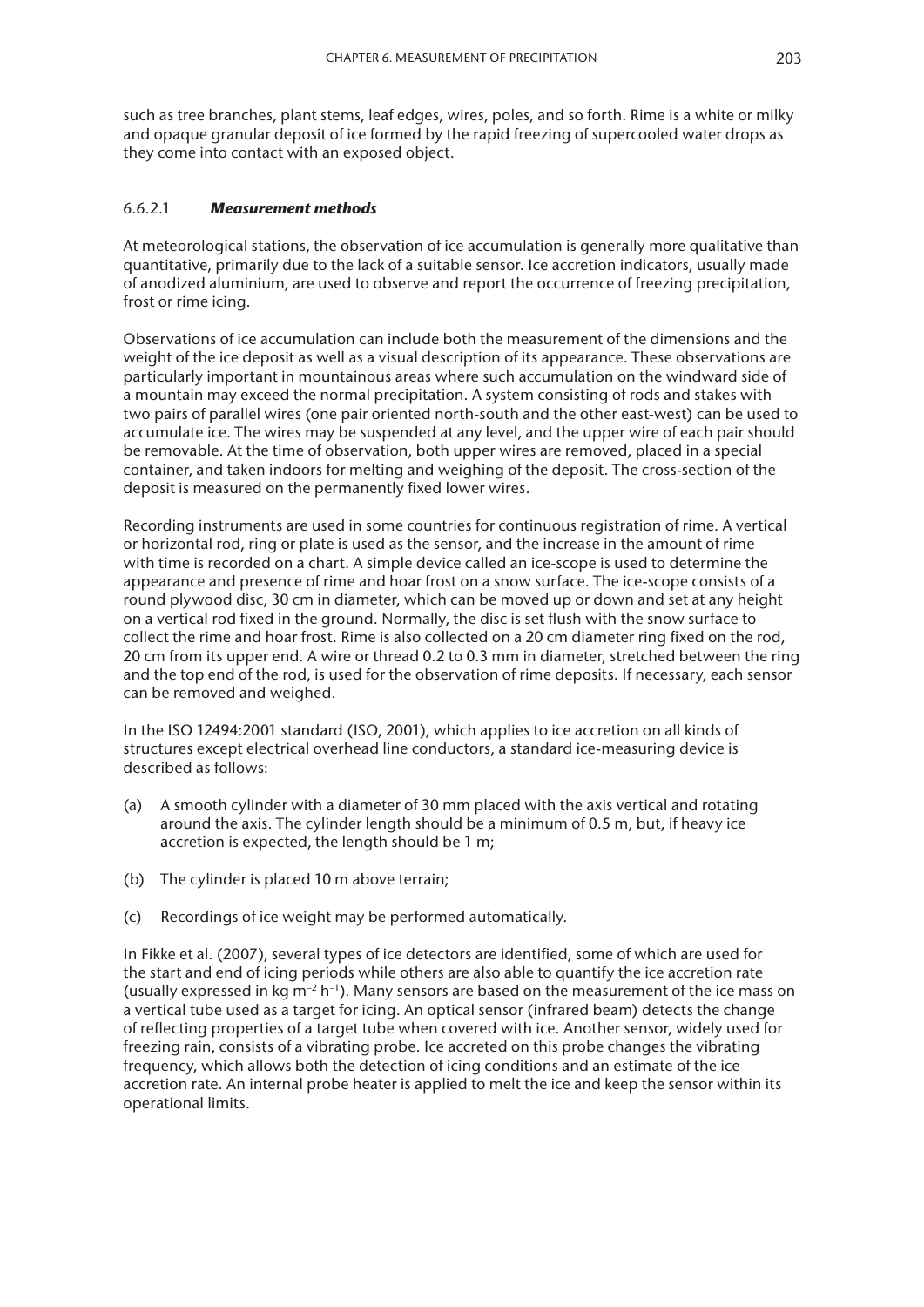#### 6.6.2.2 *Ice on pavements*

Sensors have been developed and are in operation to detect and describe ice on roads and runways, and to support warning and maintenance programmes. Part II, Chapter 10 provides more specific information on this subject.

With a combination of measurements, it is possible to detect dry and wet snow and various forms of ice. One sensor using two electrodes embedded in the road, flush with the surface, measures the electrical conductivity of the surface and readily distinguishes between dry and wet surfaces. A second measurement, of ionic polarizability, determines the ability of the surface, to hold an electrical charge; a small charge is passed between a pair of electrodes for a short time, and the same electrodes measure the residual charge, which is higher when there is an electrolyte with free ions, such as salty water. The polarizability and conductivity measurements together can distinguish between dry, moist and wet surfaces, frost, snow, white ice and some de-icing chemicals. However, because the polarizability of the non-crystalline black ice is indistinguishable from water under some conditions, the dangerous black ice state can still not be detected with the two sensors. In at least one system, this problem has been solved by adding a third specialized capacitive measurement which detects the unique structure of black ice.

The above method is a passive technique. There is an active in situ technique that uses either a heating element, or both heating and cooling elements, to melt or freeze any ice or liquid present on the surface. Simultaneous measurements of temperature and of the heat energy involved in the thaw-freeze cycle are used to determine the presence of ice and to estimate the freezing point of the mixture on the surface.

Most in situ systems include a thermometer to measure the road surface temperature. The quality of the measurement depends critically on the mounting (especially the materials) and exposure, and care must be taken to avoid radiation errors.

There are two remote-sensing methods under development which lend themselves to carmounted systems. The first method is based on the reflection of infrared and microwave radiation at several frequencies (about 3 000 nm and 3 GHz, respectively). The microwave reflections can determine the thickness of the water layer (and hence the risk of aquaplaning), but not the ice condition. Two infrared frequencies can be used to distinguish between dry, wet and icy conditions. It has also been demonstrated that the magnitude of reflected power at wavelengths around 2 000 nm depends on the thickness of the ice layer.

The second method applies pattern recognition techniques to the reflection of laser light from the pavement, to distinguish between dry and wet surfaces, and black ice.

#### 6.6.3 **Measurement of fog precipitation**

Fog consists of minute water droplets suspended in the atmosphere to form a cloud at the Earth's surface. Fog droplets have diameters from about 1 to 40 *µ*m and fall velocities from less than 1 to approximately 5 cm  $s^{-1}$ . In fact, the fall speed of fog droplets is so low that, even in light winds, the drops will travel almost horizontally. When fog is present, horizontal visibility is less than 1 km; it is rarely observed when the temperature and dewpoint differ by more than 2 °C.

Meteorologists are generally more concerned with fog as an obstruction to vision than as a form of precipitation. However, from a hydrological standpoint, some forested high-elevation areas experience frequent episodes of fog as a result of the advection of clouds over the surface of the mountain, where the consideration of precipitation alone may seriously underestimate the water input to the watershed (Stadtmuller and Agudelo, 1990). More recently, the recognition of fog as a water supply source in upland areas (Schemenauer and Cereceda, 1994*a*) and as a wet deposition pathway (Schemenauer and Cereceda, 1991; Vong et al., 1991) has led to the requirement for standardizing methods and units of measurement. The following methods for the measurement of fog precipitation are considered.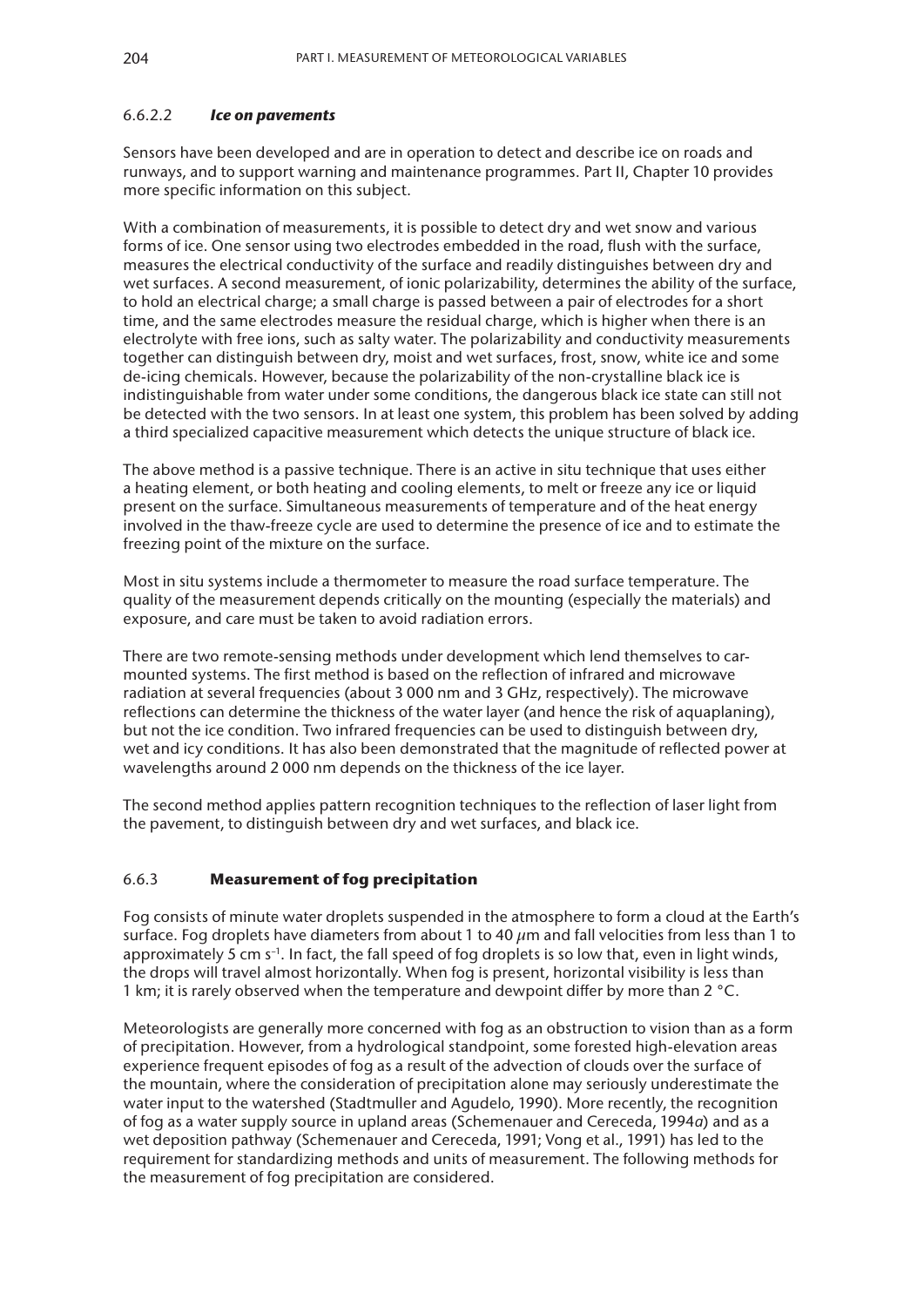Although there have been a great number of measurements for the collection of fog by trees and various types of collectors over the last century, it is difficult to compare the collection rates quantitatively. The most widely used fog-measuring instrument consists of a vertical wire mesh cylinder centrally fixed on the top of a raingauge in such a way that it is fully exposed to the free flow of the air. The cylinder is 10 cm in diameter and 22 cm in height, and the mesh is 0.2 cm by 0.2 cm (Grunow, 1960). The droplets from the moisture-laden air are deposited on the mesh and drop down into the gauge collector where they are measured or registered in the same way as rainfall. Some problems with this instrument are its small size, the lack of representativeness with respect to vegetation, the storage of water in the small openings in the mesh, and the ability of precipitation to enter directly into the raingauge portion, which confounds the measurement of fog deposition. In addition, the calculation of fog precipitation by simply subtracting the amount of rain in a standard raingauge (Grunow, 1963) from that in the fog collector leads to erroneous results whenever wind is present.

An inexpensive, 1 m<sup>2</sup> standard fog collector and standard unit of measurement is proposed by Schemenauer and Cereceda (1994*b*) to quantify the importance of fog deposition to forested high-elevation areas and to measure the potential collection rates in denuded or desert mountain ranges. The collector consists of a flat panel made of a durable polypropylene mesh and mounted with its base 2 m above the ground. The collector is coupled to a tippingbucket raingauge to determine deposition rates. When wind speed measurements are taken in conjunction with the fog collector, reasonable estimates of the proportions of fog and rain being deposited on the vertical mesh panel can be taken. The output of this collector results in litres of water. Since the surface area is 1 m<sup>2</sup>, this gives a collection in l m<sup>-2</sup>.

## 6.7 **MEASUREMENT OF SNOWFALL AND SNOW COVER**

The authoritative texts on this topic are WMO (2008) and WMO (1992*a*), which cover the hydrological aspects, including the procedures, for snow surveying on snow courses. The following is a brief account of some simple and well-known methods, and a brief review of the instrumentation.

Snowfall is the depth of freshly fallen snow deposited over a specified period (generally 24 h). Thus, snowfall does not include the deposition of drifting or blowing snow. For the purposes of depth measurements, the term "snow" should also include ice pellets, glaze, hail, and sheet ice formed directly or indirectly from precipitation. Snow depth usually means the total depth of snow on the ground at the time of observation.

The water equivalent of a snow cover is the vertical depth of the water that would be obtained by melting the snow cover.

## 6.7.1 **Snowfall depth**

Direct measurements of the depth of fresh snow on open ground are taken with a graduated ruler or scale. A sufficient number of vertical measurements should be made in places where drifting is considered absent in order to provide a representative average. Where the extensive drifting of snow has occurred, a greater number of measurements are needed to obtain a representative depth. Special precautions should be taken so as not to measure any previously fallen snow. This can be done by sweeping a suitable patch clear beforehand or by covering the top of the old snow surface with a piece of suitable material (such as wood with a slightly rough surface, painted white) and measuring the depth accumulated on it. On a sloping surface (to be avoided, if possible) measurements should still be taken with the measuring rod vertical. If there is a layer of old snow, it would be incorrect to calculate the depth of the new snow from the difference between two consecutive measurements of total depth of snow since lying snow tends to become compressed and to suffer ablation.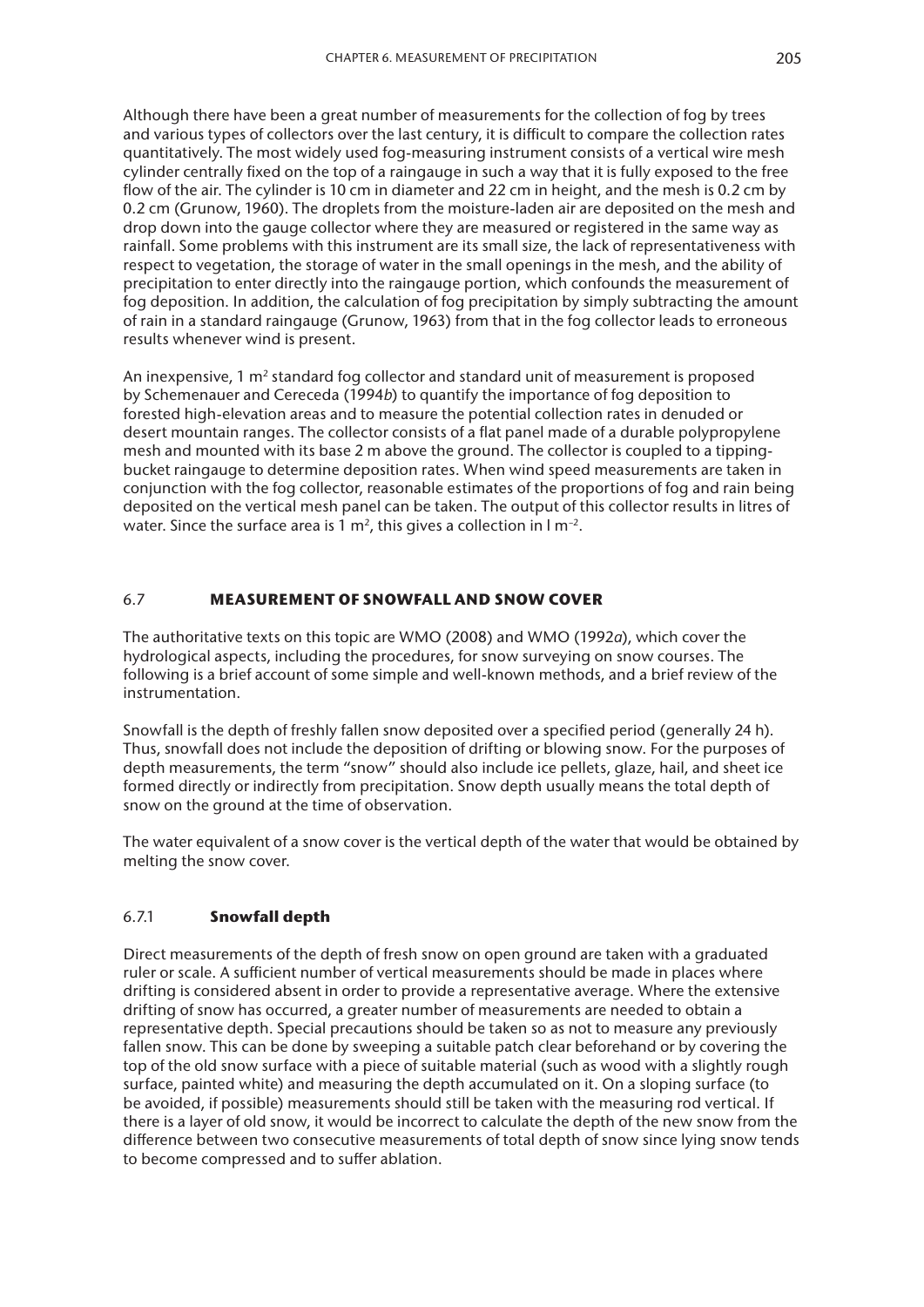## 6.7.2 **Direct measurements of snow cover depth**

Depth measurements of snow cover or snow accumulated on the ground are taken with a snow ruler or similar graduated rod which is pushed down through the snow to the ground surface. It may be difficult to obtain representative depth measurements using this method in open areas since the snow cover drifts and is redistributed under the effects of the wind, and may have embedded ice layers that limit penetration with a ruler. Care should be taken to ensure that the total depth is measured, including the depth of any ice layers which may be present. A number of measurements are taken and averaged at each observing station.

A number of snow stakes, painted with rings of alternate colours or another suitable scale, provide a convenient means of measuring the total depth of snow on the ground, especially in remote regions. The depth of snow at the stake or marker may be observed from distant ground points or from aircraft by means of binoculars or telescopes. The stakes should be painted white to minimize the undue melting of the snow immediately surrounding them. Aerial snow depth markers are vertical poles (of variable length, depending on the maximum snow depth) with horizontal cross-arms mounted at fixed heights on the poles and oriented according to the point of observation.

The development of an inexpensive ultrasonic ranging device to provide reliable snow depth measurements at automatic stations has provided a feasible alternative to the standard observation, both for snow depth and fresh snowfall (Goodison et al., 1988). Several ultrasonic models exist on the market and are commonly used with automatic systems. This type of sensor can also be utilized to control the quality of automatic recording gauge measurements by providing additional details on the type, amount and timing of precipitation. It is capable of an uncertainty of ±1 cm.

The temperature correction formula for ultrasonic snow depth measurement is:

$$
d = d_r \sqrt{\frac{T}{273.15}}\tag{6.3}
$$

where  $d$  is the snow depth in cm;  $d_{r}$  is the raw value of snow depth in cm;  $T$  is the air temperature in K; and  $T = 273.15 + t$ , *t* is the air temperature in °C.

Another recent new design uses a modulated visible laser beam and determines the distance to the ground by comparing phase information. The measurement of the distance is independent of air temperature, but may depend on the penetration of the laser beam in the snow surface according to the type of snow. The laser spot is also very small, increasing the importance of ground surface representativeness.

Selecting an area with natural vegetation can create issues, so it may be better to use a stable and controlled surface, such as an artificial lawn, in good thermal contact with the ground. Some National Meteorological and Hydrological Services have reported good results from using a snow plate (see WMO, 2010).

#### 6.7.3 **Direct measurements of snow water equivalent**

The standard method of measuring water equivalent is by gravimetric measurement using a snow tube to obtain a sample core. This method serves as the basis for snow surveys, a common procedure in many countries for obtaining a measure of water equivalent. The method consists of either melting each sample and measuring its liquid content or by weighing the frozen sample. A measured quantity of warm water or a heat source can be used to melt the sample.

Cylindrical samples of fresh snow may be taken with a suitable snow sampler and either weighed or melted. Details of the available instruments and sampling techniques are described in WMO (2008). Often a standard raingauge overflow can be used for this method.

Snowgauges measure snowfall water equivalent directly. Essentially, any non-recording precipitation gauges can also be used to measure the water equivalent of solid precipitation.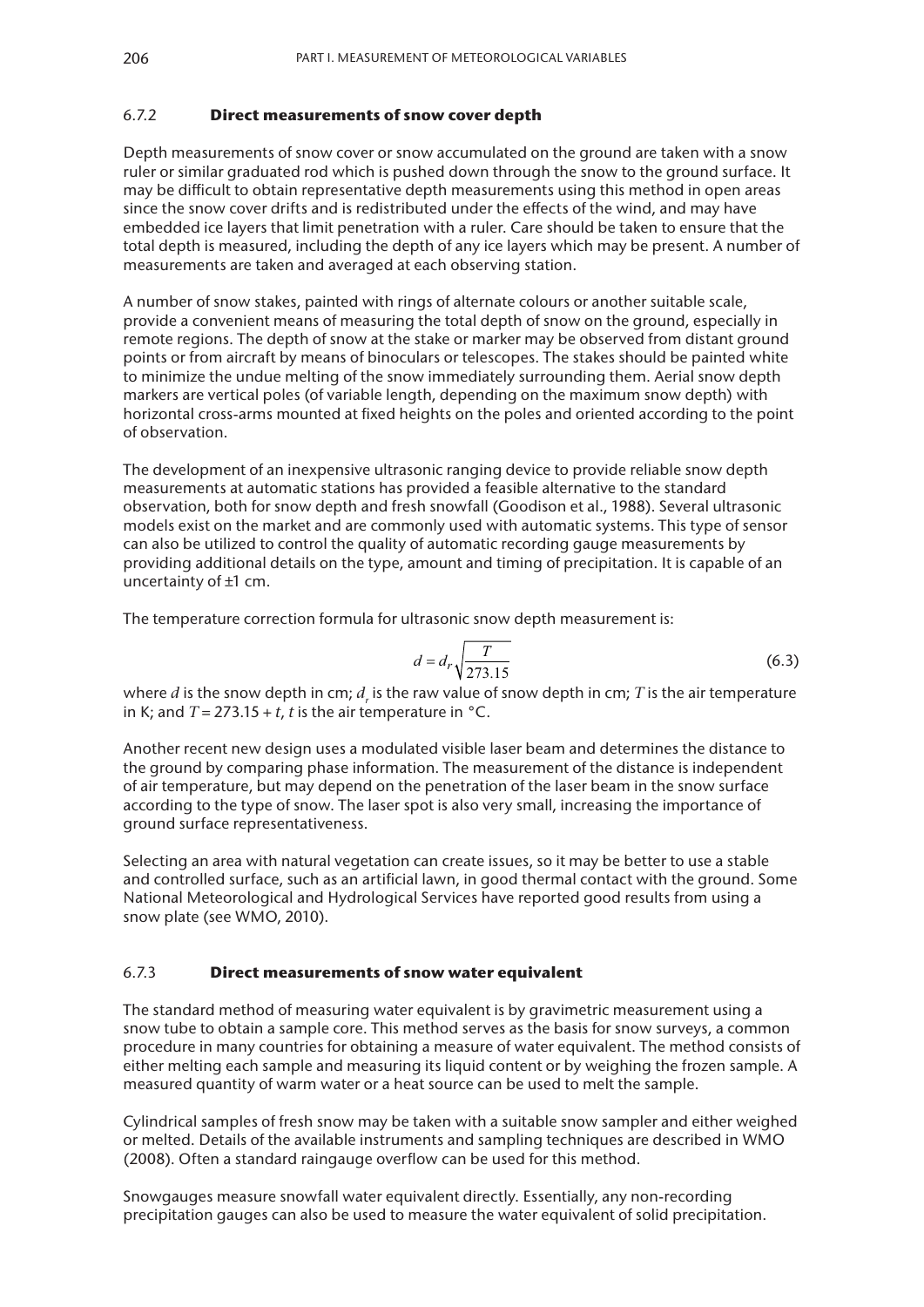Snow collected in these types of gauges should be either weighed or melted immediately after each observation, as described in section 6.3.1.2. The recording-weighing gauge will catch solid forms of precipitation as well as liquid forms, and record the water equivalent in the same manner as liquid forms (see section 6.5.1).

The water equivalent of solid precipitation can also be estimated using the depth of fresh snowfall. This measurement is converted to water equivalent by using an appropriate specific density. Although the relationship stating that 1 cm of fresh snow equals the equivalent of 1 mm of water may be used with caution for long-term average values, it may be highly inaccurate for a single measurement, as the specific density ratio of snow may vary between 0.03 and 0.4.

# 6.7.4 **Snow pillows**

Snow pillows of various dimensions and materials are used to measure the weight of the snow that accumulates on the pillow. The most common pillows are flat circular containers (with a diameter of 3.7 m) made of rubberized material and filled with an antifreeze mixture of methyl alcohol and water or a methanol-glycol-water solution. The pillow is installed on the surface of the ground, flush with the ground, or buried under a thin layer of soil or sand. In order to prevent damage to the equipment and to preserve the snow cover in its natural condition, it is recommended that the site be fenced in. Under normal conditions, snow pillows can be used for 10 years or more.

Hydrostatic pressure inside the pillow is a measure of the weight of the snow on the pillow. Measuring the hydrostatic pressure by means of a float-operated liquid-level recorder or a pressure transducer provides a method of continuous measurement of the water equivalent of the snow cover. Variations in the accuracy of the measurements may be induced by temperature changes. In shallow snow cover, diurnal temperature changes may cause expansion or contraction of the fluid in the pillow, thus giving spurious indications of snowfall or snow melt. In deep mountain areas, diurnal temperature fluctuations are unimportant, except at the beginning and end of the snow season. The access tube to the measurement unit should be installed in a temperature-controlled shelter or in the ground to reduce the temperature effects.

In situ and/or telemetry data-acquisition systems can be installed to provide continuous measurements of snow water equivalent through the use of charts or digital recorders.

Snow pillow measurements differ from those taken with standard snow tubes, especially during the snow-melt period. They are most reliable when the snow cover does not contain ice layers, which can cause "bridging" above the pillows.

A comparison of the water equivalent of snow determined by a snow pillow with measurements taken by the standard method of weighing shows that these may differ by 5% to 10%.

## 6.7.5 **Radioisotope snowgauges**

Nuclear gauges measure the total water equivalent of the snow cover and/or provide a density profile. They are a non-destructive method of sampling and are adaptable to in situ recording and/or telemetry systems. Nearly all systems operate on the principle that water, snow or ice attenuates radiation. As with other methods of point measurement, siting in a representative location is critical for interpreting and applying point measurements as areal indices.

The gauges used to measure total water content consist of a radiation detector and a source, which is either natural or artificial. One part (for example, the detector/source) of the system is located at the base of the snowpack, and the other at a height greater than the maximum expected snow depth. As snow accumulates, the count rate decreases in proportion to the water equivalent of the snowpack. Systems using an artificial source of radiation are used at fixed locations to obtain measurements only for that site. A system using naturally occurring uranium as a ring source around a single pole detector has been successfully used to measure packs of up to 500 mm of water equivalent, or a depth of 150 cm.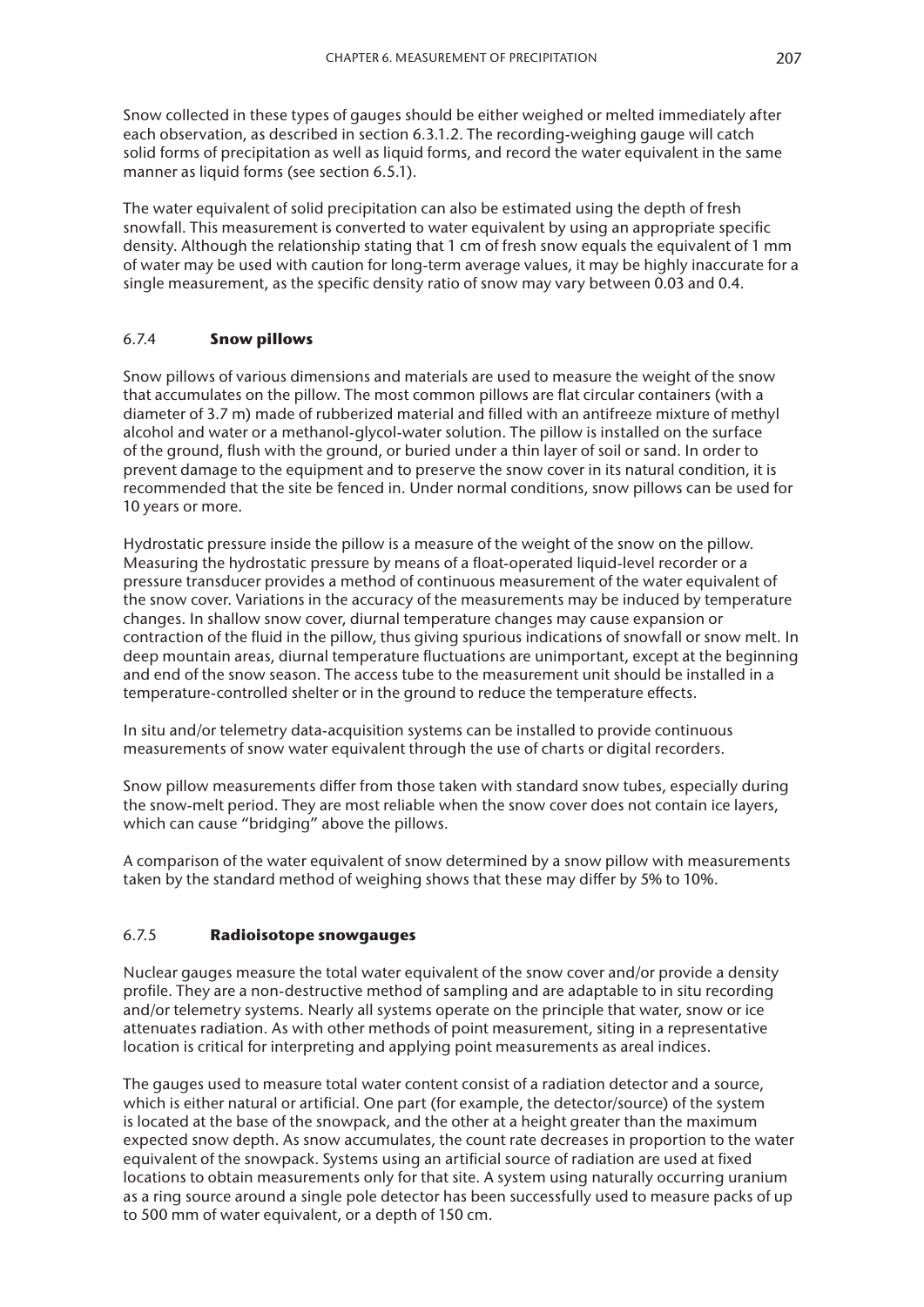A profiling radioactive snowgauge at a fixed location provides data on total snow water equivalent and density and permits an accurate study of the water movements and density changes that occur with time in a snowpack (Armstrong, 1976). A profiling gauge consists of two parallel vertical access tubes, spaced approximately 66 cm apart, which extend from a cement base in the ground to a height above the maximum expected depth of snow. A gamma ray source is suspended in one tube, and a scintillation gamma-ray detector, attached to a photomultiplier tube, in the other. The source and detector are set at equal depths within the snow cover and a measurement is taken. Vertical density profiles of the snow cover are obtained by taking measurements at depth increments of about 2 cm. A portable gauge (Young, 1976) which measures the density of the snow cover by backscatter, rather than transmission of the gamma rays, offers a practical alternative to digging deep snow pits, while instrument portability makes it possible to assess areal variations of density and water equivalent.

#### 6.7.6 **Natural gamma radiation**

The method of gamma radiation snow surveying is based on the attenuation by snow of gamma radiation emanating from natural radioactive elements in the top layer of the soil. The greater the water equivalent of the snow, the more the radiation is attenuated. Terrestrial gamma surveys can consist of a point measurement at a remote location, a series of point measurements, or a selected traverse over a region (Loijens, 1975). The method can also be used on aircraft. The equipment includes a portable gamma-ray spectrometer that utilizes a small scintillation crystal to measure the rays in a wide spectrum and in three spectral windows (namely, potassium, uranium and thorium emissions). With this method, measurements of gamma levels are required at the point, or along the traverse, prior to snow cover. In order to obtain absolute estimates of the snow water equivalent, it is necessary to correct the readings for soil moisture changes in the upper 10 to 20 cm of soil for variations in background radiation resulting from cosmic rays, instrument drift and the washout of radon gas (which is a source of gamma radiation) in precipitation with subsequent build-up in the soil or snow. Also, in order to determine the relationship between spectrometer count rates and water equivalent, supplementary snow water equivalent measurements are initially required. Snow tube measurements are the common reference standard.

The natural gamma method can be used for snowpacks which have up to 300 mm water equivalent; with appropriate corrections, its precision is ±20 mm. The advantage of this method over the use of artificial radiation sources is the absence of a radiation risk.

#### 6.7.7 **Cosmic-Ray Snow Sensor**

The Cosmic-Ray Snow Sensor provides a real-time measurement of the snow water equivalent by measuring the absorption of the cosmic-ray neutrons by the snowpack water. These neutrons are produced by the interaction of cosmic rays with the atmosphere and water. The incoming cosmic ray may fluctuate, up to 20%, over periods of a few days to a few months. A 20% variation of the incoming flux has approximately the same effect as the absorption of about 250 mm of water. Therefore, a snow-free reference signal is necessary to account for the natural variations of the cosmic ray. A single reference measurement may be used for a close network of sensors.

A local calibration of each device with on-site snow gauge measurements appears to be essential. With these precautions, the accuracy and reliability of the Cosmic-Ray Snow Sensor measurement are fully satisfying (Paquet and Laval, 2006).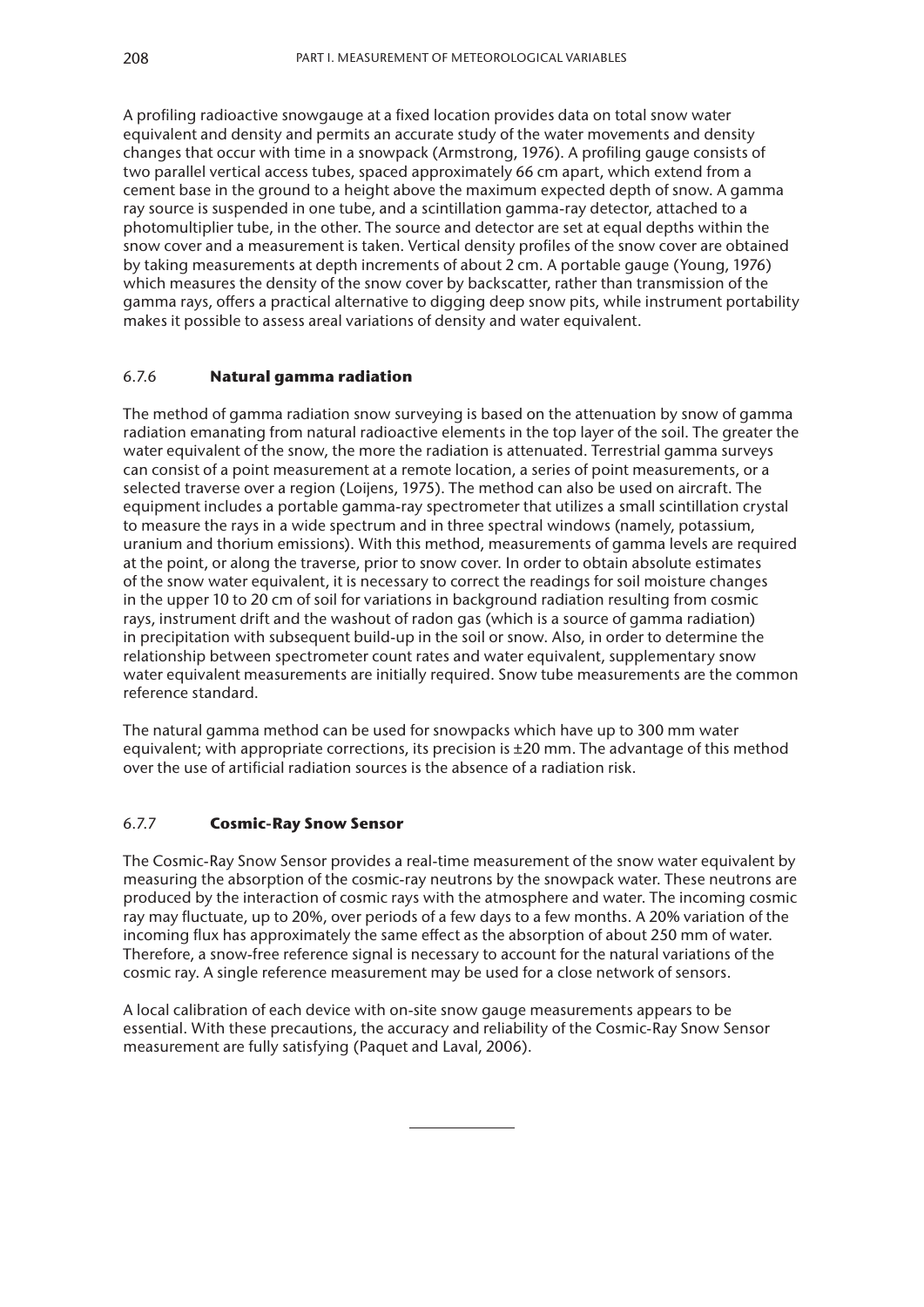# **ANNEX 6.A. PRECIPITATION INTERCOMPARISON SITES**

The following text regarding precipitation intercomparison sites is based on statements made by the Commission for Instruments and Methods of Observation at its eleventh session in 1994 and updated following its fifteenth session in 2010:

The Commission recognized the benefits of national precipitation sites or centres where past, current and future instruments and methods of observation for precipitation can be assessed on an ongoing basis at evaluation stations. These stations should:

- (a) Operate the WMO recommended gauge configurations for rain (Reference Raingauge Pit) and snow (Double Fence Intercomparison Reference (DFIR)). Installation and operation will follow specifications of the WMO precipitation intercomparisons. A DFIR installation is not required when only rain is observed;
- (b) Operate past, current and new types of operational precipitation gauges or other methods of observation according to standard operating procedures and evaluate the accuracy and performance against WMO recommended reference instruments;
- (c) Take auxiliary meteorological measurements which will allow the development and tests for the application of precipitation correction procedures;
- (d) Provide quality control of data and archive all precipitation intercomparison data, including the related meteorological observations and the metadata, in a readily acceptable format, preferably digital;
- (e) Operate continuously for a minimum of 10 years;
- (f) Test all precipitation correction procedures available (especially those outlined in the final reports of the WMO intercomparisons) on the measurement of rain and solid precipitation;
- (g) Facilitate the conduct of research studies on precipitation measurements. It is not expected that the centres provide calibration or verification of instruments. They should make recommendations on national observation standards and should assess the impact of changes in observational methods on the homogeneity of precipitation time series in the region. The site would provide a reference standard for calibrating and validating radar or remote-sensing observations of precipitation.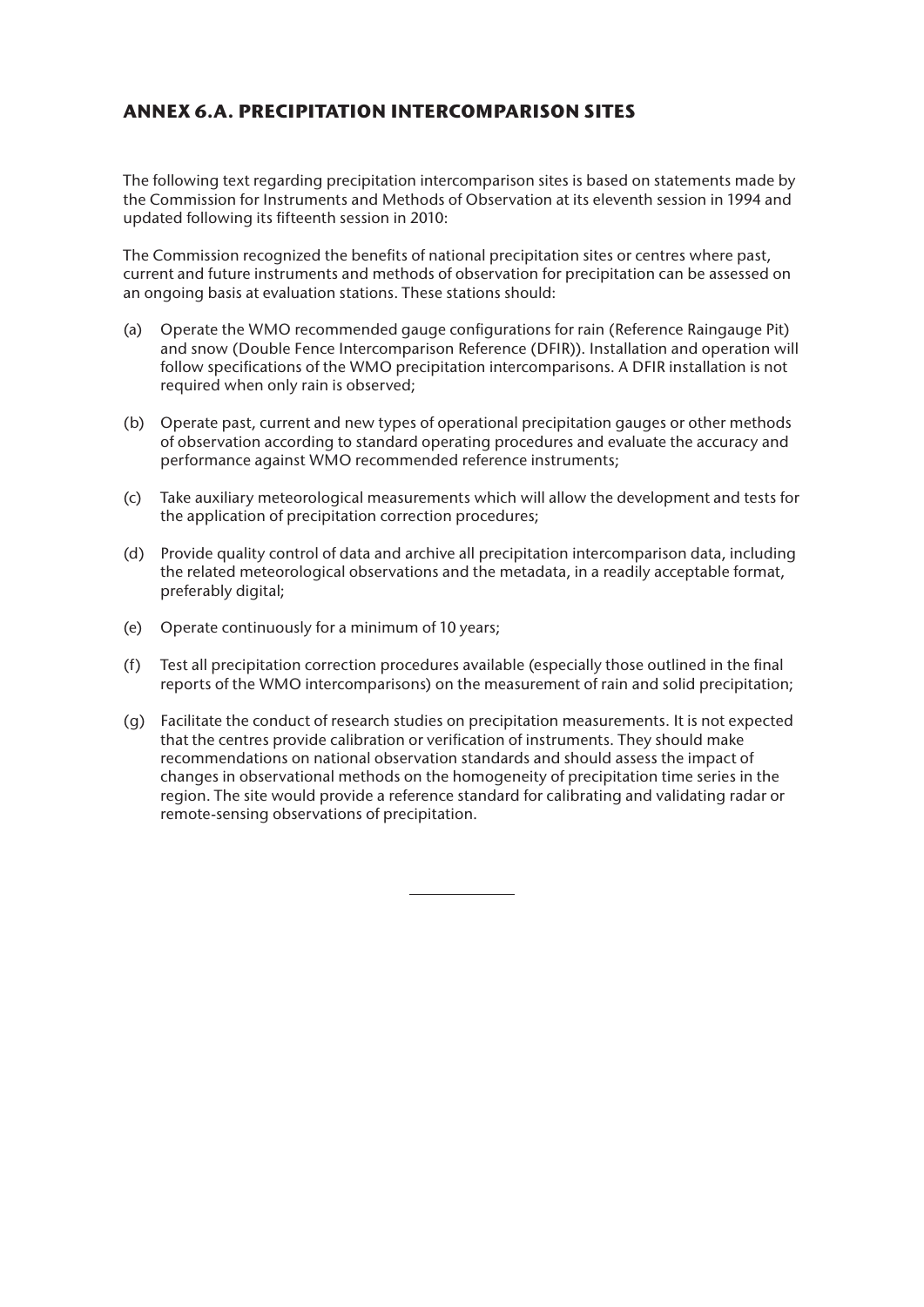# **ANNEX 6.B. SUGGESTED CORRECTION PROCEDURES FOR PRECIPITATION MEASUREMENTS**

The following text regarding the correction procedures for precipitation measurements is based on statements made by the Commission for Instruments and Methods of Observation at its eleventh session in 1994:

The correction methods are based on simplified physical concepts as presented in WMO (1987). They depend on the type of precipitation gauge applied. The effect of wind on a particular type of gauge has been assessed by using intercomparison measurements with the WMO reference gauges – the pit gauge for rain and the Double Fence Intercomparison Reference (DFIR) for snow as is shown in WMO (1984) and by the results of the WMO Solid Precipitation Measurement Intercomparison (WMO, 1998). The reduction of wind speed to the level of the gauge orifice should be made according to the following formula:

$$
u_{hp} = \left(\log h z_0^{-1}\right) \cdot \left(\log H z_0^{-1}\right)^{-1} \cdot \left(1 - 0.024\alpha\right) u_H
$$

where  $u_{h_n}$  is the wind speed at the level of the gauge orifice; *h* is the height of the gauge orifice above ground;  $z_{_0}$  is the roughness length (0.01 m for winter and 0.03 m for summer);  $H$  is the height of the wind speed measuring instrument above ground;  $u<sub>H</sub>$  is the wind speed measured at the height *H* above ground; and  $\alpha$  is the average vertical angle of obstacles around the gauge.

The latter depends on the exposure of the gauge site and can be based either on the average value of direct measurements, on one of the eight main directions of the wind rose of the vertical angle of obstacles (in 360°) around the gauge, or on the classification of the exposure using metadata as stored in the archives of Meteorological Services. The classes are as follows:

| Class                    | Angle     | Description                                                                                                                                   |
|--------------------------|-----------|-----------------------------------------------------------------------------------------------------------------------------------------------|
| Exposed site             | $0 - 5$   | Only a few small obstacles such as bushes, group of trees, a house                                                                            |
| Mainly exposed<br>site   | $6 - 12$  | Small groups of trees or bushes or one or two houses                                                                                          |
| Mainly protected<br>site | $13 - 19$ | Parks, forest edges, village centres, farms, group of houses, yards                                                                           |
| Protected site           | $20 - 26$ | Young forest, small forest clearing, park with big trees, city centres,<br>closed deep valleys, strongly rugged terrain, leeward of big hills |

Wetting losses occur with the moistening of the inner walls of the precipitation gauge. They depend on the shape and the material of the gauge, as well as on the type and frequency of precipitation. For example, for the Hellmann gauge they amount to an average of 0.3 mm on a rainy and 0.15 mm on a snowy day; the respective values for the Tretyakov gauge are 0.2 mm and 0.1 mm. Information on wetting losses for other types of gauges can be found in WMO (1982).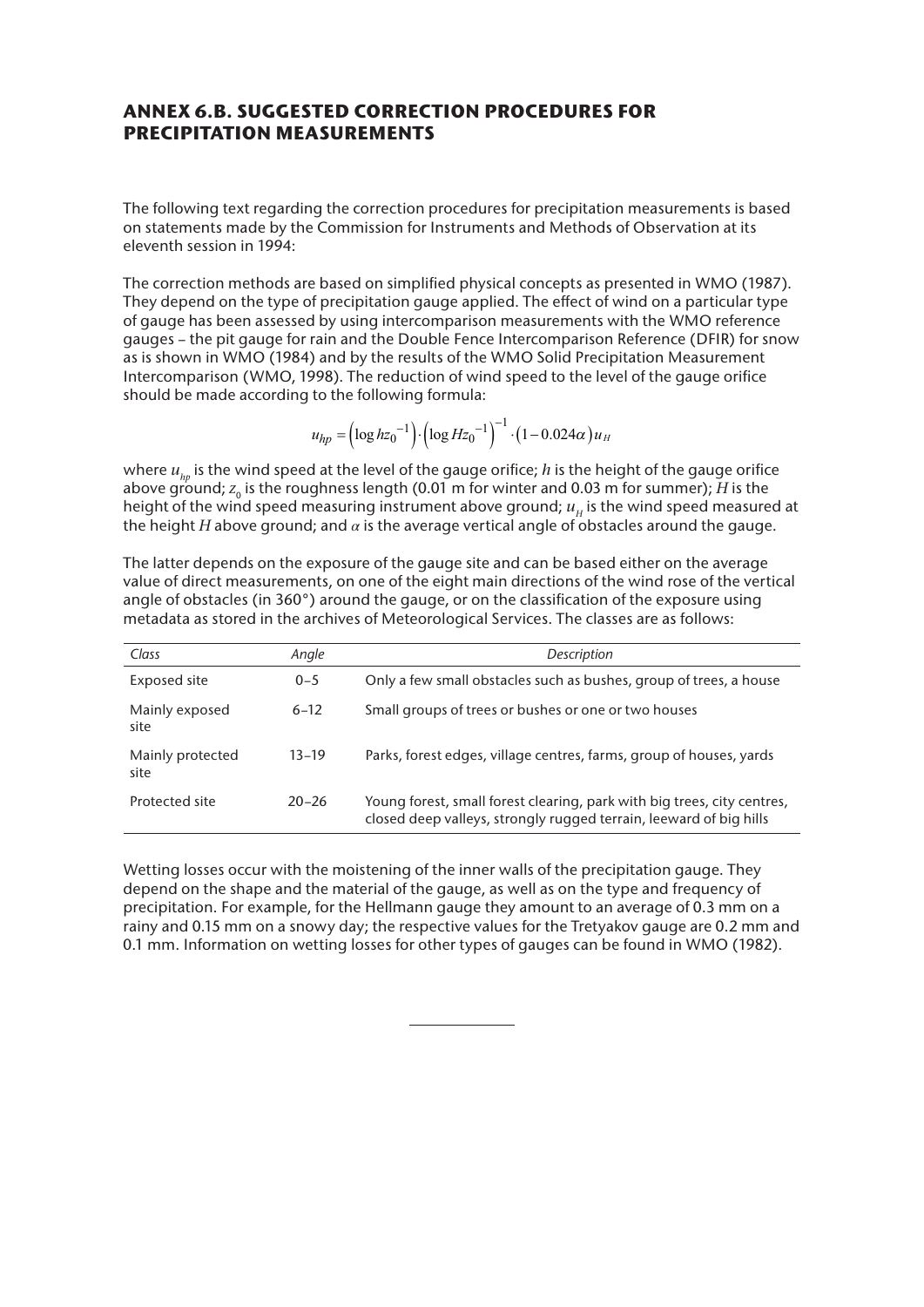# **ANNEX 6.C. STANDARD REFERENCE RAINGAUGE PIT**

Reference raingauges are installed in a well-drained pit according to the design and specifications reported in the EN 13798:2010 standard (CEN, 2010) to minimize environmental interference on measured rainfall intensities and protect against in-splash by a metal or plastic grating. The buried or sunken gauge (see Koschmider, 1934; Sieck et al., 2007) is expected to show a higher rainfall reading than a gauge above ground, with possible differences of 10% or more, when both instruments are working perfectly and accurately. Pits are preferably sited on ground level to avoid possible surface runoff (see general configuration in Figure 6.C.1). The pit should be deep enough to accommodate the raingauge and to level the gauge's collector with the top of the grating (ground level) and centre it. The design of the pit takes into account dimensions of the raingauge and its method of installation. The base of the pit should have a recess (extra pit) to allow water to be drained. The square space of the grating is also adapted according to the raingauge collector's diameter in order to satisfy the standard requirements reported in CEN (2010). The sides of the pit are formed of bricks and concrete and are supported to prevent collapse. Supporting walls are built around the edges and a grating of approximately 1 875 x 1 875 x 120 mm (L x W x H) is installed on the pit walls with the possibility to be lifted to give access to the raingauge for checks and maintenance operations. The grating distance is approximately 120–125 mm. The grating is strong enough to walk on, to maintain its shape without distortion. To prevent in-splash from the top surface of the grating, the strips of the grating are at least 2 mm thick and the distance between the edge of the central square and the ground is greater than 600 mm (for further details see CEN, 2010). In Figure 6.C.2, an example of a realization of four standard reference raingauge pits is provided, as reported in WMO (2009).



**Figure 6.C.1. A raingauge pit and its grating (ground level configuration)**



**Figure 6.C.2. Realization of the reference raingauge pits at Vigna di Valle, Italy (2007) during the WMO Field Intercomparison of Rainfall Intensity Gauges**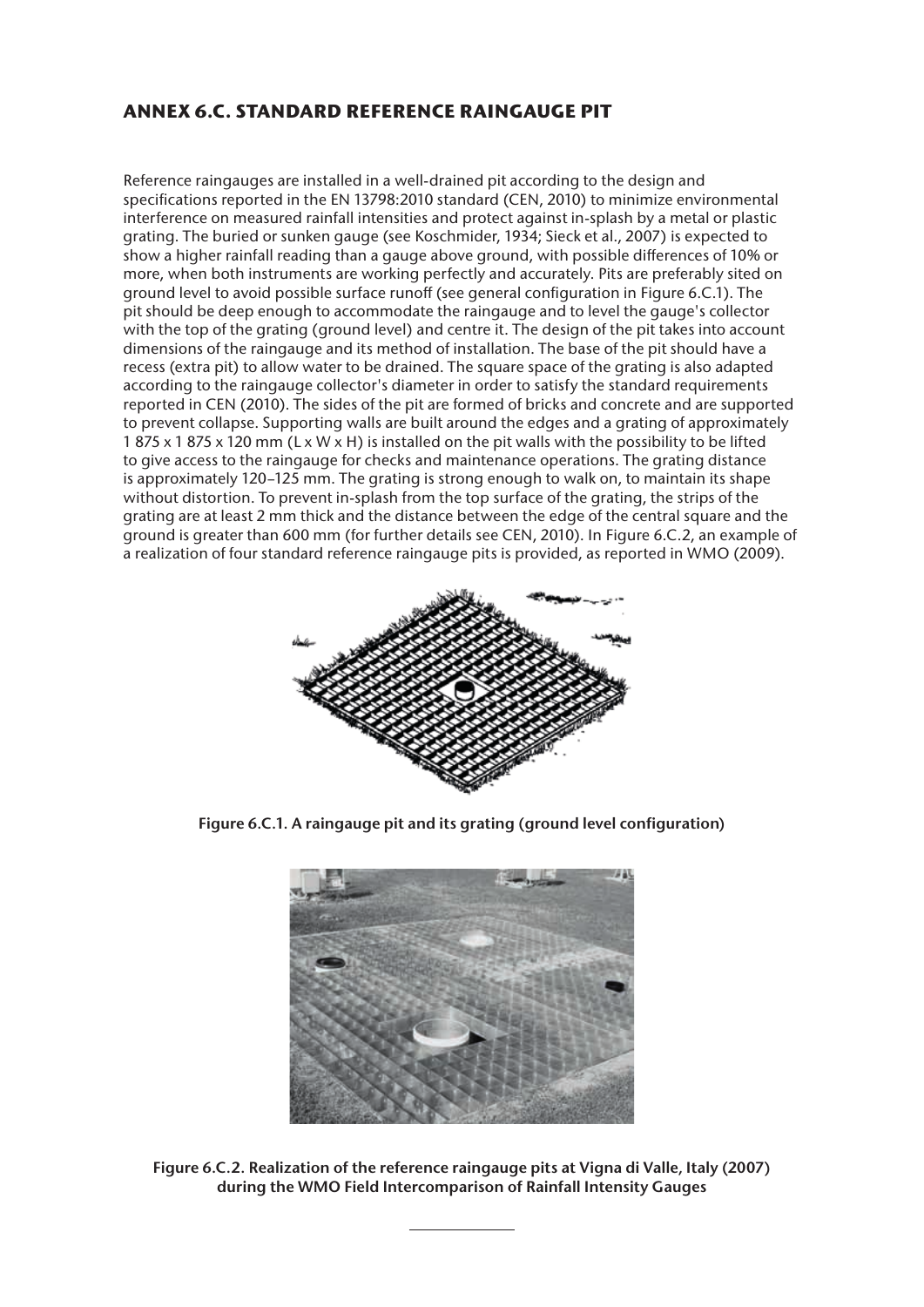# **ANNEX 6.D. STANDARDIZED PROCEDURE FOR LABORATORY CALIBRATION OF CATCHMENT TYPE RAINFALL INTENSITY GAUGES**

## 1. **Principles**

The calibration laboratory should be well prepared to perform calibrations of instruments to be used for operational practices. Apart from a well-designed reference system, the calibration procedures should be documented in full detail and set-up and staff should be well prepared before starting any calibration activity (see the ISO/IEC 17025 standard (ISO/IEC, 2005) for details). The result of any calibration will be a calibration certificate presenting the results of the calibration (including corrections to be applied), allowing a compliance check with the relevant WMO recommendations.

This certificate should also contain the measurement uncertainty for rainfall intensity. It should document the traceability of the rainfall intensity reference, the environmental conditions, such as temperature, and the applied time-averaging method.

Rainfall intensity gauges should be calibrated using a calibration system that:

- (a) Has the capability of generating a constant water flow at various flow rates corresponding to the entire operational range of measurement (recommended range: from 0.2 mm h<sup>-1</sup> up to 2 000 mm h–1);
- (b) Is able to measure the flow by weighing the amount of water over a given period of time;
- (c) Is able to measure the output of the calibrated instrument at regular intervals or when a pulse occurs, which is typical for the majority of tipping-bucket raingauges.

## 2. **Requirements**

- (a) The calibration system should be designed to obtain uncertainties less than 1% for the generated rainfall intensity, and such performances should be reported and detailed;
- (b) In case of tipping-bucket raingauges, correct and suitable balancing of the buckets should be verified in order to guarantee a minimal variance of the tipping duration during the measurement process;
- (c) At least five reference intensities suitably spaced to cover the whole operating range of the instrument should be used;
- (d) The number of rainfall intensity reference setting points should be large enough to be able to determine a fitting curve by interpolation. The reference setting should be selected and well spaced so that the calibration curve can be established by interpolation in such a way that the uncertainty of the fitting curve is less than the required measurement uncertainty for the full range;
- (e) The calculation of flow rate is based on the measurements of mass and time;
- (f) The measurement of mass is better than 0.1%;
- (g) The duration of any test should be long enough to guarantee an uncertainty of less than 1% on the generated intensity;
- (h) The maximum time resolution for the measurement of rainfall intensities should be 1 s;
- (i) The following issues must be considered for any related laboratory activity in addressing possible error sources: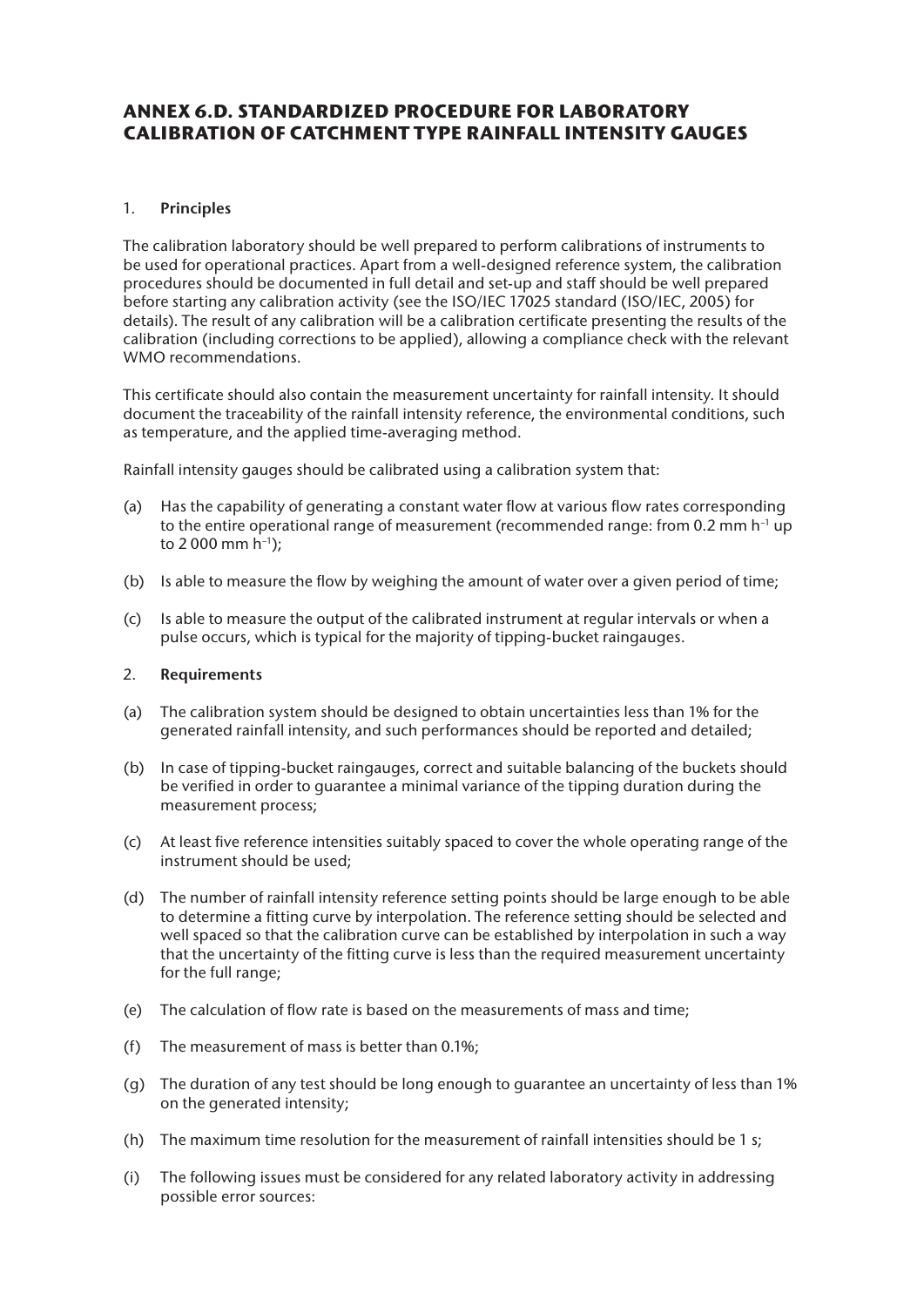- (i) The water quality/purity used for calibration should be well defined;
- (ii) The reproducibility of the calibration conditions should be a priority;
- (iii) Suitable control and recording equipment should be used (such as PC-controlled);
- (iv) All acquisition systems must comply with electromagnetic compatibility to avoid parasitic pulses;
- (j) The quantity, for which measurements of precipitation are generally reported, is height expressed in millimetres although weighing gauges measure mass. Since the density of rain depends on ambient temperature, the relationship between mass and the equivalent height of rainfall introduces an inaccuracy that must be taken into account during calibration and uncertainty calculation;
- (k) The environmental conditions during each calibration must be noted and recorded:
	- (i) Date and hour (start/end);
	- (ii) Air temperature [°C];
	- (iii) Water temperature [°C];
	- (iv) Atmospheric pressure [hPa];
	- (v) Ambient relative humidity [%];
	- (vi) Any special condition that may be relevant to calibration (for example, vibrations);
	- (vii) Evaporation losses must be estimated [mm];
- (l) The number of tests performed for each instrument, their description in terms of time units and/or number of tips must be documented.

#### 3. **Procedure from data interpretation**

(a) The results should be presented in the form of a graph where the relative error is plotted against the reference intensity. The relative error is evaluated for each reference flow rate as:

$$
e = \frac{I_m - I_r}{I_r} \cdot 100\%
$$

where  $I_m$  is the intensity measured by the instrument and  $I_r$  the actual reference intensity provided to the instrument;

- (b) Ideally five tests, but a minimum of three, should be performed for each set of reference intensities, so that five error figures are associated with each instrument. The average error and the average values of  $I_{_r}$  and  $I_{_m}$  are obtained by discarding the minimum and the maximum value of *e* obtained for each reference flow rate, then evaluating the arithmetic mean of the three remaining errors and reference intensity values. For each reference intensity, an error bar encompassing all the five error values used to obtain the average figures should be reported;
- (c) In addition,  $I_r$  versus  $I_m$  can be plotted, where  $I_m$  and  $I_r$  are average values, calculated as indicated above; all data are fitted with an interpolating curve, obtained as the best fit (linear, power law or second order polynomial are acceptable);
- (d) In the graphs presenting the results, the  $\pm 5\%$  limits must be drawn to allow an easy comparison of the results with the WMO recommendations;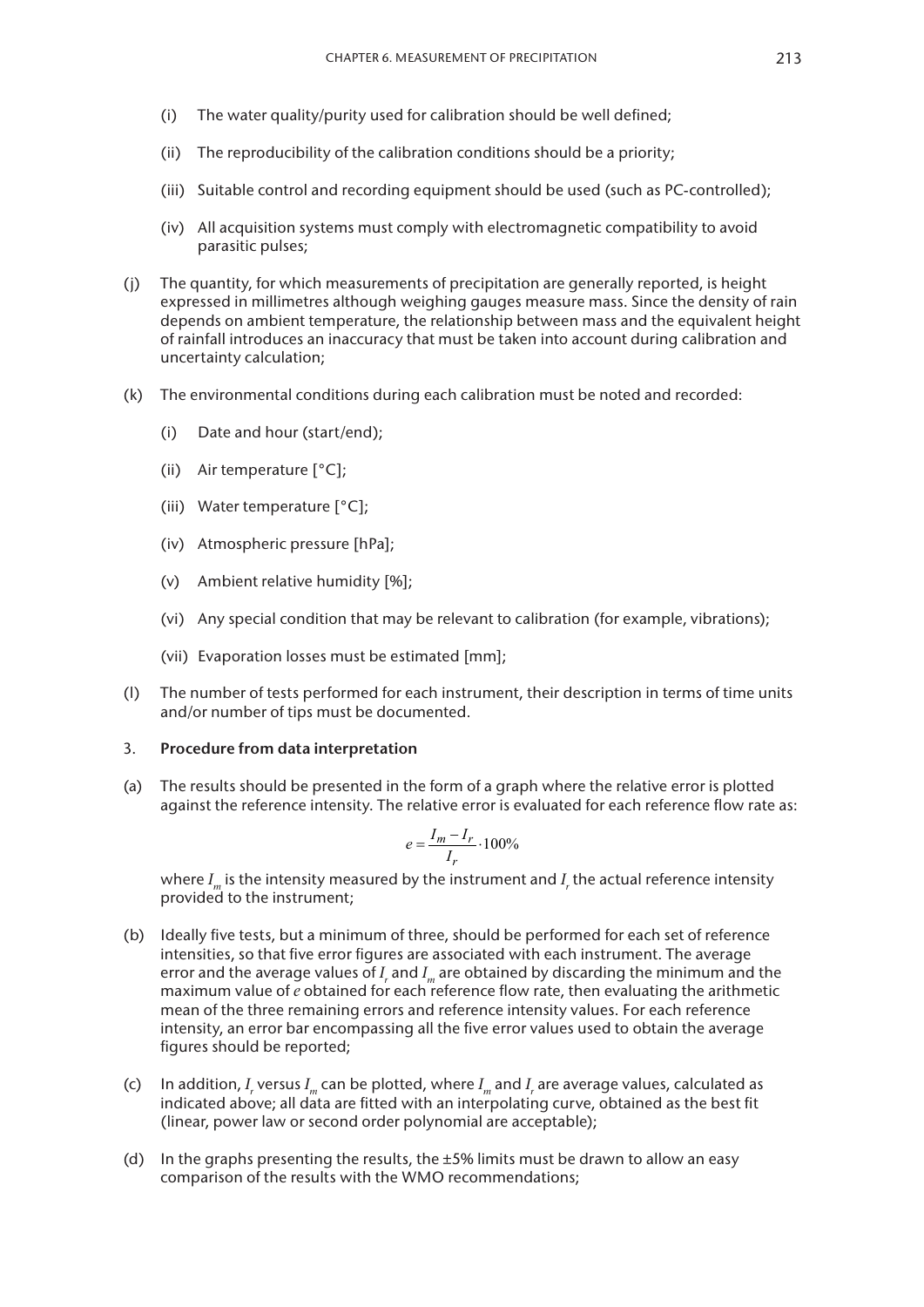- (e) In case water storage should occur for an intensity below the maximum declared intensity, the intensity at which water storage begins should be documented in the calibration certificate and intensities above this limit should not be considered;
- (f) In addition to measurements based on constant flow rates, the step response of each nontipping-bucket raingauge instrument should be determined. The step response should be measured by switching between two different constant flows, namely from 0 mm  $h^{-1}$ to the reference intensity and back to 0 mm  $h^{-1}$ . The constant flow should be applied until the output signal of the instrument is stabilized, that is, when the further changes or fluctuation in the established rainfall intensity can be neglected with respect to the stated measurement uncertainty of the reference system. The sampling rate must be at least one per minute for those instruments that allow it. The time before stabilization is assumed as a measure of the delay of the instrument in measuring the reference rainfall intensity. Less than one minute delay is required for accurate rainfall intensity measurements. The response time should always be documented in the calibration certificate.

#### 4. **Uncertainty calculation**

The following sources of the measurement uncertainty should be considered and quantified:

- (a) Flow generator: Uncertainty on the flow steadiness deriving from possible variations in the constant flow generation mechanism, including pressure difference inside water content and in distribution pipes;
- (b) Flow measuring devices (both reference and device under calibration): Uncertainties due to the weighing apparatus, to time measurement and delays in acquisition and data processing and to the variation of experimental and ambient conditions such as temperature and relative humidity.

These two sources of uncertainty are independent from each other; therefore a separate analysis can be performed, and results can be then combined into the uncertainty budget.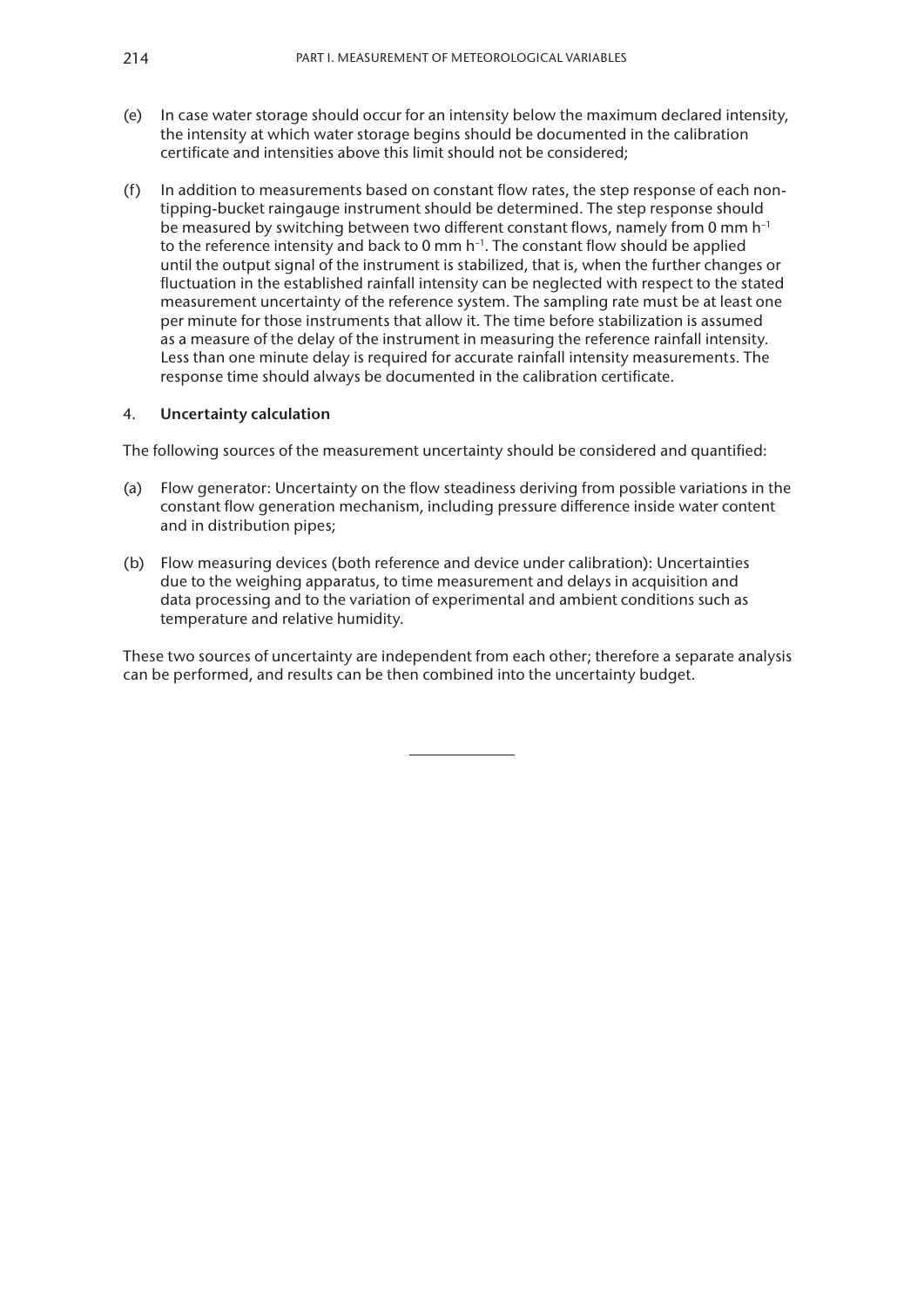# **ANNEX 6.E. PROCEDURE FOR FIELD CALIBRATION OF CATCHMENT TYPE RAINFALL INTENSITY GAUGES**

The field calibration is part of a routine field maintenance and check and should be performed on a regular basis. Its main purpose is to verify the operational status of precipitation gauges: to detect malfunctions, output anomalies and calibration drifts over time or between two laboratory calibrations. Field calibrations also provide valuable insight for data analysis and interpretation. The procedure is based on the same principles as laboratory calibration (given in Annex 6.D), using the generation of constant intensity (stationary reference flow) within the gauge's range of operational use.

A field calibrator is typically composed of a cylindrical water tank of suitable capacity, a combination of air intakes and output nozzles for different rainfall intensities, and an electronic system to calculate the emptying time (see figure below). A suitable combination of air intakes and nozzles must be selected based on the precipitation gauge collector size and the intensity value chosen for the calibration. By opening the top tap and bottom nozzle, a constant flow is conveyed to the funnel of the gauge and, through the time of emptying and the conversion table (volume–time–intensity), it is possible to retrieve the reference intensity. Air intakes provide the pressure compensation, thus maintaining a constant push.

From an operational viewpoint, the portable field calibrator permits rapid tests due to its very simple operation. The calibrator does not contain any sophisticated components and therefore provides a cost-effective solution for the metrological verification of precipitation intensity instruments.

The repeatability of the field calibrator (and its accuracy) should be rigorously assessed in a laboratory before the operational use. The uncertainty should preferably be expressed as relative expanded uncertainty in relation to the statistical coverage interval (95% confidence level,  $k = 2$ ) and should be lower than 2%.

A statistical analysis of relative errors with respect to the field reference flow of the calibrator should be conducted for each field-calibrated precipitation gauge. At least 25–30 data points (normally 1 min intensity values in mm  $h^{-1}$ ) should be recorded for each reference intensity (selected by the field calibrator). This makes it possible to assume a normal distribution of the data around the mean value and to better estimate the average and improve the accuracy of the results (central limit theorem). All tests must be performed in environmental conditions without precipitation or fog and with low wind flows (to avoid dynamic pressure perturbations to air intakes). The reference intensity should always be started at the beginning of a minute synchronized with the instrument clock or data-logger timer (official/station time-stamp).



**A simplified scheme of a portable field calibrator**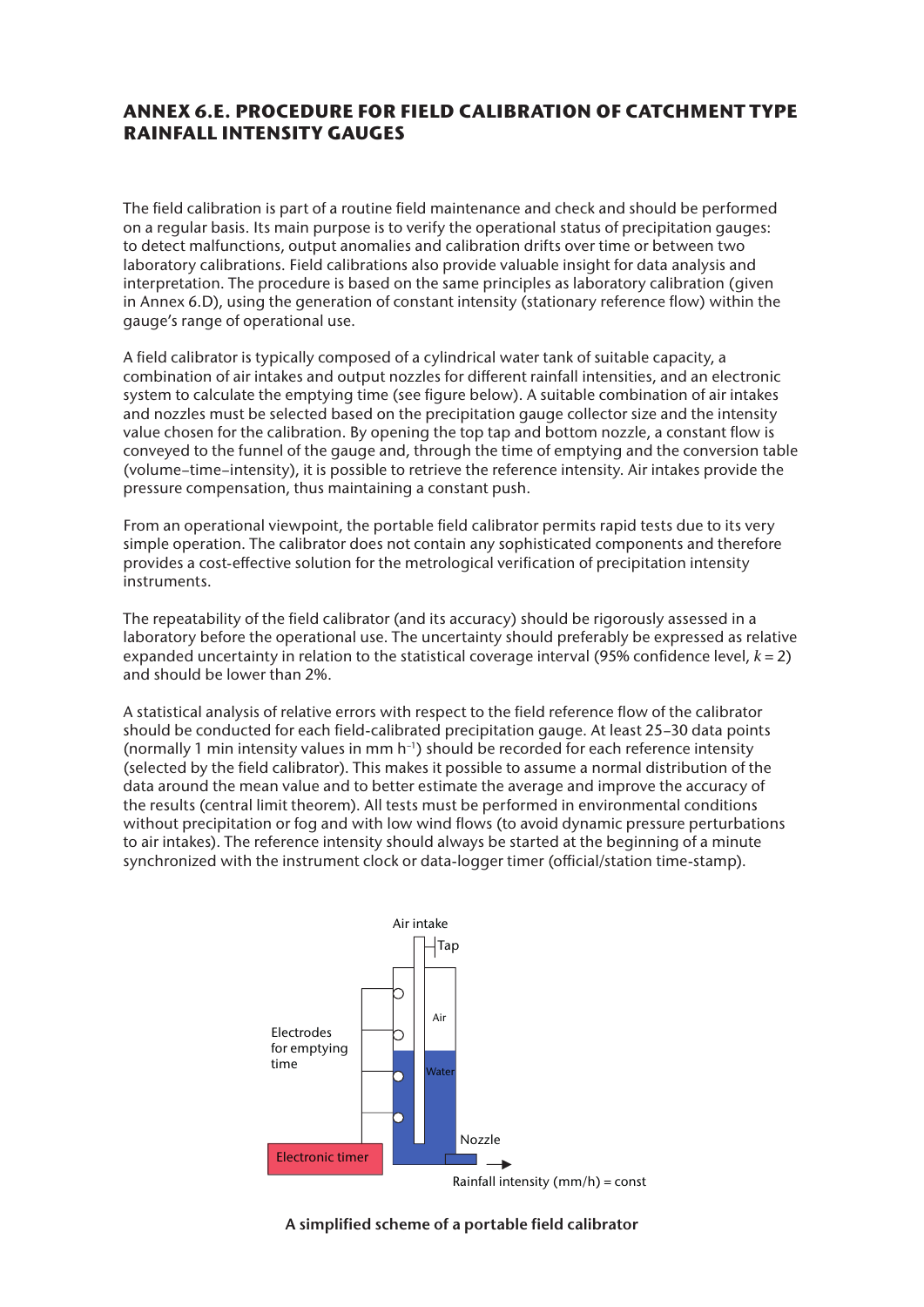The minimum set of statistical parameters and metadata to be reported after each field calibration is listed below:

- (a) Date and time;
- (b) Reference intensity in mm h<sup>-1</sup>  $(I_{ref})$ : constant intensity generated by the field calibrator;
- (c) Average (*avgI*) of intensity values ( $I_{1min}$ ) in mm h<sup>-1</sup> of the precipitation gauge during the calibration, calculated as follows:

$$
avgI = \frac{1}{N} \sum_{j=1}^{N} \left( I_{1\text{min}}^j \right) \tag{6.E.1}
$$

- (d) Extremes (namely  $I_{+CL95\%}$ ,  $I_{-CL95\%}$ ) of an interval  $[avgI \delta(95\%); avgI + \delta(95\%)] = [I_{+CL95\%}$ ;  $I_{\texttt{-C195}\%}]$  corresponding to the 95% confidence level. The amplitude  $\delta$ (95%) is the half-width of the confidence interval calculated according to a normal or Student's *t* probability distribution of samples (it includes a calculation of the standard deviation);
- (e) Relative error in percentage of the average intensity, calculated as follows:

$$
RE_{avgI} = 100 \cdot \left(\frac{avgI - I_{ref}}{I_{ref}}\right)
$$
 (6.E.2)

(f) Relative errors in percentage of  $I_{+C195\%}$  and  $I_{-C195\%}$  calculated as follows:

$$
RE_{+CL95\%} = 100 \cdot \left( \frac{I_{+CL95\%} - I_{\text{ref}}}{I_{\text{ref}}} \right)
$$
 (6. E.3)

$$
RE_{-CL95\%} = 100 \cdot \left( \frac{I_{-CL95\%} - I_{\text{ref}}}{I_{\text{ref}}} \right)
$$
 (6. E.4)

The last three statistical parameters are used to calculate the gauge's relative errors with regard to intensity with an uncertainty interval at the 95% confidence level for each reference intensity used during the calibration. The regular repetition of the field calibration and the comparison of results makes it possible to evaluate the stability of the calibration status and possible anomalies.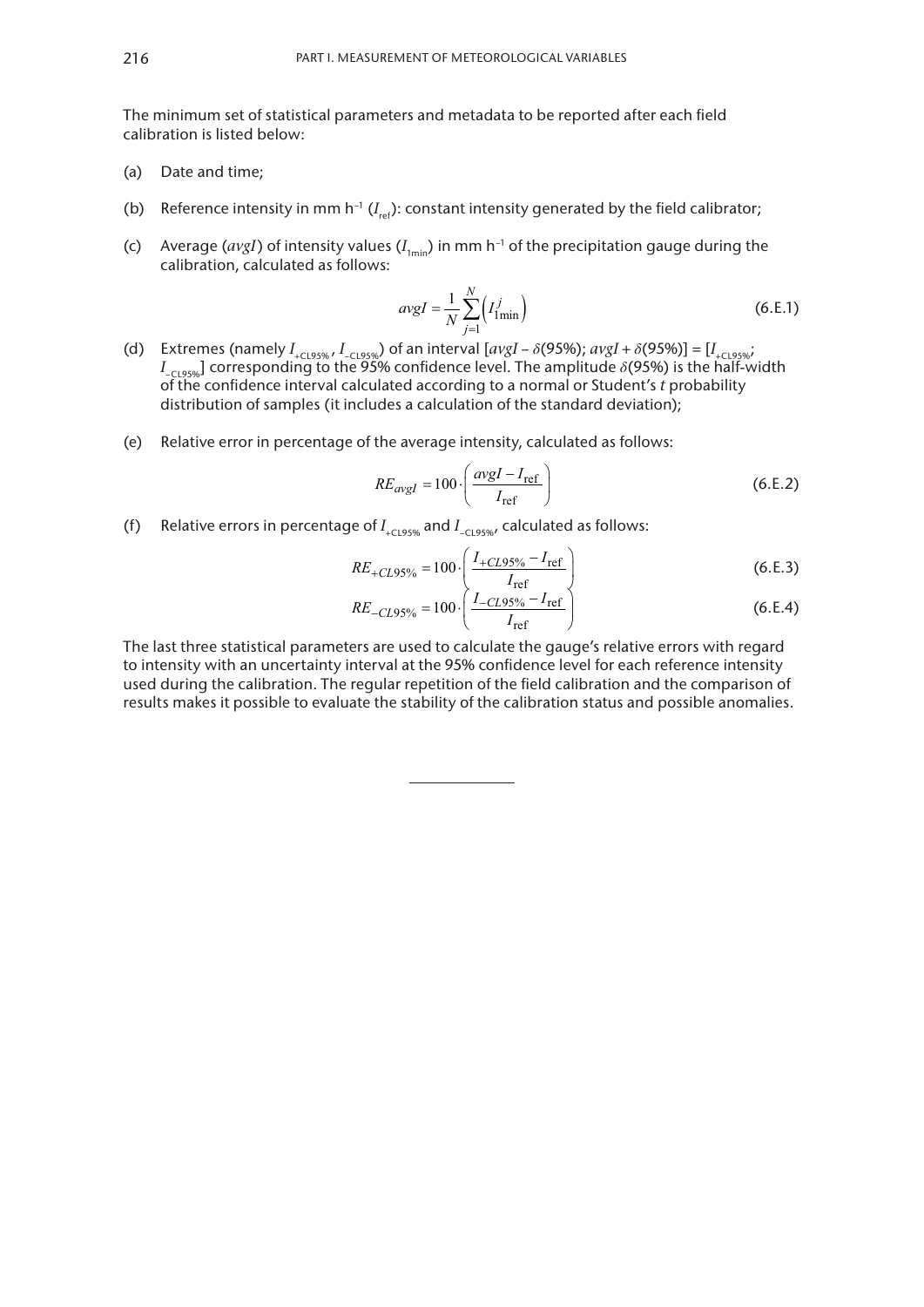# **REFERENCES AND FURTHER READING**

- Armstrong, R.L., 1976: The application of isotopic profiling snow-gauge data to avalanche research. *Proceedings of the Forty-fourth Annual Western Snow Conference*, Atmospheric Environment Service, Canada, pp. 12–19.
- Colli, M., L.G. Lanza and P.W. Chan, 2013*a*: Co-located tipping-bucket and optical drop counter RI measurements and a simulated correction algorithm. *Atmospheric Research*, 119:3–12.
- Colli, M., L.G. Lanza and P. La Barbera, 2013*b*: Performance of a weighing rain gauge under laboratory simulated time-varying reference rainfall rates. *Atmospheric Research*, 131:3–12.
- European Committee for Standardization (CEN), 2010: *Hydrometry Specification for a Reference Raingauge Pit*, EN 13798:2010.
- Fikke, S., G. Ronsten, A. Heimo, S. Kunz, M. Ostrozlik, P.E. Persson, J. Sabata, B. Wareing, B. Wichura, J. Chum, T. Laakso, K. Säntti and L. Makkonen, 2007: *COST-727: Atmospheric Icing on Structures; Measurements and data collection on icing: State of the Art*, MeteoSwiss, No. 75.
- Goodison, B.E., J.R. Metcalfe, R.A. Wilson and K. Jones, 1988: The Canadian automatic snow depth sensor: A performance update. *Proceedings of the Fifty-sixth Annual Western Snow Conference*, Atmospheric Environment Service, Canada, pp. 178–181.
- Goodison, B.E., B. Sevruk and S. Klemm, 1989: WMO solid precipitation measurement intercomparison: Objectives, methodology and analysis. In: International Association of Hydrological Sciences, 1989: *Atmospheric deposition. Proceedings*, Baltimore Symposium (May, 1989), IAHS Publication No. 179, Wallingford.
- Grunow, J., 1960: The productiveness of fog precipitation in relation to the cloud droplet spectrum. In: American Geophysical Union, 1960, *Physics of precipitation*. Geophysical Monograph No. 5, *Proceedings of the Cloud Physics Conference* (3–5 June 1959, Woods Hole, Massachusetts), Publication No. 746, pp. 110–117.
- ———, 1963: *Weltweite Messungen des Nebelniederschlags nach der Hohenpeissenberger Methode*. In: International Union of Geodesy and Geophysics, General Assembly (Berkeley, California, 19–31 August 1963), International Association of Scientific Hydrology Publication No. 65, pp. 324–342.
- Habib, E., W.F. Krajewski and A. Kruger, 2001: Sampling errors of tipping-bucket rain gauge measurements. *Journal of Hydrologic Engineering*, 6:159–166.
- International Organization for Standardization, 2001: *Atmospheric Icing of Structures*, ISO 12494:2001. Geneva.
- International Organization for Standardization/International Electrotechnical Commission, 2005: *General Requirements for the Competence of Testing and Calibration Laboratories*, ISO/IEC 17025:2005/ Cor 1:2006. Geneva.
- Koschmieder, H., 1934: Methods and results of definite rain measurements; III. Danzig Report (1). *Monthly Weather Review*, 62:5–7.
- Legates, D.R. and C.J. Willmott, 1990: Mean seasonal and spatial variability in gauge-corrected, global precipitation. *Int. J. Climatology*, 10:111–127.
- Loijens, H.S., 1975: Measurements of snow water equivalent and soil moisture by natural gamma radiation. *Proceedings of the Canadian Hydrological Symposium-75* (11–14 August 1975, Winnipeg), pp. 43–50.
- Nespor, V. and B. Sevruk, 1999: Estimation of wind-induced error of rainfall gauge measurements using a numerical simulation. *Journal of Atmospheric and Oceanic Technology*, 16(4):450–464.
- Niemczynowicz, J., 1986: The dynamic calibration of tipping-bucket raingauges. *Nordic Hydrology*, 17:203–214.
- Paquet, E. and M.T. Laval, 2006: Operation feedback and prospects of EDF Cosmic-Ray Snow Sensors, *La Houille Blanche*, 2:113–119.
- Rinehart, R.E., 1983: Out-of-level instruments: Errors in hydrometeor spectra and precipitation measurements. *Journal of Climate and Applied Meteorology*, 22:1404–1410.
- Schemenauer, R.S. and P. Cereceda, 1991: Fog water collection in arid coastal locations. *Ambio*, 20(7):303–308.
- ———, 1994*a*: Fog collection's role in water planning for developing countries. *Natural Resources Forum*, 18(2):91–100.
- ———, 1994*b*: A proposed standard fog collector for use in high-elevation regions. *Journal of Applied Meteorology*, 33(11):1313–1322.
- Sevruk, B., 1974*a*: Correction for the wetting loss of a Hellman precipitation gauge. *Hydrological Sciences Bulletin*, 19(4):549–559.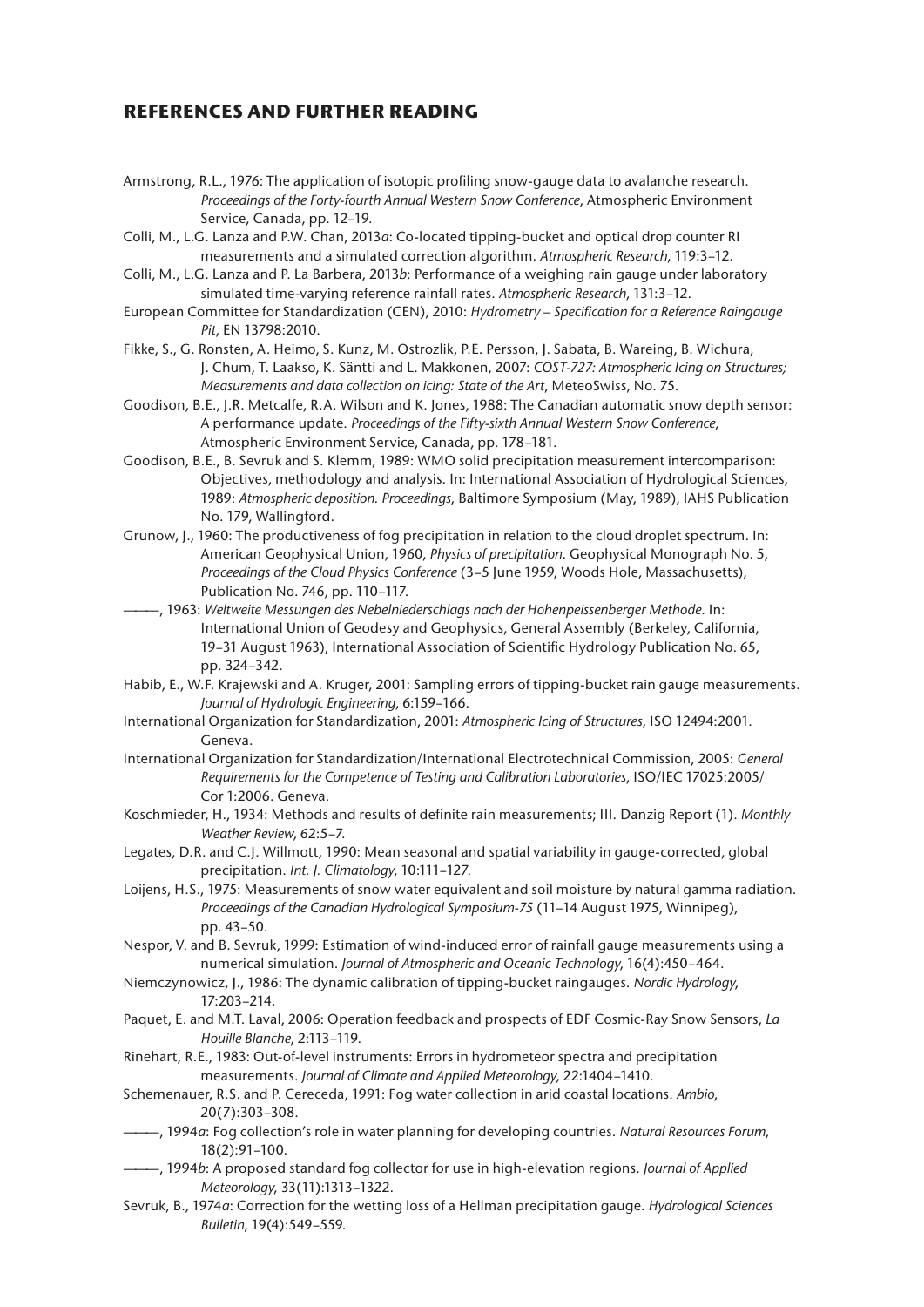- ———, 1974*b*: Evaporation losses from containers of Hellman precipitation gauges. *Hydrological Sciences Bulletin*, 19(2):231–236.
- ———, 1984: Comments on "Out-of-level instruments: Errors in hydrometeor spectra and precipitation measurements". *Journal of Climate and Applied Meteorology*, 23:988–989.
- Sevruk, B. and V. Nespor, 1994: The effect of dimensions and shape of precipitation gauges on the windinduced error. In: *Global Precipitation and Climate Change* (M. Desbois and F. Desalmand, eds.). NATO ASI Series, Springer Verlag, Berlin, I26:231–246.
- Sevruk, B. and L. Zahlavova, 1994: Classification system of precipitation gauge site exposure: Evaluation and application. *International Journal of Climatology*, 14(6):681–689.
- Sieck, L.C., S.J. Burges and M. Steiner, 2007: Challenges in obtaining reliable measurements of point rainfall. *Water Resources Research*, 43:1–23.
- Slovak Hydrometeorological Institute and Swiss Federal Institute of Technology, 1993: Precipitation measurement and quality control. *Proceedings of the International Symposium on Precipitation and Evaporation* (B. Sevruk and M. Lapin, eds.) (Bratislava, 20–24 September 1993), Volume I, Bratislava and Zurich.
- Smith, J.L., H.G. Halverson and R.A. Jones, 1972: *Central Sierra Profiling Snowgauge: A Guide to Fabrication and Operation*. USAEC Report TID-25986, National Technical Information Service, U.S. Department of Commerce, Washington DC.
- Stadtmuller, T. and N. Agudelo, 1990: Amount and variability of cloud moisture input in a tropical cloud forest. In: *Proceedings of the Lausanne Symposia* (August/November), IAHS Publication No. 193, Wallingford.
- Vong, R.J., J.T. Sigmon and S.F. Mueller, 1991: Cloud water deposition to Appalachian forests. *Environmental Science and Technology*, 25(6):1014–1021.
- World Meteorological Organization, 1972: Evaporation losses from storage gauges (B. Sevruk). In: *Distribution of Precipitation in Mountainous Areas*, Geilo Symposium (Norway, 31 July– 5 August 1972), Volume II – technical papers (WMO-No. 326). Geneva.
- ———, 1982: *Methods of Correction for Systematic Error in Point Precipitation Measurement for Operational Use* (B. Sevruk). Operational Hydrology Report No. 21 (WMO-No. 589). Geneva.
- ———, 1984: *International Comparison of National Precipitation Gauges with a Reference Pit Gauge* (B. Sevruk and W.R. Hamon). Instruments and Observing Methods Report No. 17 (WMO/TD-No. 38). Geneva.
- ———, 1985: *International Organizing Committee for the WMO Solid Precipitation Measurement Intercomparison*. Final report of the first session (distributed to participants only). Geneva.
- ———, 1986: *Papers Presented at the Workshop on the Correction of Precipitation Measurements* (B. Sevruk, ed.) (Zurich, Switzerland, 1–3 April 1985). Instruments and Observing Methods Report No. 25 (WMO/TD-No. 104). Geneva.
- ———, 1987: *Instruments Development Inquiry* (E. Prokhorov). Instruments and Observing Methods Report No. 24 (WMO/TD-No. 231). Geneva.
- ———, 1989*a*: *Catalogue of National Standard Precipitation Gauges* (B. Sevruk and S. Klemm). Instruments and Observing Methods Report No. 39 (WMO/TD-No. 313). Geneva.
- ———, 1989*b*: *International Workshop on Precipitation Measurements* (B. Sevruk, ed.) (St Moritz, Switzerland, 3–7 December 1989). Instruments and Observing Methods Report No. 48 (WMO/TD-No. 328). Geneva.
- ———, 1992*a*: *Snow Cover Measurements and Areal Assessment of Precipitation and Soil Moisture* (B. Sevruk, ed.). Operational Hydrology Report No. 35 (WMO-No. 749). Geneva.
- ———, 1992*b*: *Report on the Measurement of Leaf Wetness* (R.R. Getz). Agricultural Meteorology Report No. 38 (WMO/TD-No. 478). Geneva.
- ———, 1998: *WMO Solid Precipitation Measurement Intercomparison: Final Report* (B.E. Goodison, P.Y.T. Louie and D. Yang). Instruments and Observing Methods Report No. 67 (WMO/TD-No. 872). Geneva.
- ———, 2006: *WMO Laboratory Intercomparison of Rainfall Intensity Gauges* (L.G. Lanza, M. Leroy, C. Alexandropoulos, L. Stagi and W. Wauben). Instruments and Observing Methods Report No. 84 (WMO/TD-No. 1304). Geneva.
- ———, 2008: *Guide to Hydrological Practices* (WMO-No. 168), Volume I. Geneva.
- ———, 2009: *WMO Field Intercomparison of Rainfall Intensity Gauges* (E. Vuerich, C. Monesi, L.G. Lanza, L. Stagi, E. Lanzinger). Instruments and Observing Methods Report No. 99 (WMO/TD-No. 1504). Geneva.